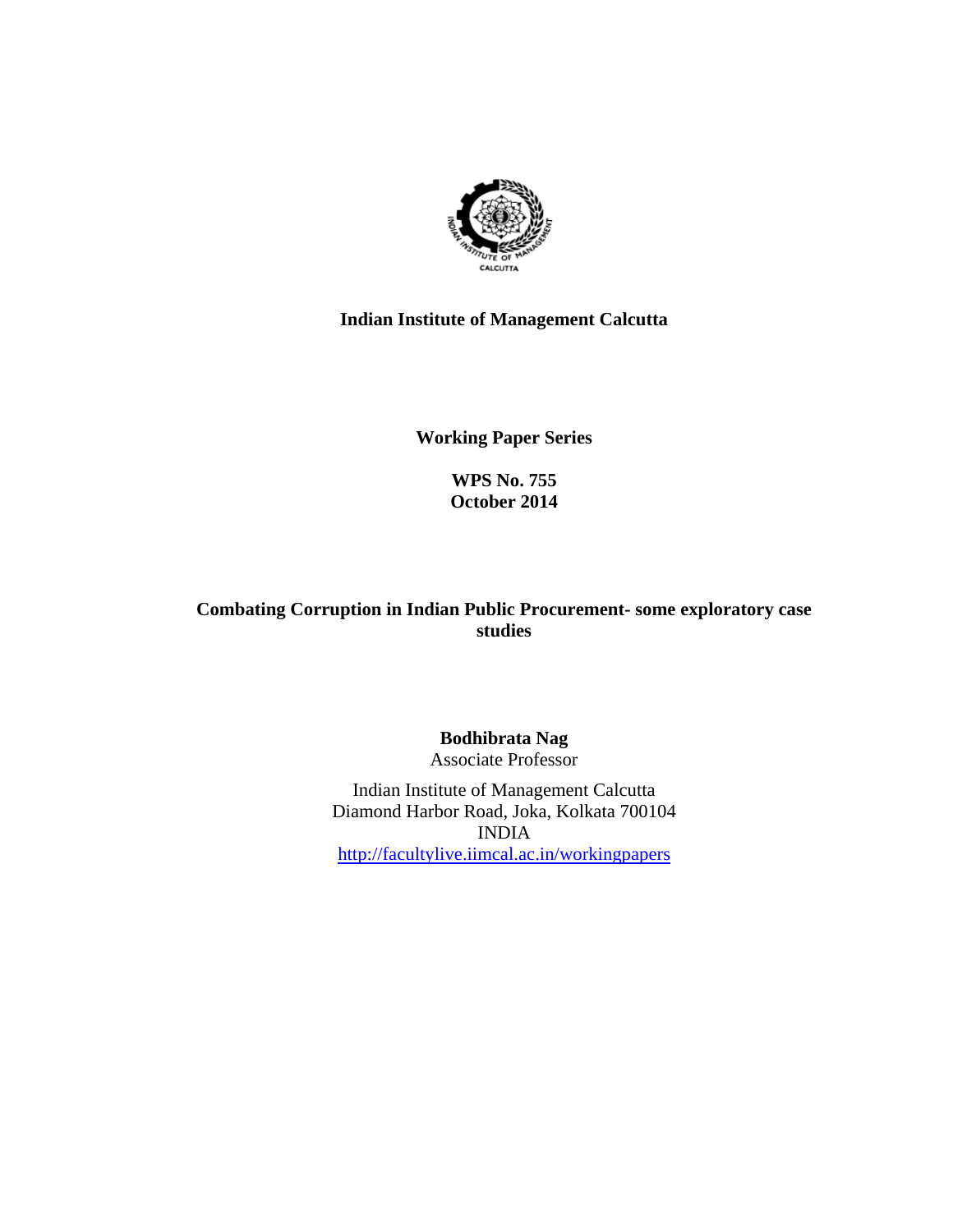#### **Combating Corruption in Indian Public Procurement- some exploratory case studies**

#### **Abstract**

This paper has adopted the exploratory case study method of analyzing a few recent cases of public procurement irregularities on Indian Railways documented by the vigilance departments and the CAG available in public domain to inquire into the following issues: (a) how do irregularities and instances of corruption persist in spite of safeguards and thereby find the deficiencies of the current procurement processes and control mechanisms, (b) recommending appropriate corruption prevention methods for arresting the deficiencies in the Indian context. The recommendations following the case analyses are the need for comprehensive set of measures including strengthening the accountability, monitoring and whistleblower mechanisms, training of procurement officials and building a strong information system.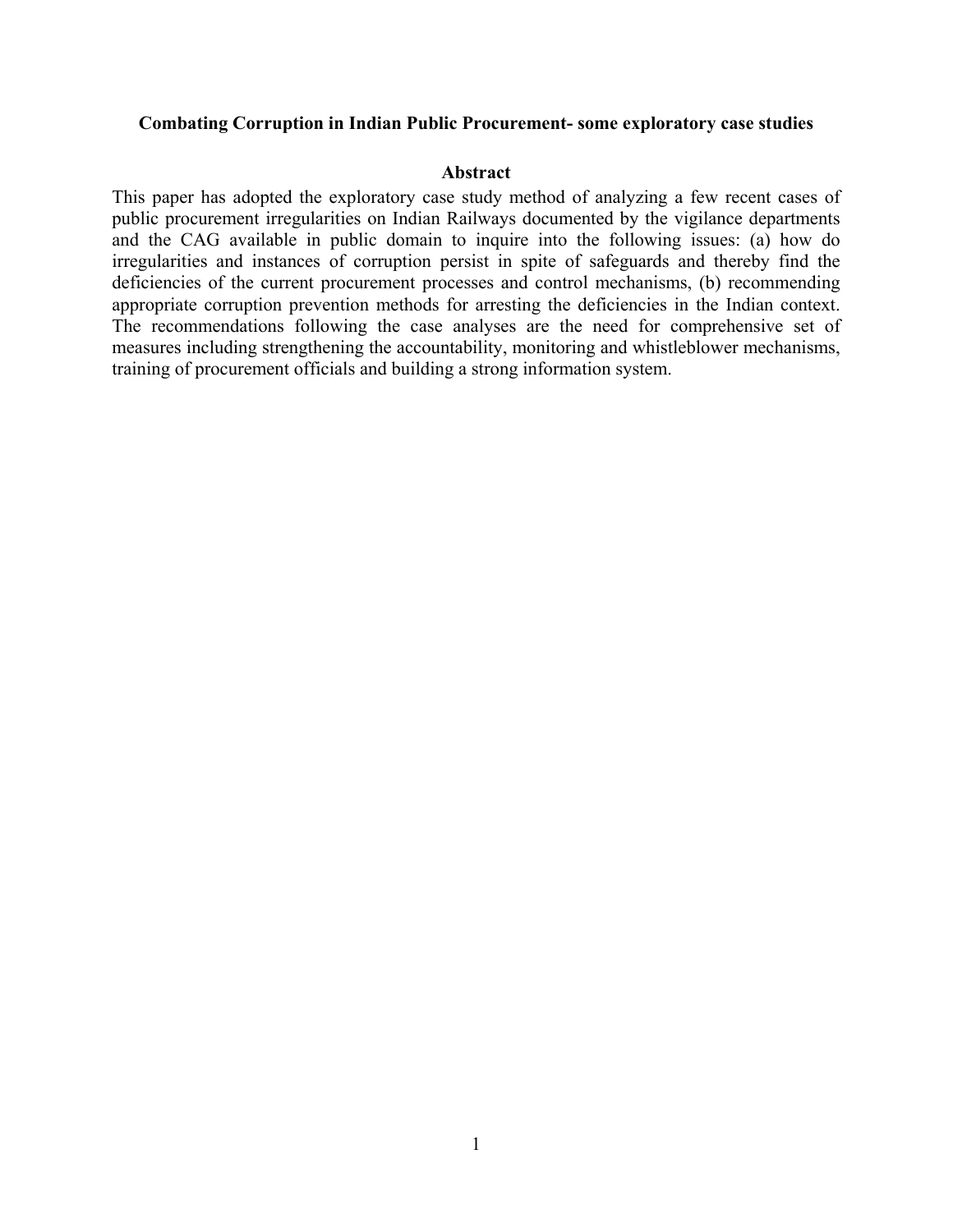## **Combating Corruption in Indian Public Procurement- some exploratory case studies**

## **1. Introduction**

Public procurement in the Indian context is the (a) procurement of goods under Sales of Goods Act, 1930 for buying assets for replacement or expansion of services, maintenance and repair spares, plant and machinery, and (b) procurement of works and services under Indian Contracts Act, 1872 for construction of buildings, providing security to premises, maintaining computer assets etc by the public sector. Public procurement in India has been growing at a compound annual growth rate of 14% over the last three decades and currently accounts for nearly 25-30% of India's GDP (CUTS International 2012, 2). Indian Railways (IR) has been chosen for this study of Indian public procurement since IR is one of the largest public procurers of goods and services in India, possessing a monopsony position, since firms engaged in transactions with them have no other alternatives to pursue business. (Bovis 2007, 7) About 75 percent of IR's annual procurement expenditure of around Rs.360 billion (Indian Railways 2014) was for procurement of works (such as building of offices, bridges and railway tracks) and services (such as maintenance of computers, coach air conditioners or railway tracks) and remaining for procurement of goods (such as rails, electric motors, paints, diesel oil, medicines and office stationery). (Ministry of Railways(Railway Board) n.d.) Further, IR was also chosen for this study since IR is the only Indian public sector organization whose working and procurement processes, along with recent cases of public procurement irregularities documented by the vigilance departments and the Comptroller and Auditor General (CAG) are available in detail in the public domain. These cases pertain to procurement of works and services as well as for procurement of goods by various departments of IR and are thus quite representative of the procurement activities on IR. Since the gamut of procurement activities on IR is quite comprehensive, it can be safely assumed that these cases are representative of public procurement in India in general.

The risks of corruption (where corruption is defined as "abuse of entrusted power for private gain" (Lindskog, Brege and Brehmer 2010, 172)) in public sector procurements are higher due to larger sizes of contracts involved "which dwarf the average salaries of most of the people dealing with public procurement", "is inherently discretionary....because it acts as a commercial entity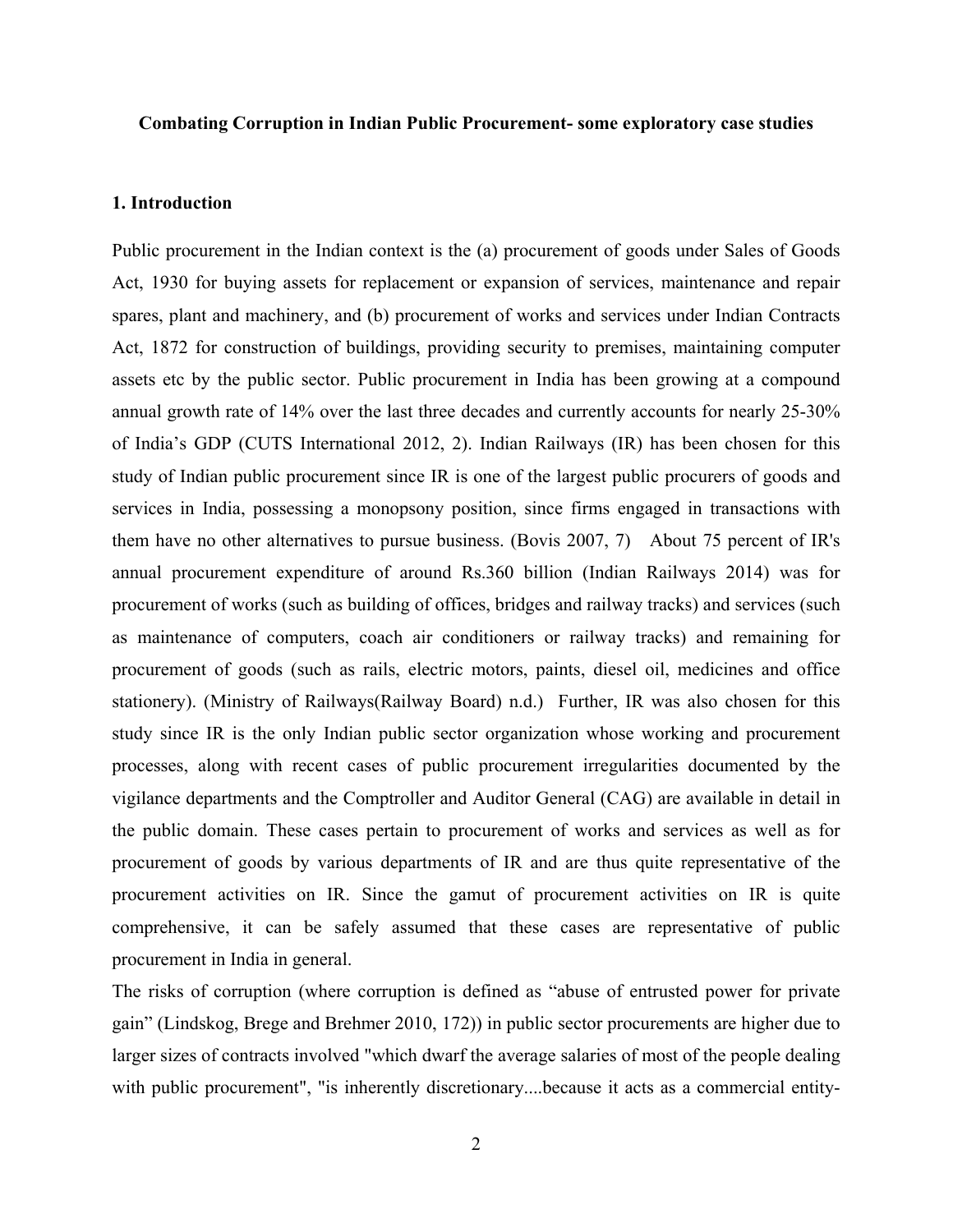decides what to buy, how and from whom and what to sell- often without having enough commercial experience" (Asian Development Bank and Organisation for Economic Cooperation and Development 2008, 15-16) and involves fierce competition among suppliers since "government contracts clearly mean valuable, often long-term business opportunities" (Organisation for Economic Cooperation and Development 2007, 11). Given the involvement of roughly one third of public money being spent in procurements (World Bank 2009, 14) and the deleterious effects of corruption in diminishing competition, increasing the cost of procurement and resulting in procurement of low quality of goods/services procured, preventing corruption in public procurement is of utmost importance. This aspect is all the more important for developing countries where public procurement is also used to accelerate the economic growth, steer the market, promote entrepreneurship and innovation, and attain social outcomes (Research Cell-National Academy of Defence Financial Management n.d.).

Transparency International gives a corruption risks for each stage of procurement, which is reproduced in Table 1. (Transparency International 2006, 17-20). The phases detailed in the Transparency International framework matches with that of IR and all public procurements in India.

| <b>Phase</b><br>Number | <b>Phase Description</b>        | <b>Risks of corruption</b>                                                                              |
|------------------------|---------------------------------|---------------------------------------------------------------------------------------------------------|
| I                      | Needs assessment<br>phase/      | a. Procurement is not necessary                                                                         |
|                        | demand determination            | b. Demand is over-estimated                                                                             |
|                        |                                 | c. Procurement is economically unjustified                                                              |
|                        |                                 | d."Tagged contract" or procurement planned from a "pre-arranged" contractor                             |
| $\mathbf{I}$           | Preparation<br>phase/ process   | a. bidding documents or terms of reference designed to favor a particular provider                      |
|                        | bid<br>design $\&$<br>documents | b. un-necessary complexity of bidding documents used to create confusion to hide corrupt behavior       |
|                        | preparation                     | and make monitoring difficult                                                                           |
| Ш                      | selection<br>Contractor<br>and  | a. decision makers are biased (bribes, kickbacks or conflicts of interest involved)                     |
|                        | award phase                     | b. Selection criteria are subjective in ways that allow biases to play a role and remain unattended.    |
|                        |                                 | c. An advantage to a particular bidder is granted through the exchange of confidential information      |
|                        |                                 | before bid submission or during the clarification period. Clarifications are not shared with all the    |
|                        |                                 | bidders.                                                                                                |
|                        |                                 | d. Confidentiality is abused and extended beyond legally protected information making monitoring        |
|                        |                                 | and control difficult.                                                                                  |
|                        |                                 | e. The grounds for the selection of the winner are not made public (transparency of bid evaluation).    |
|                        |                                 | f. Excessive (unnecessarily high) price as a result of limited or non-existent competition.             |
| IV                     | implementation<br>Contract      | a. Winning bidders/contractors compensate bribes and other extra payments with poor quality,            |
|                        | phase                           | defective or different specifications than those contracted. Faulty or sub-specification work           |
|                        |                                 | execution, requiring early repairs or expensive correction.                                             |
|                        |                                 | b. Contract renegotiation or "change orders" introduce substantial changes to the contract, often in    |
|                        |                                 | small increments that can be decided by site engineer.                                                  |
|                        |                                 | c. Price increases during execution through "change orders" reflecting changes in specifications or     |
|                        |                                 | cost increases, facilitated often by collusion between corrupt contractor and corrupt control official. |
|                        |                                 | d. False or inexistent claims are filed.                                                                |
|                        |                                 | e. Contract supervisors or monitors are "bought" or are not independent and willing to justify false    |
|                        |                                 | or inexistent claims.                                                                                   |
|                        |                                 | f. Contract renegotiation is allowed or performed introducing substantial changes that render the       |

**Table 1: Public Procurement Corruption risks**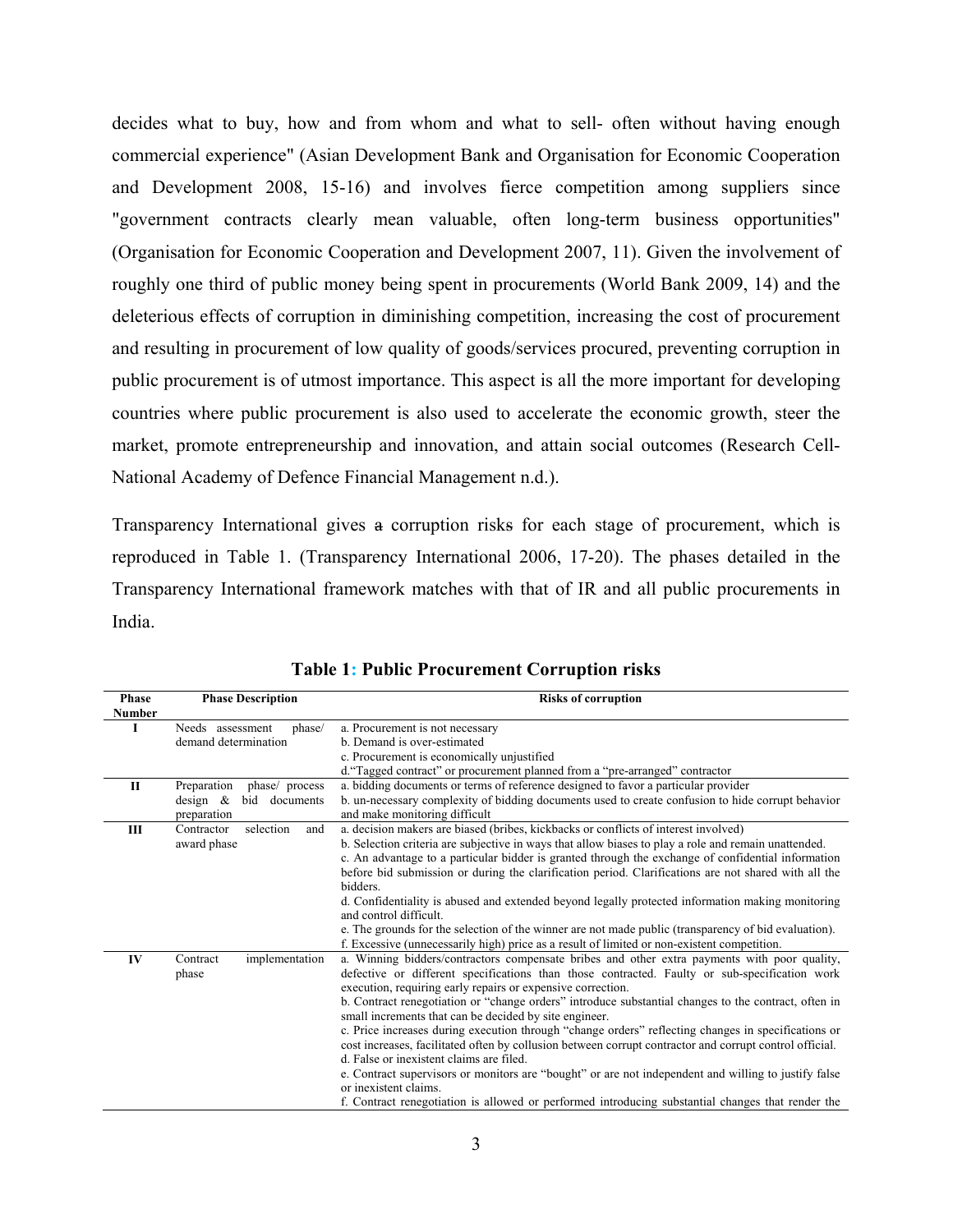# **Source:** (Transparency International 2006, 17-20)

# *Research question and motivation*

India has been a corruption-ridden society, as described by (Kohli 1975, 67):"Corruption is the single largest element to be found most in India. All roads, from the maternity hospital to the crematorium, smell of corruption. No individual is free from it, no area can be found where corruption is not a ritual". Efforts to harness corruption in public procurement in India have been in progress since Independence. Few notable milestones in this direction are the (a) granting of statutory powers of compliance auditing under Article 149 of the Constitution of India to the CAG to examine all public procurement cases to ferret out instances of irregularities committed in award of contracts or instances of wasteful expenditure and reporting to Parliament and State Legislatures for examination of erring officials by the Public Accounts Committee(PAC) (b) setting up of the Central Bureau of Investigation (CBI) in 1963 to investigate and prosecute cases of corruption in public procurement (c) creation of the Central Vigilance Commission (CVC) along with vigilance departments in all public organizations following the recommendations of the Santhanam Committee on Prevention of Corruption in 1964 to focus on the integrity of public servants carrying out procurement functions and issue guidelines on procurement matters (d) enactment of the Right to Information Act 2002 requiring public bodies to share procurement information with stakeholders (e) enactment of the Lokpal and Lokayuktas Act 2013 following India's ratification of the United Nations Convention against Corruption, providing for the establishment of Lokpal for the Centre and Lokayuktas for the States with powers to conduct enquiries into allegations of corruption against public functionaries including Prime Minister, Ministers and Members of Parliament as well as conduct prosecutions; the Lokpal and Lokayuktas are yet to start functioning and have therefore not been discussed in this paper. The oversight bodies were further strengthened with the promulgation of the Prevention of Corruption Act 1988 and the Central Vigilance Commission Act 2003 following the judgment of the Supreme Court in the Vineet Narain vs. Union of India case of 1997.

Procurement processes of public organizations have gradually been strengthened over the years, under prodding of these oversight bodies, to incorporate many of the methods listed in Table 2 for preventing public procurement corruption. The World Bank in its Country Procurement Assessment Report (World Bank 2003, 8) states "By and large, the procurement by the Central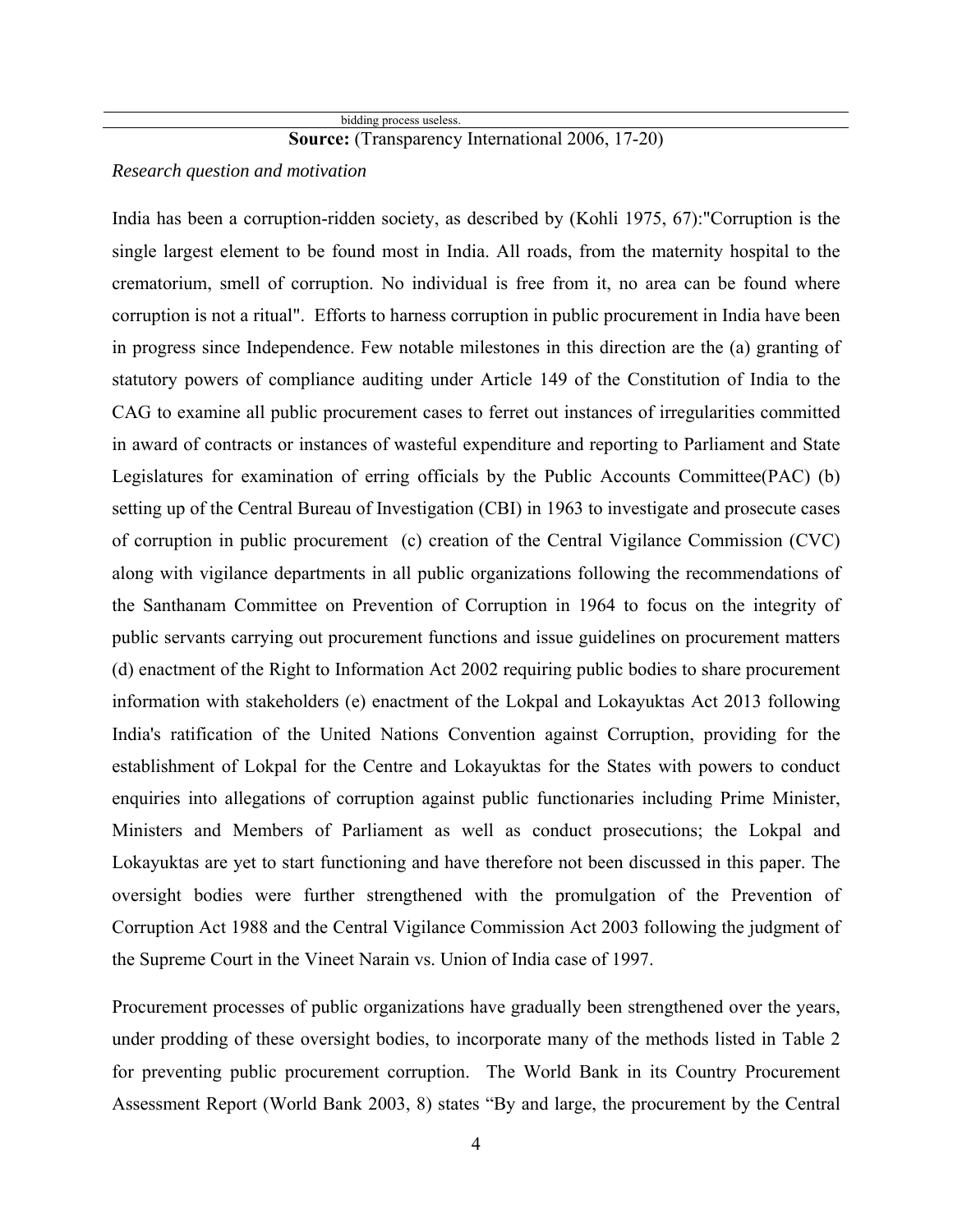Government ministries, departments and sub agencies works satisfactorily when compared to public procurement in other developing countries."

IR has been diligently pursuing its goal of eliminating corruption in public procurement, as is evident from its regular amendment of rules and procedures to comply with advisories from oversight bodies and nurturing a strong internal vigilance department. The CVC (Central Vigilance Commission n.d., 10) notes that "It has also been observed that the quality of the investigations reports received from the Railways is, generally speaking, up to the mark. More importantly, fact also is that almost every case receives due and adequate attention at the level of Sr. functionaries in the deptt. both at the zonal level and also at the level of the Railway Board." (Nag 2013, 64-67)'s paper has examined the efficacy of procedures and oversight bodies in the procurement activities of IR and has found that all the risks given in Table 1 are covered satisfactorily subject to adequate oversight and proper judiciousness and incorruptibility of IR's top management.

However, irregularities and instances of corruption continue to persist in IR as evident from recent few examples of recent criminal prosecutions by the CBI: (a) a Divisional Engineer of North Frontier Railway, Tinsukia prosecuted for demanding and accepting bribe from a contractor for processing his pending bills. (b) a General Manager, North Western Railway, Jaipur prosecuted for possession of assets disproportionate to income (c) a Senior Materials Manager, New Delhi prosecuted for entering into criminal conspiracy with a private firm for procurement of materials for the Railways at exorbitant rates (d) a Senior Divisional Engineer, Samastipur Division, East Central Railway prosecuted for entering into criminal conspiracy with private persons for fraud in awarding a contract for restoration of railway track (e) a Chief Engineer, South-Western Railway, Hubli prosecuted for rendering favors to a private firm in the award of tender for constructions of road and bridge, thereby causing an undue loss of to Railway and corresponding gain to accused persons (Central Bureau of Investigation 2010, 10- 14, Central Bureau of Investigation 2011, 8-9, Central Bureau of Investigation 2012, 11-15).

In such circumstances, the following questions arise: (a) How do irregularities and instances of corruption in Indian public procurement persist, in spite of safeguards? (b) Are the common methods of prevention of corruption (listed in Table 2) capable of preventing the irregularities and instances of corruption in Indian public procurement? This paper seeks to address these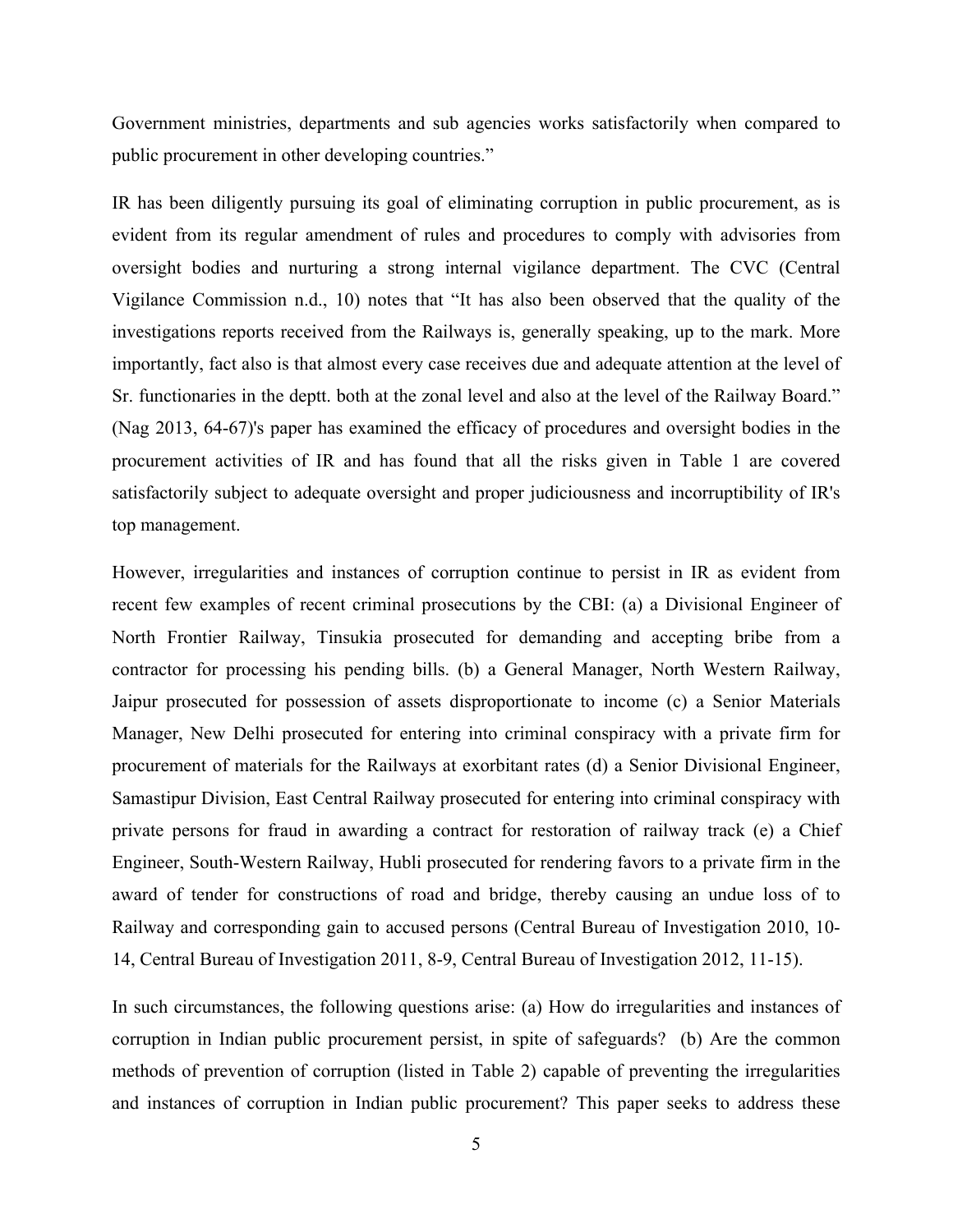research questions. The deficiencies of the current procurement processes and control mechanisms can be obtained from answers to the first question. The efficacy of corruption prevention methods can be gauged from answers to the second question. These research questions are of utmost concern, given the growing public procurement activities in a developing country. It may also be noted that the different anti-corruption methods require different levels of resources and time for implementation. Given the constraints of resources, this exploratory study would aid researchers and policy makers in deciding the focus of anti-corruption efforts.

#### *Irregularities*

While corruption has been defined in literature and irregularities have been discussed in literature (Tabish and Jha 2011, 262) (Sohail and Cavill 2007, 115), there is no definition of irregularities in literature. Irregularity is defined in this paper as instances where (a) there has been a deviation from the standard operating procedure of procurement, (b) interests of the public agency has been compromised (thereby resulting in lower quality of material received or higher costs incurred, for example), (c) rights of vendors have been compromised (in terms of delay in payment or unfair evaluation of bids, for example). An instance of irregularity could contain one or more of the conditions (a), (b) and (c). It will be appreciated that an irregularity is easier to detect than proving the element of "private gain" of a corrupt act. Irregularity has been an area of scrutiny by oversight bodies since "one of the fundamental obstacles in combating fraud and corruption in public procurement is the sheer difficulty in detecting wrong doings..this difficulty stems from the fact that there is often no clear perpetrator nor victim, rather a group of individuals in collusion, with common interests in maintaining secrecy around the corrupt acts" (OECD 2005, 12). An example of irregularity is as follows: say bids are invited for equipment which must be capable of withstanding temperatures upto 100 degree celsius and none of the bids received offer equipment capable of withstanding temperatures beyond 90 degree celsius; in this case the specification of the item tendered is itself defective or no bids have been submitted by manufacturers/dealers of the right type of equipment- in such a situation an irregularity will occur if order is placed on any bidder on grounds of urgency and if the rules of procurement require that the specification of the ordered item must at least conform to or be better than the tendered specification. If the rule of procurement requiring that the specification of the ordered item must conform exactly to that specified is followed strictly, the tender should be discharged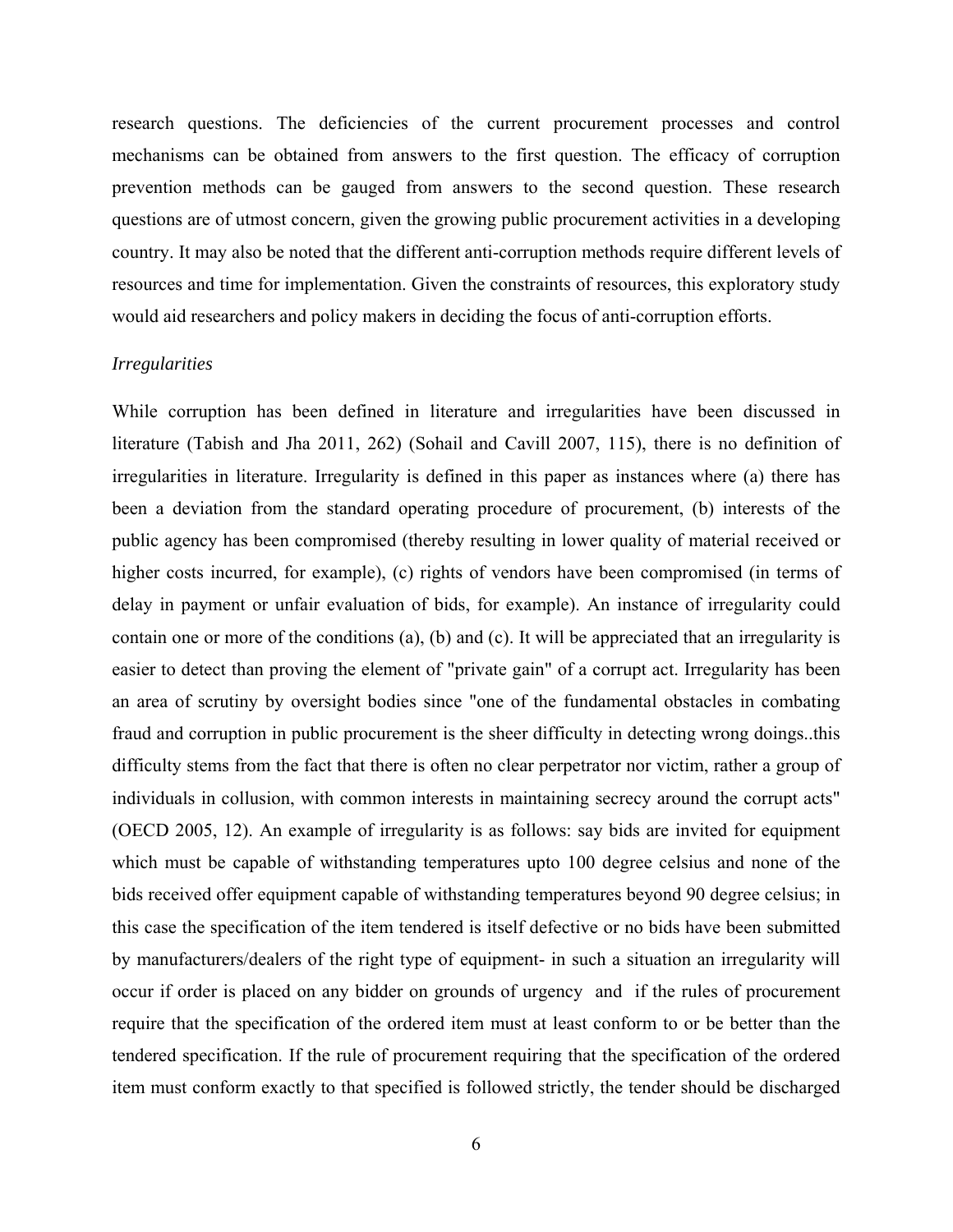and a fresh tender issued. The bids for a fresh tender must be opened after a mandatory period (a minimum of one month in case of IR) and again there would not be any guarantee that bids would be received for the equipment conforming exactly to specifications. Thus, such instances of irregularity would be common in organizations such as IR which have to provide 24/7 services and grounds of urgency exist. Irregularity might or might not imply the performance of a corrupt act with an element of "private gain". In the above example, two distinct situations may arise: (a) there might be an element of genuine urgency involved or (b) an order may be placed for inferior equipment by creating a sense of urgency. The situation (a) is not a corrupt act and is actually done by the procurement official in the interests of the organization. The situation (b) might imply an element of "private gain" of the procurement official in connivance with a supplier or might be due to other reasons (such as fulfilling required quota of placing orders). There are two ways of tackling such irregularities- (i) make specifications and procurement rules and processes such that "all the opportunities for discretion" are thought out to "limit discretion" (Asian Development Bank and Organisation for Economic Cooperation and Development 2008, 40) of procurement officials; this might be difficult to carry out in view of rapid changes in equipment required, technology, vendor base or market dynamics; further there might be a situation as given in the above example, wherein following rules exactly might lead to paralysis of the functioning of the public sector (ii) someone is given the responsibility of judging whether there is actually a genuine reason for irregularity; this responsibility has been given to IR's top management as discussed in Section 2.

# *Literature Survey*

Corruption per se has been vigorously researched as in evident from a large body of literature available. Research in corruption has covered broadly the following two themes: understanding the reasons for corruption (Graaf 2007) (Quah. 2006) (Bardhan 2006)and analyzing best practices of corruption prevention such as effective anti-corruption agencies, transparency and disclosure of tender evaluation models (Quah'' 1999) (Smith 2008) (Ohashi 2009) (Mateus, Ferreira and Carreira 2010). Corruption in India has also been researched from various angles: the reasons for prevalence of corruption in India (Tummala 2002) (Quah.. 2008) (Heston and Kumar 2008) (Jauregui 2014), role of oversight bodies (Vittal 2001) and the effect of preventive methods such as Right to Information Act (Jenkins and Goetz 1999) ,e-government (Ojha and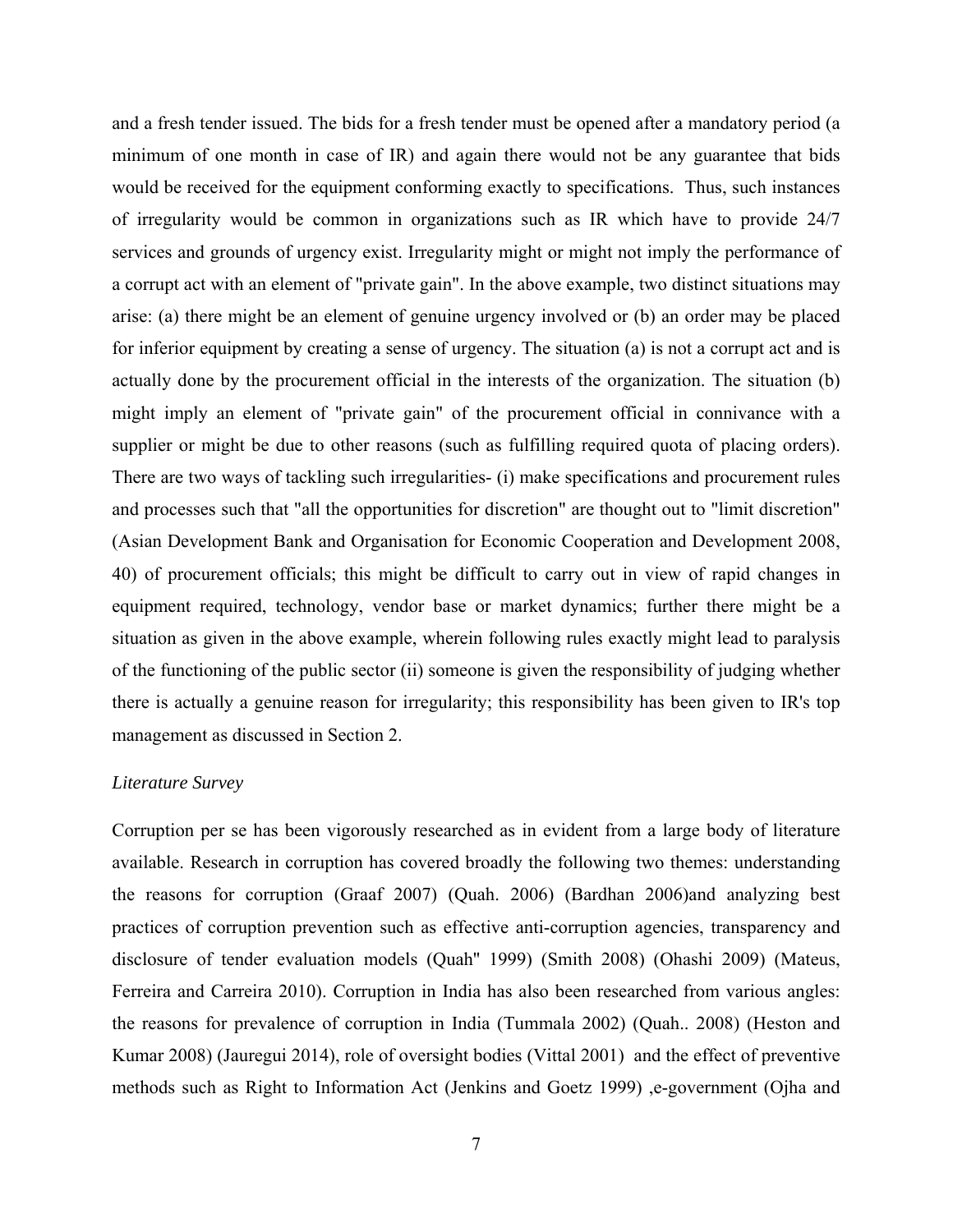Palvia 2012) and combination of strategies such as rules and regulations, training and fear of punishment (Tabish and Jha 2012). A large body of reports has also been published by the United Nations (United Nations Office on Drugs and Crime 2006), World Bank (World Bank n.d.) (Bhargava and Bolongaita 2004) (World Bank 2009) (World Bank 2003) (Arvis and Berenbeim 2003), Asian Development Bank (Asian Development Bank n.d.) (Asian Development Bank & Organisation for Economic Cooperation and Develoment 2011) (Asian Development Bank and Organisation for Economic Cooperation and Development 2006) (Asian Development Bank and Organisation for Economic Cooperation and Development 2008), Transparency International (Transparency International n.d.) (Transparency International 2006) (Transparency International 2012) (Transparency International 2013) (Transparency International 2014) and the Organisation for Economic Cooperation and Development (OECD n.d.) (OECD 2011) (Organisation for Economic Cooperation and Development 2007) (Organisation for Economic Cooperation and Development 2007) (OECD 2005) (OECD 2009) on areas of corruption in public procurement.

| an<br>L |
|---------|
|---------|

| Sl.No.         | <b>Methods of Prevention of Public Procurement Corruption</b>                                                                                                                                                                                                                                                                                                                                                                                                                                                                                                                                                                                                                                                                                                  | <b>Extent</b><br>of<br><b>Implementation on</b><br><b>IR</b> |
|----------------|----------------------------------------------------------------------------------------------------------------------------------------------------------------------------------------------------------------------------------------------------------------------------------------------------------------------------------------------------------------------------------------------------------------------------------------------------------------------------------------------------------------------------------------------------------------------------------------------------------------------------------------------------------------------------------------------------------------------------------------------------------------|--------------------------------------------------------------|
| 1              | Adequate Transparency: transparency of contract opportunities, processes and decisions, allowing scrutiny by<br>all stakeholders (including civil society, media and the public); clear rules and regulations is one of the pre-<br>requisites of transparency (Organisation for Economic Cooperation and Development 2007, 55), including<br>aspects such as pre-disclosure of bid evaluation process while inviting bids and disclosure of reasons for<br>acceptance or rejection of bids, clear rules on exceptions to competitive bidding (Asian Development Bank and<br>Organisation for Economic Cooperation and Development 2008, 61)                                                                                                                   | Partially<br>implemented                                     |
| 2              | Adequate Accountability: accountability of procurement officials, along with statutory procurement<br>framework (World Bank 2003, 20) to enforce accountability and high risk of misconduct (Davis 2004, 66-68)                                                                                                                                                                                                                                                                                                                                                                                                                                                                                                                                                | Partially<br>implemented                                     |
|                | (Sohail and Cavill 2007, 163-200), criminal liability for bribery (Asian Development Bank and Organisation<br>for Economic Cooperation and Development 2008, 16), substantial penalties for misconduct (Asian<br>Development Bank and Organisation for Economic Cooperation and Development 2008, 51), confiscation of<br>bribery proceeds (Asian Development Bank & Organisation for Economic Cooperation and Develoment 2011,<br>224)                                                                                                                                                                                                                                                                                                                        |                                                              |
| $\overline{3}$ | Fairness & time bound procurement process: fair, impartial and time bound conduct of procurement process,<br>with equal opportunities and equal treatment of suppliers (CUTS International 2012, 7-9) (Transparency<br>International 2006, 42)                                                                                                                                                                                                                                                                                                                                                                                                                                                                                                                 | Partially<br>implemented                                     |
| $\overline{4}$ | Adequate Monitoring & Oversight: monitoring and oversight mechanisms, adequately staffed by experts and<br>with adequate equipment and financial resources to enhance possibility of discovering irregularities, especially<br>in contract implementation phases (Quah" 1999, 86-87) (Thai 2008, 19-22); independent anticorruption bodies<br>draw powers from comprehensive anti-corruption legislation (J. S. Quah 2004), free from political control<br>(Quah' 2008, 18), removed from police control and must be itself incorruptible (Quah'' 1999, 86), monitor<br>procurement officials (in terms of lifestyle, social contacts with suppliers, unexplained delays, frequent award of<br>contracts to same bidder) (Transparency International 2006, 37) | Partially<br>implemented                                     |
| $\overline{5}$ | Multiple agencies: more than a single agency handling a particular procurement process, thus making<br>collusion, extortion or bribery difficult; further the same agency should not be involved in different phases (say,<br>bid evaluation and contract implementation phases) (Asian Development Bank and Organisation for Economic<br>Cooperation and Development 2008, 54)                                                                                                                                                                                                                                                                                                                                                                                | <b>Partially</b><br>implemented                              |
| 6              | Grievance Handling: independent grievance redress mechanism (World Bank 2003, 21) to handle complaints<br>of suppliers in a timely manner (Asian Development Bank and Organisation for Economic Cooperation and<br>Development 2008, 51) (OECD 2009, 14) (Asian Development Bank and Organisation for Economic<br>Cooperation and Development 2006, 24)                                                                                                                                                                                                                                                                                                                                                                                                        | Not implemented                                              |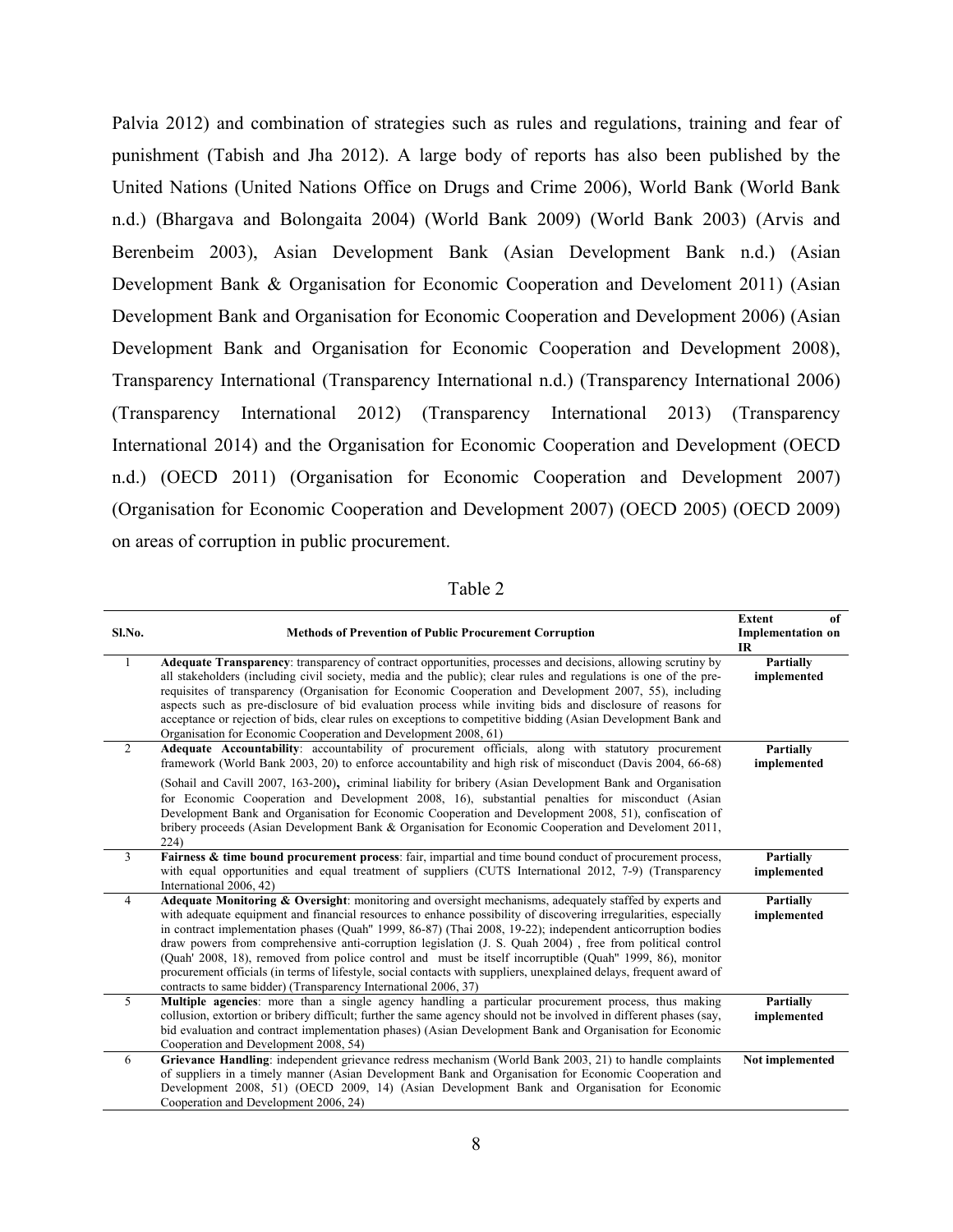| $\overline{7}$ | Database: database to enable effective monitoring of supplier price and performance, thus enabling informed<br>decision making in bid evaluation (Asian Development Bank and Organisation for Economic Cooperation and                                                                                                                                                                                                                                                                                                                                                                                                                                                                                                                                                                                                                                                                                                                                                                                                            | Not implemented                 |
|----------------|-----------------------------------------------------------------------------------------------------------------------------------------------------------------------------------------------------------------------------------------------------------------------------------------------------------------------------------------------------------------------------------------------------------------------------------------------------------------------------------------------------------------------------------------------------------------------------------------------------------------------------------------------------------------------------------------------------------------------------------------------------------------------------------------------------------------------------------------------------------------------------------------------------------------------------------------------------------------------------------------------------------------------------------|---------------------------------|
|                | Development 2008, 99) (Smith 2008, 87) (World Bank 2003, 24)                                                                                                                                                                                                                                                                                                                                                                                                                                                                                                                                                                                                                                                                                                                                                                                                                                                                                                                                                                      |                                 |
| 8              | Procurement Officials codes, salaries, training: procurement officials should be guided by clear behavioral<br>rules or code of conduct (McCampbell and Rood 1997, 1115, Hunsaker 2009) (Asian Development Bank and                                                                                                                                                                                                                                                                                                                                                                                                                                                                                                                                                                                                                                                                                                                                                                                                               | <b>Partially</b><br>implemented |
|                | Organisation for Economic Cooperation and Development 2006, 11-26), receive good salaries (Quah'' 1999, 2),<br>receive training in best practices of procurement, mandatory declaration of personal assets, disclosure of                                                                                                                                                                                                                                                                                                                                                                                                                                                                                                                                                                                                                                                                                                                                                                                                         |                                 |
|                | conflict of interest (Asian Development Bank and Organisation for Economic Cooperation and Development<br>2008, 16,54, 61)                                                                                                                                                                                                                                                                                                                                                                                                                                                                                                                                                                                                                                                                                                                                                                                                                                                                                                        |                                 |
| 9              | Whistle Blower mechanisms: whistle blower encouragement and protection mechanisms, members of society<br>including public officials encouraged to alert monitoring agencies (Asian Development Bank and Organisation<br>for Economic Cooperation and Development 2008, 53) (OECD 2009, 14)                                                                                                                                                                                                                                                                                                                                                                                                                                                                                                                                                                                                                                                                                                                                        | Implemented                     |
| 10             | Adequate Procurement Process: processes reviewed periodically to reduce opportunities for corruption (J. S.<br>Quah 2004), E-procurement (procurement through electronic media) (Asian Development Bank and<br>Organisation for Economic Cooperation and Development 2008, 16,111), (World Bank 2003, 23), information<br>systems with mechanisms for red flagging of deviations of procedures (Asian Development Bank and<br>Organisation for Economic Cooperation and Development 2006, 23), tracking contract changes, establishment<br>of specialised procurement oversight body to advice procuring agencies, draft key procurements in legal<br>framework, manage procurement reforms (Asian Development Bank and Organisation for Economic<br>Cooperation and Development 2008, 53, 99) (OECD 2009, 14) (World Bank 2003, 20), introduce standard<br>contract documents (World Bank 2003, 22), develop performance indicators to monitor process time, price<br>trends and efficiency of procurement (World Bank 2003, 23) | <b>Partially</b><br>implemented |
| 11             | Adequate provisions for sanctions against Suppliers and Contractors :sanctions for bribery (Asian<br>Development Bank and Organisation for Economic Cooperation and Development 2008, 16, 145), (Asian<br>Development Bank and Organisation for Economic Cooperation and Development 2006, 22) (World Bank<br>2003, 23) criminal liability for bribery (Asian Development Bank & Organisation for Economic Cooperation<br>and Develoment 2011, 222)                                                                                                                                                                                                                                                                                                                                                                                                                                                                                                                                                                               | <b>Partially</b><br>implemented |
| 12             | Civil Society involvement: through scrutiny of public procurement proceeding by use of integrity pacts (Asian<br>Development Bank and Organisation for Economic Cooperation and Development 2008, 16, 63,189)<br>(Transparency International 2013, 8) (Asian Development Bank and Organisation for Economic Cooperation<br>and Development 2006, 25)                                                                                                                                                                                                                                                                                                                                                                                                                                                                                                                                                                                                                                                                              | Not implemented                 |

Source: Compiled from various sources by author

(Tabish and Jha 2011, 262) observed that "corruption is difficult to identify since it is carried out, in most cases, clandestinely and away from the public eye and records. Corrupt practices are normally concealed. It is very difficult to prevent or uncover these practices for anyone who does not have the appropriate skills, access to the relevant documents and people, and an in-depth involvement in the project". It is probably for this reason that academic enquiry in Indian public procurement corruption has been far and few between. Literature survey has revealed only three papers covering the area of public procurement corruption in India-(i) (Tabish and Jha 2011)'s paper wherein a questionnaire survey was undertaken from CVC officials to ascertain the most common irregularities in works procurements; the findings were that the most common irregularities were improper cost estimation in the design  $\&$  bid documents preparation phase, inadequate performance measurement in contract implementation phase and inadequate publicity to bid invitations in design & bid documents preparation phase, in that order (ii) (Singh 1999)'s paper summarizing common procurement frauds prevalent in India, based on the author's experience in the CBI; the paper lists few additional types of frauds typical to India (such as order splitting possibly to favor particular firms, high incidence of emergency procurements wherein standard processes are bypassed, incidences of bid submissions by fictitious firms to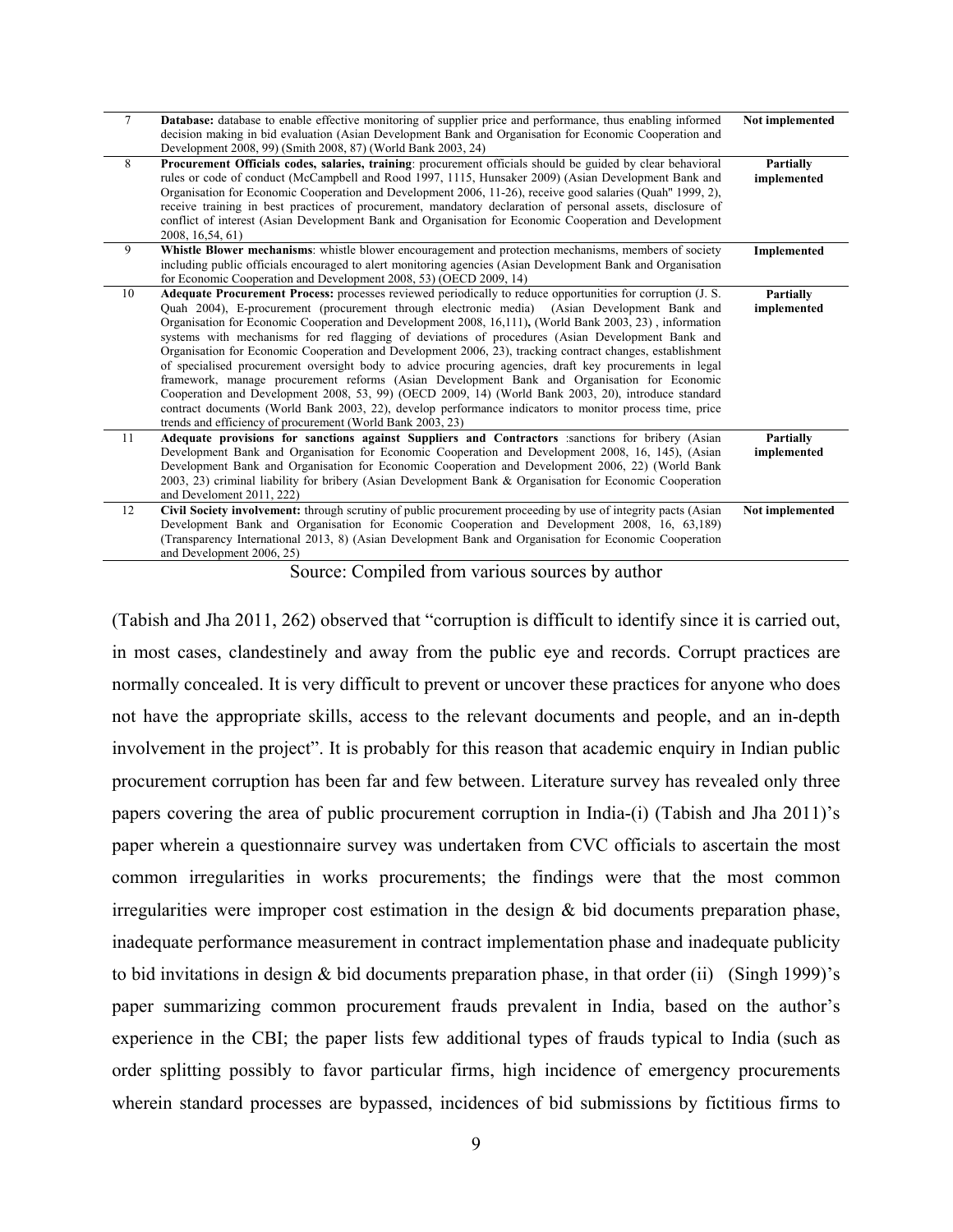favor particular firms) in addition to nearly all the risks listed in Table 2 (iii) (Nag 2013)'s paper which examines issues of IR's organizational structure, procurement organization, source selection methodology, procurement oversight and regulation and their impact on the economy, efficiency, transparency and accountability aspects of procurement. The literature on public procurement in India is again quite sparse; few papers and reports have been published in recent years in the context of the proposed Public Procurement Act (PRS Legislative Research 2013), WTO negotiations (CUTS International 2012), Free Trade Negotiations with the European Union (Khorana and Asthana 2014) and country assessment by the World Bank (World Bank 2003). None of these papers or reports directly addresses the research questions posed in this paper. The author has come across only two papers examining the efficacy of anti-corruption methods: (i) a case study on reduction of public procurement expenditure in Japan's municipal public works, wherein it was found that transparency reduced expenditure by 8% (Ohashi 2009) and (ii) a study of impact of tender evaluation models in Portuguese public procurement. (Mateus, Ferreira and Carreira 2010) Thus this research will fill an important gap in understanding the impact of corruption prevention methods especially in the Indian context.

#### *Theoretical Framework and Research Method*

Various reports and academic papers have listed different methods of preventing corruption. These have been compiled in Table 2. Most of these methods are incorporated in the United Nations Convention against Corruption (United Nations Office on Drugs and Crime 2006), which having being ratified by India in 2011. Analysis of IR's procurement process indicates that many methods have either been partially or not implemented at all- a detailed discussion on the extent of implementation is given in Section 2. Methods which are partially or not implemented at all can be considered as independent predictor variables to understand and explore reasons for instances of corruption or irregularities. The dependent variables are the occurrence or nonoccurrence of irregularity and corruption. These dependent and independent predictor variables allow construction of the following theoretical hypotheses: irregularities and corruption occurs due to (i) lack of transparency where transparency is defined as the "visibility of information", leading to "verifiable inference or conclusions" (Michener and Bersch 2013, 234) ; lack of transparency leads to opportunities in corruption due to asymmetry of information between stakeholders (ii) lack of accountability where accountability is defined as the "obligation for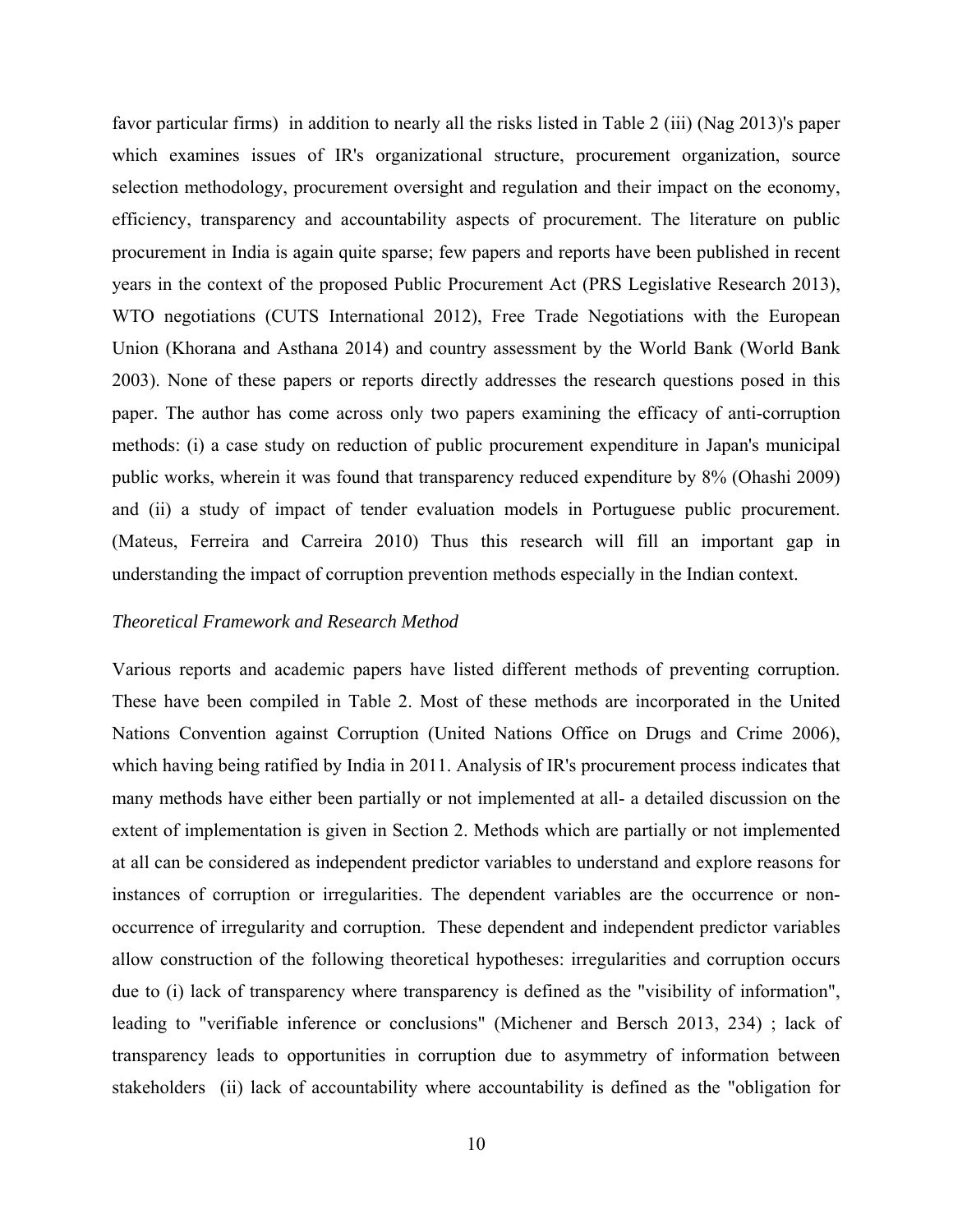public officials to report on the usage of public resources and answerability of government to the public to meet stated performance objectives" (Lourenco 2013, 243); lack of accountability encourages corruption; further transparency is seen as a "tool for accountability" (Michener and Bersch 2013, 235) (iii) lack of time limits in the procurement process; if the procurement process is not time bound, procurement officials may deliberately delay decision making and payments thereby discouraging suppliers who are not willing to cater to demands of corrupt officials (iv) inadequacy of monitoring and oversight mechanisms; this aspect is discussed in detail elsewhere in the paper (v) single agency involved in all stages of procurement; this encourages corruption since it is easier for procurement officials and suppliers to collude and compromise on the performance and quality aspects (vi) lack of grievance handling mechanism; such a mechanism while giving confidence of fair play to suppliers, may also bring to light corrupt practices (vii) lack of databases; databases assist in fair evaluation of supplies (viii) inadequate conduct code, salaries, training etc of procurement officials (ix) inadequate whistleblower encouragement and protection mechanisms; whistle blowing has been defined as "the disclosure by organization members (former or current) of illegal, immoral or illegitimate practices under the control of their employers, to persons or organizations that may be able to effect action" (Near and Miceli 1995, 680); whistle blowers are very useful in bringing corrupt practices to the notice of authorities (x) Inadequacies in processes; inadequacies in processes lead to irregularities, which may or may not be due to mala fide intentions- corruption may thus thrive on inadequacies in processes taking advantage of benefits of doubt (xi) inadequate accountability of suppliers which results in promotion of corrupt activities by suppliers (xii) inadequate civil society engagement; the aspect of civil society engagement through integrity pacts is discussed in detail in Section 2. Predominance of certain independent predictor variables in understanding cases of corruption and irregularity will thus answer the research questions and can be recommended as credible solutions for combating corruption in public procurement in India. These predictor variables are chosen such that can be qualitatively assessed in the context of this paper.

Singapore's then Prime Minister Lee Kuan Yew had stated that "the strongest deterrent is in a public opinion which censures and condemns corrupt persons, in other words, in attitudes which make corruption so unacceptable that the stigma of corruption cannot be washed away by serving a prison sentence" (J. S. Quah 1988, 93). However, such predictor variables as social attitudes, cultural traditions (Quah. 2006) (Smith 2008, 128), religious beliefs (Tummala 2002, 64) or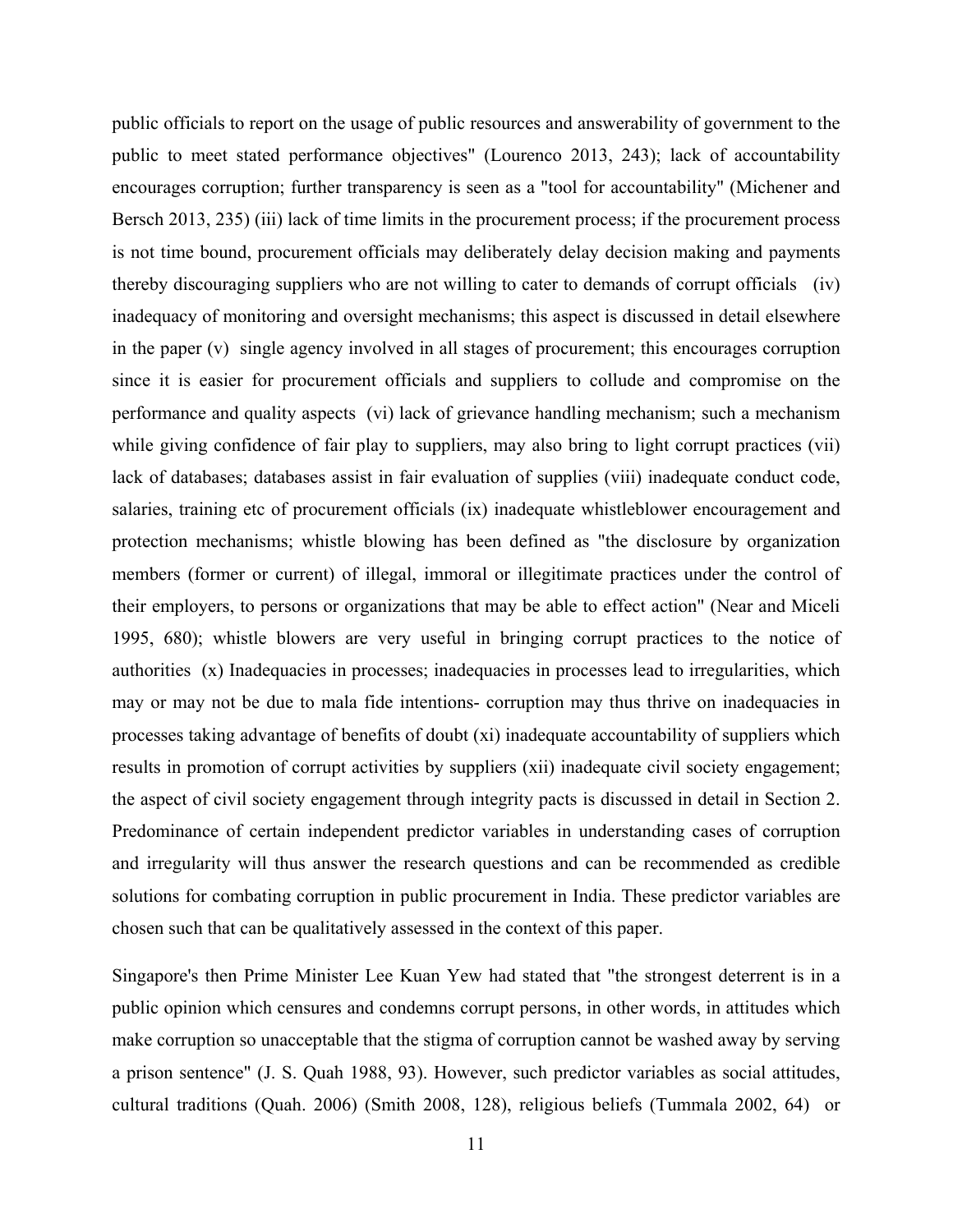group culture (Graaf 2007, 52) are not considered in the theoretical framework of this paper due to the paucity of data in this regard.

The exploratory case study method has been chosen to address the research questions posed in this paper, since "case studies are the preferred strategy when "how" or "why" questions are being posed, when the investigator has little control over events, and when the focus is on a contemporary phenomenon within some real-life context" (Yin 2003, 1). (Graaf 2007)' s paper opines that the case study method is appropriate for corruption studies since case studies "offer the advantage of richer details of actual cases and that contextuality" and "attention can be paid to individuals within the culture and organisation". In this paper, cases have been analysed using the theoretical framework to address the research questions and thereby propose solutions for combating corruption in public procurement which are grounded in reality.

Seven cases of public procurement irregularities on IR documented by the vigilance departments and the CAG available in public domain have been taken up for this purpose. These cases have been chosen to represent a wide variety of situations: (a) cases detected by internal (cases A,E,F,G) and external (cases B,C,D) monitoring agencies (b) cases of procurement of works and services (cases A,D,F,G) and goods (cases B,C,E) (c) cases involving situations where IR has contested findings of external monitoring agencies(case B,C,D) (d) cases involving disciplinary proceedings (cases A,E,G) and prosecution under the Prevention of Corruption Act (case F) (e) cases involving contractor selection and award phase (cases A,B,C,D) and contract implementation phase (cases E,F,G) (f) cases which pose different degrees of assessment of wrong doing in irregularities. Each case is analyzed in the context of the theoretical hypotheses, to determine whether the situation was caused by any one or a combination of predictor variables. Details of cases involving corruption are not available in public domain and are therefore not discussed in this paper.

This research is based on examination of IR's process manuals and annual reports of the Central Vigilance Commission, Central Bureau of Investigation, Comptroller & Auditor General and the Indian Railways along with informal discussions with senior management personnel. IR personnel have been found to be reluctant to participate in formal interviews or answer questionnaires for fear of transgressing provisions of Official Secrets Act 1923 (Government of India n.d.) or The Railway Servants(Conduct) Rules 1966 (Indian Railways n.d.). This paper is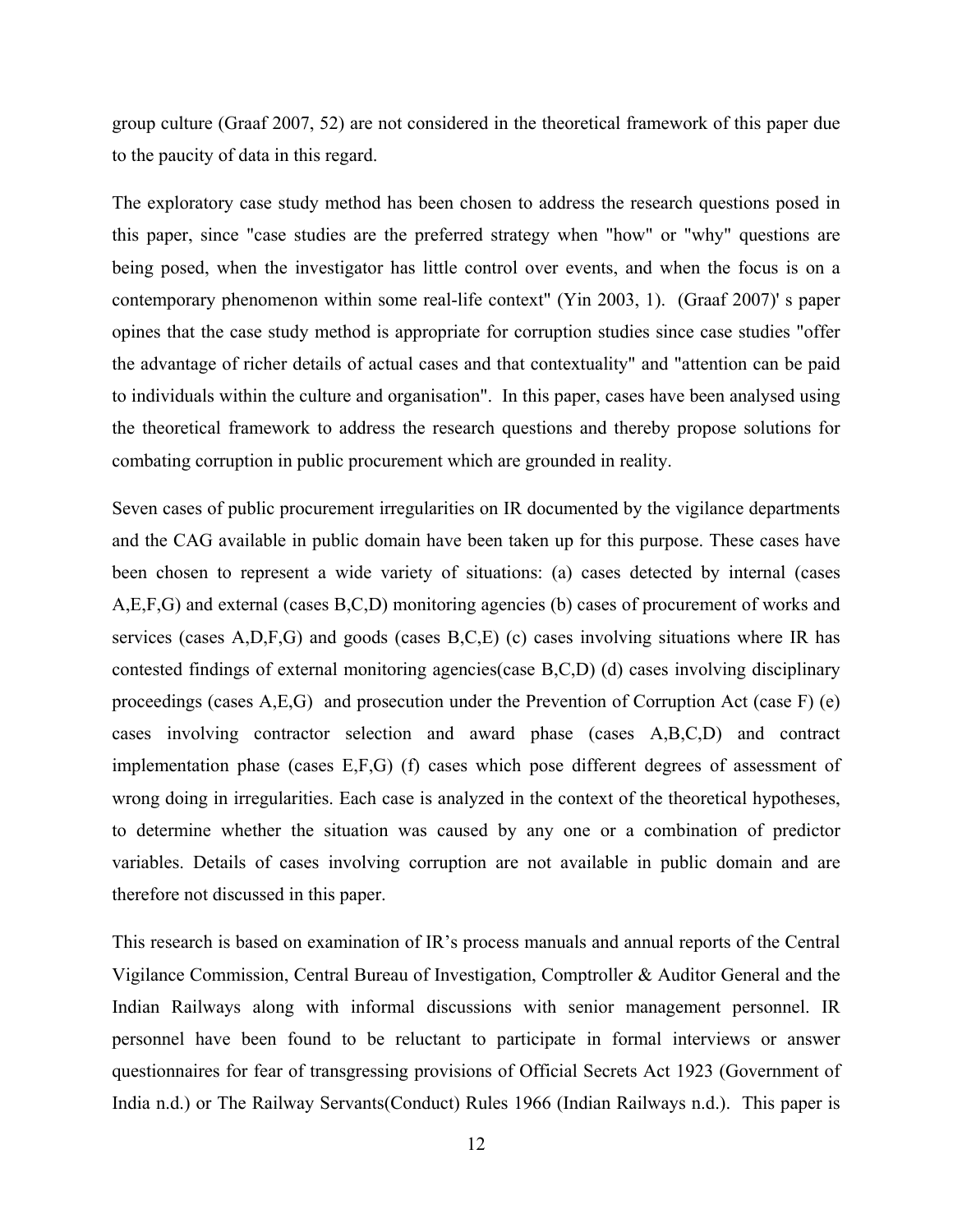organized as follows: the organizational structure and procurement process of IR is discussed in Section 2; discussion on execution and monitoring process lacunae using cases is discussed in Section 3 followed by analyses and future research directions in Section 4.

2. Organizational structure and procurement process of IR



Fig 1: Organizational structure of IR Source: created by author from (Ministry of Railways 2009, 13)

# *Organization structure of IR*

The IR network is carved into geographical zones and divisions for administrative convenience. IR has a matrix form of organization at three levels, as shown for the Electrical Department in Fig  $1$ .

|              | <b>Goods Procurement</b>                            |                      |         |               |           | <b>Works/Services Procurement</b> |                                                     |           |                 |         |  |
|--------------|-----------------------------------------------------|----------------------|---------|---------------|-----------|-----------------------------------|-----------------------------------------------------|-----------|-----------------|---------|--|
|              |                                                     | <b>Role of Dept</b>  |         |               | Case      |                                   |                                                     |           | Role of<br>Dept |         |  |
| Phase        | <b>Activity</b>                                     | User                 | Finance | <b>Stores</b> | Related   | Phase                             | Activity                                            | User      | Finance         | Related |  |
| $\theta$     | a. Vendor approval                                  |                      |         |               |           | 0                                 | a. Vendor approval                                  |           |                 |         |  |
|              | a. demand estimation                                | a. demand estimation |         |               |           |                                   |                                                     |           |                 |         |  |
|              | b. cost estimation                                  |                      |         |               |           |                                   | b. cost estimation                                  |           |                 |         |  |
| $\mathbf{I}$ | a. Preparation of specifications                    |                      |         |               |           | П                                 | a. Preparation of specifications                    |           |                 |         |  |
|              | b. Determination whether bidding will               |                      |         |               |           |                                   | b. Determination whether bidding will               | $\bullet$ |                 |         |  |
|              | be restricted to approved vendors only              |                      |         |               |           |                                   | be restricted to approved vendors only              |           |                 |         |  |
|              | c. Preparation of bid documents                     |                      |         |               |           |                                   | c. Preparation of bid documents                     | ٠         |                 |         |  |
|              | d. calling for bids                                 |                      |         |               |           |                                   | d. calling for bids                                 |           |                 |         |  |
| Ш            | a. opening of bid documents                         |                      |         |               |           | Ш                                 | a. opening of bid documents                         |           |                 |         |  |
|              | preparation of bid<br>evaluation<br>b.<br>documents |                      |         |               |           |                                   | preparation of bid<br>evaluation<br>b.<br>documents |           |                 |         |  |
|              | evaluation<br>of<br>bids<br>and<br>$\mathbf{c}$ .   |                      |         |               | <b>B.</b> |                                   | of<br>bids<br>evaluation<br>and<br>$\mathbf{c}$ .   |           |                 | D       |  |

Table 3: Activities involved in procurement of works/services and goods on IR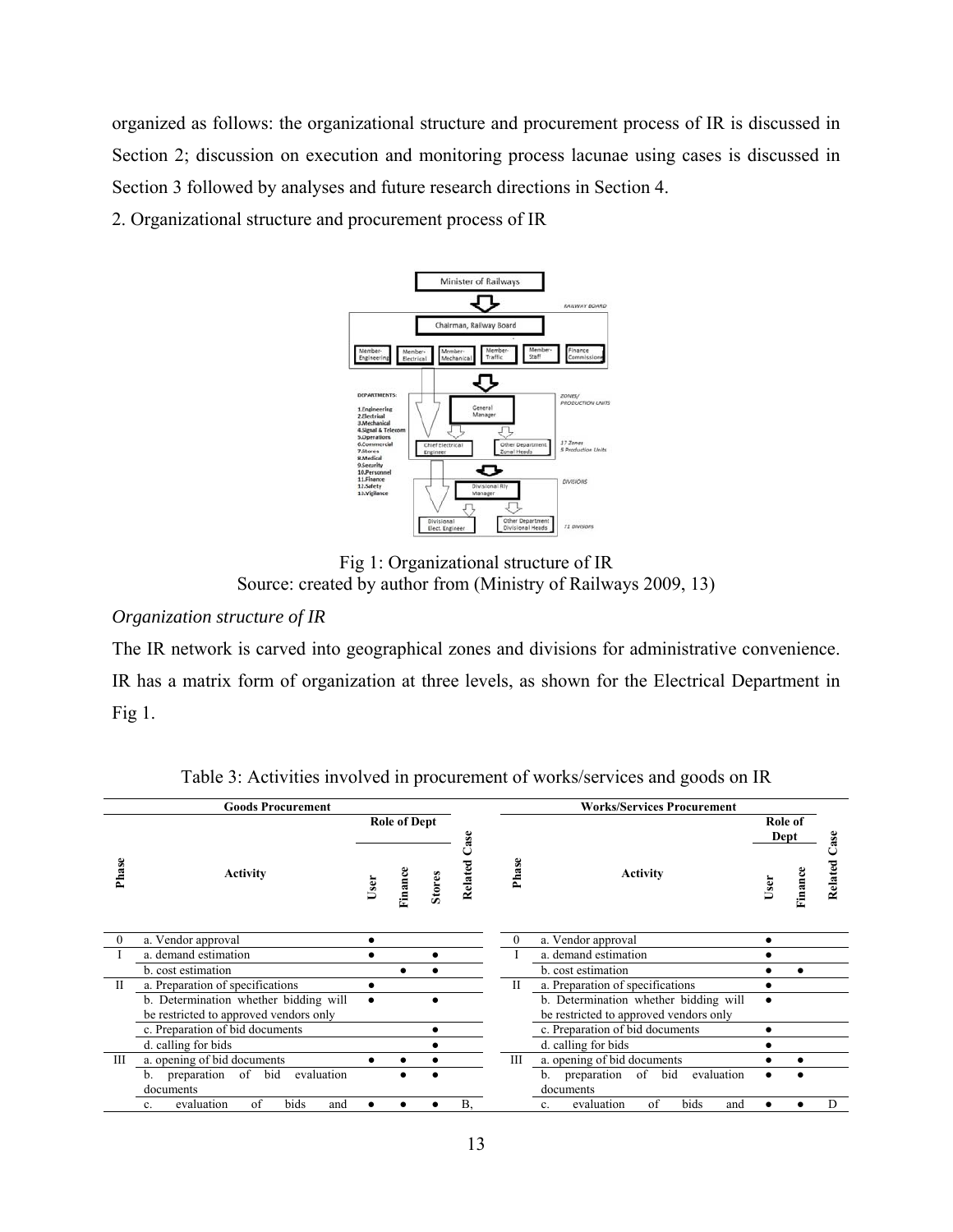|    | recommendation for award of contract |                                      |   |    | recommendation for award of contract |  |  |
|----|--------------------------------------|--------------------------------------|---|----|--------------------------------------|--|--|
|    | d. award of contract                 |                                      |   |    | d. award of contract                 |  |  |
| IV | a. inspection of goods               | <i>done</i> by<br>external<br>agency | E | IV | a. inspection of works/services      |  |  |
|    | b. acknowledging receipt of goods    |                                      |   |    | b. acknowledging completion of works |  |  |
|    | c. payment based on acknowledgement  |                                      |   |    | c. payment based on acknowledgement  |  |  |

Source: created by author using procurement procedure outlined in Indian Railway Financial Code (Ministry of Railways 1998), Indian Railway Code for the Accounts Department (Ministry of Railways 1997) and the Indian Railway Code for the Stores Department (Ministry of Railways 1990)

# *Procurement Process on IR*

Procurement of works and services is done by the user departments, whereas the stores department is charged with the responsibility of procurement of goods used by all other departments of IR. Most of the procurement is done at the Zonal level; procurement of a few high value strategic items is done at the Railway Board level. The chronological list of activities involved in procurement of works/services and goods on IR is given in Table 3. The phases indicated refer to the phases described in Transparency International's framework in Table 2; an additional '0' phase of vendor approval has been introduced, which is an ongoing process (generally carried out by the Research Design and Standards Organization (RDSO) of IR) and not connected with a particular procurement case. The Indian Railway Financial Code (Ministry of Railways 1998), Indian Railway Code for the Accounts Department (Ministry of Railways 1997) and the Indian Railway Code for the Stores Department (Ministry of Railways 1990) lays down the procedure for procurement.

It may be noted here that the all these codes were initially formulated in the early days of IR in independent India. The requirements of procurement have since increased tremendously over the years to cater to growing traffic on IR. For example in the period from 1950-51 to 2012-13, freight traffic has increased from 44 to 693 billion net ton-km, passenger traffic has increased from 67 to 1098 billion passenger km and procurement expenditure has increased from Rs.1 to Rs.360 billion (Indian Railways 2014). It is thus possible that safeguards envisaged for a low number of procurements are not sufficient today.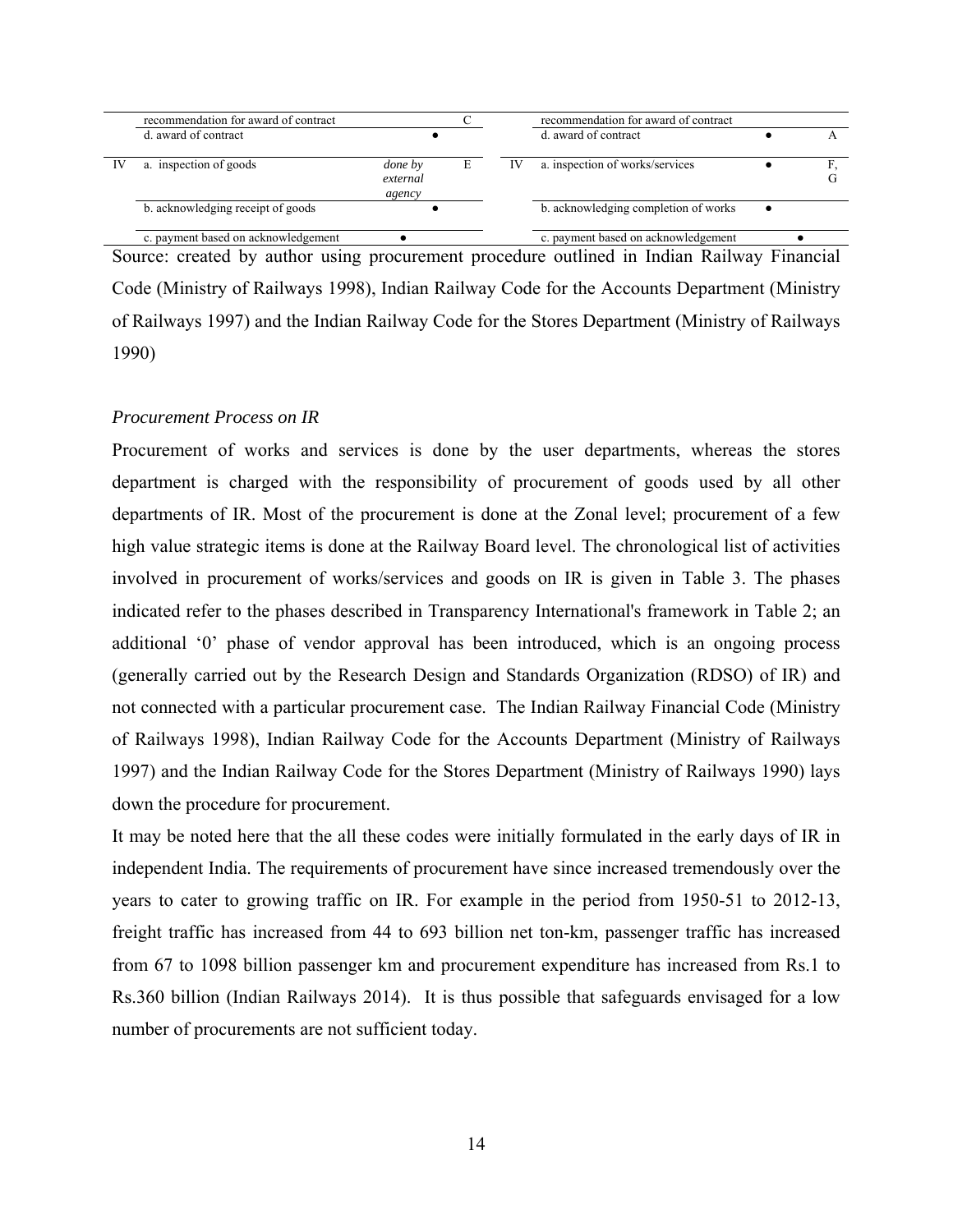Many of the corruption prevention methods recommended in Table 2 have not been incorporated in IR's procurement process. The status of implementation of the methods on IR is discussed below:

(i) Transparency: The transparency of contract opportunities is amply ensured through newspaper advertisements and availability of tender notices/documents on websites of various IR zones. However there is no transparency of processes and decisions- even the details of winning bids are not posted on websites (though CVC guidelines exist (Central Vigilance Commission 2005)). Theoretically however the Right to Information Act 2002 can be applied by stakeholders to access the relevant documents. IR's codes lay down clear rules and regulations, including exceptions to competitive bidding. However, there is no pre-disclosure of the bid evaluation process and no disclosure of reasons for acceptance or rejection of bids.

(ii) Accountability: There is currently no statutory procurement framework and hence transgressions have to be dealt with disciplinary proceedings only. Criminal liability for bribery is covered by the Prevention of Corruption Act 1988, while confiscation of bribery proceeds is covered under the Code of Criminal Procedure (Asian Development Bank & Organisation for Economic Cooperation and Develoment 2011, 217,224). Penalties for misconduct can range from reduction in rank to imprisonment and hence is substantial.

(iii) Fairness and time bound procurement process: IR's rules and regulations emphasize equal opportunities and equal treatment of suppliers. CVC rules require time bound conduct of procurement process (Central Vigilance Commission 2008).

(iv) Monitoring: The monitoring and oversight agencies are not adequately staffed, as discussed later. There is no information regarding the expertise of their staff or the equipment and financial resources or methodology of monitoring of procurement officials in the public domain. The CVC draws its powers from the Central Vigilance Commission Act 2003, the CBI draws its powers from the Delhi Special Police Establishment Act 1946 and the CAG draws its powers from Articles 148 to 151 of the Constitution of India; thus they do not draw their powers from a comprehensive anti-corruption legislation. The CBI has itself admitted of political control in its investigations (Mahapatra 2013), whilst there have not been any such reports of political control of the CAG or CVC. The CAG and CVC are removed from police control, while CBI is a police organization. There is no report available regarding the corruptibility of personnel of monitoring and oversight agencies except a recent case (DNA India 2013). The internal vigilance officials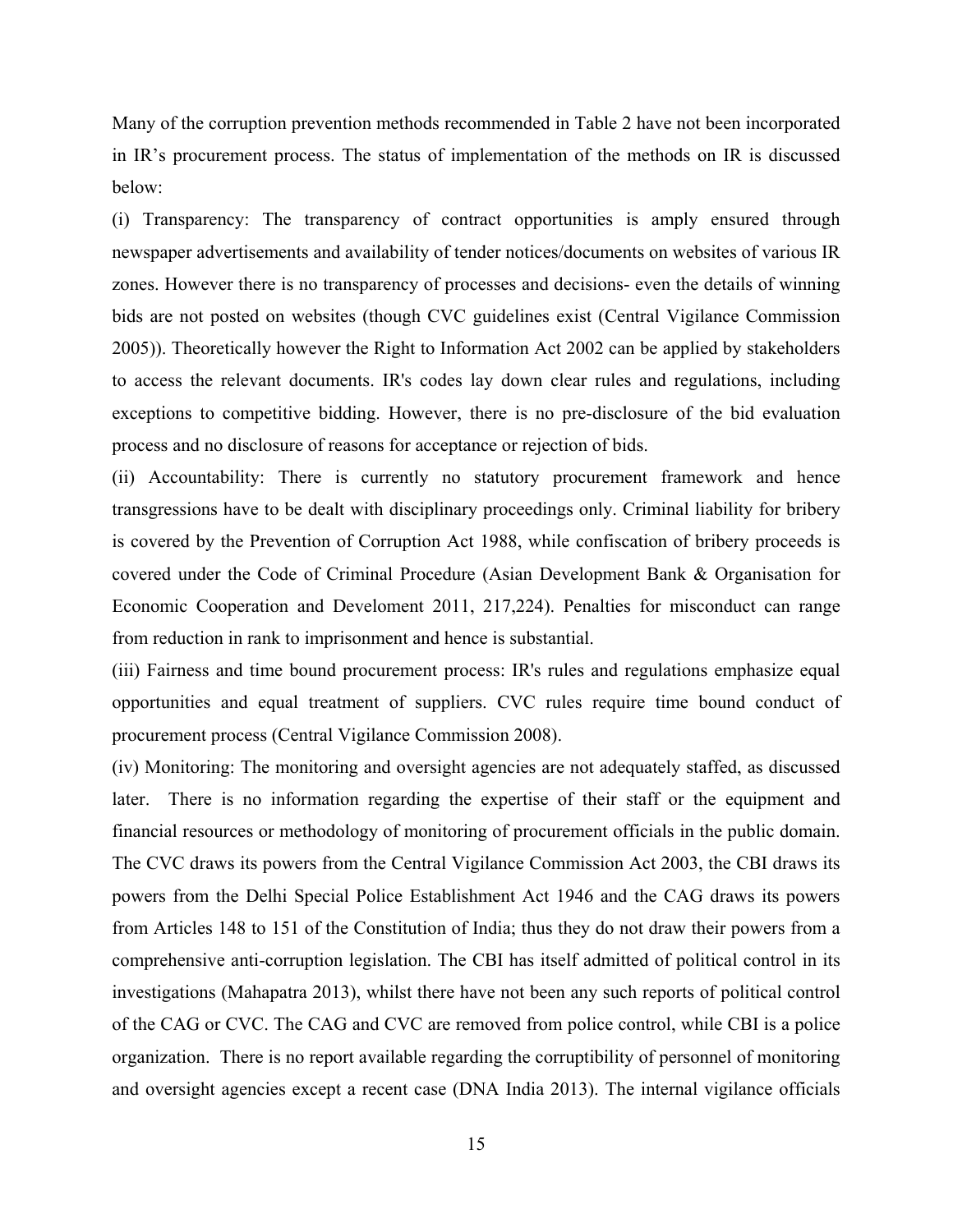are empowered to "gather intelligence from its own sources in whatever manner he deems appropriate about the misconduct/malpractices having been committed or likely to be committed" (Central Vigilance Commission 1991).

(v) Multiple agencies: IR's procurement processes are built such that multiple departments (such as Stores and Finance departments) are involved in all the procurement phases (Nag 2013, 64- 67). However, the same agency (for example the Divisional Engineer) may be involved in all the phases of procurement from needs assessment to contract implementation, thus increasing the risk of collusion between the procurement officials and the supplier.

(vi) Grievance Handling: IR does not have any independent grievance handling agency. Aggrieved suppliers can approach the IR authorities for redress. The arbitration panels, constituted in event of contractual disputes in terms of The Arbitration and Conciliation Act 1996, are also manned by IR officials.

(vii) Database: Through individual departments, divisions, zones or production units might maintain databases of supplier price and performance, there is no system in place to consolidate or share the information across IR. Full rollout of the e-procurement system will allow access to last accepted rates (LAR) of a same/similar item across IR along with an audit trail of all activities in a procurement cycle (Aggarwal and Srivastava 2013, 11).

(viii) Procurement Officials: IR's procurement officials are bound by rigorous Railway Service (Conduct) Rules 1966 (Indian Railways n.d.), transgression of which attracts disciplinary proceedings. These rules cover aspects of integrity, devotion to duty, promptness, employment of near relatives in companies enjoying government patronage, acceptance of gifts, engagement in trade, investment in shares or involvement in money lending, insolvency and habitual indebtedness, submission of annual returns of movable, immovable and valuable property, acquisition of immovable property outside India and transactions with foreigners and consumption of intoxicating drinks and drugs. The provision stating that "every railway servant shall at all times do nothing which is unbecoming of a railway servant" is probably intended to cover all instances of transgression not explicitly stated in the rules. IR procurement officials receive training in various training establishments of IR; however the curriculum is not available in public domain and hence the aspect of receiving training in best practices of procurement is not evident.

16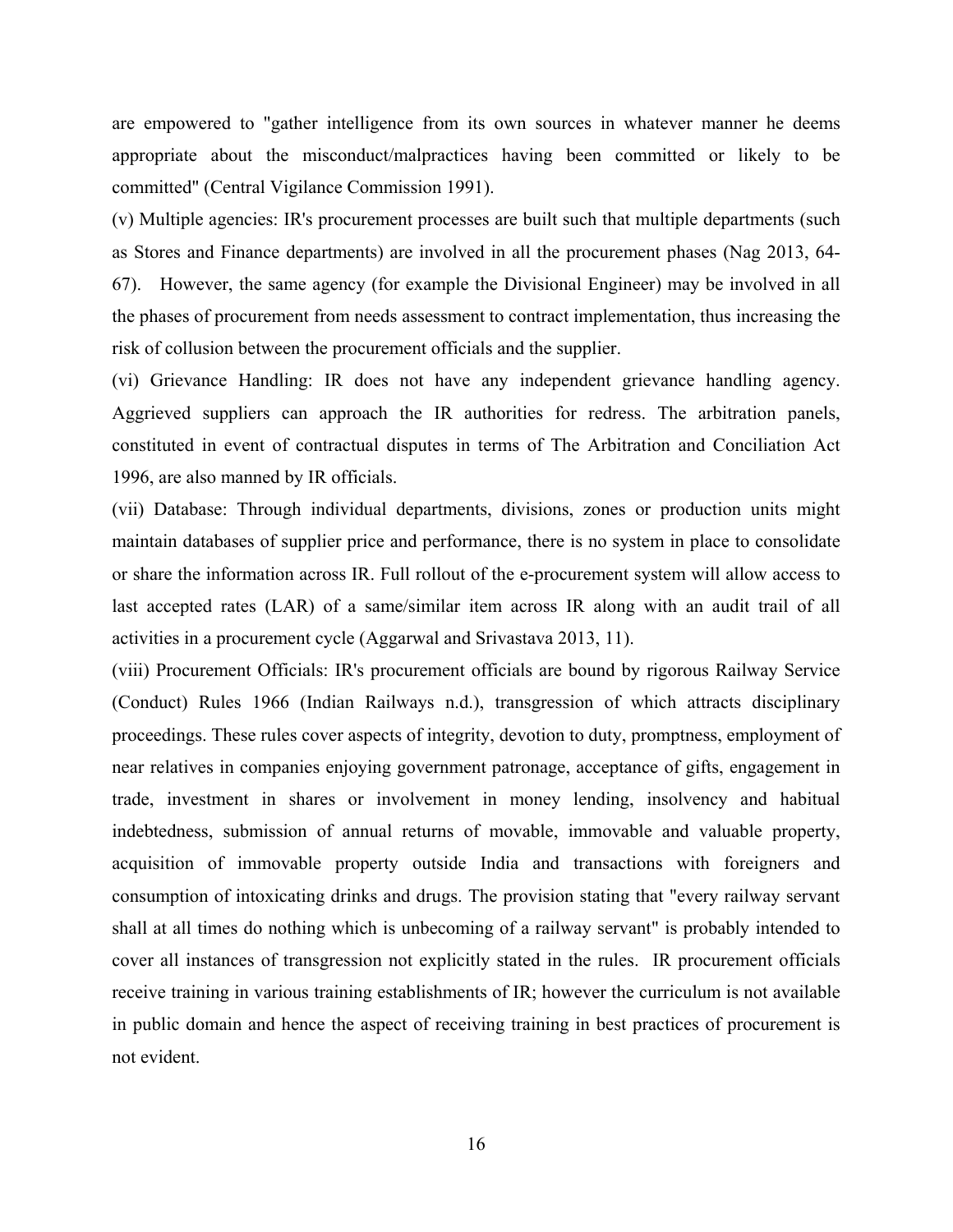(ix) Whistle Blowers: The Government of India (through a Resolution on Public Interest Disclosure and Protection of Informer 2004) has authorized the CVC to receive and investigate written complaints from any IR personnel or members of public or non-governmental organizations alleging corruption and misuse of office, with responsibility of CVC to maintain secrecy regarding identity of complainant (Central Vigilance Commission n.d.). The CVC website enables online registration of complaints. Further, contact details of IR vigilance officials are publicly displayed to enable ease of lodging complaints.

(x) Process: The various Railway Board Directorates (especially Civil Engineering, Electrical Engineering, Mechanical Engineering, Traffic Commercial, Works, Stores, Finance, Legal and Vigilance) periodically review the Codes through correction slips. Though there is no specialized procurement oversight body, the Railway Board Directorates advice procuring agencies on IR. All IR contracts for procurement of works and services and goods are required to follow the standard contract document framed by the Railway Board and revised from time to time (Indian Raiways 2013, Indian Railways n.d.). E-procurement has been made mandatory by the Government of India for procurement with value above Rs.1 million which can be conducted either through the Central Public Procurement Portal (Government of India 2012) or in-house eprocurement websites such as Indian Railways E-procurement System (Indian Railways n.d.) of IR. (Government of India, Ministry of Finance 2014). IR's e-procurement system, trials for which started in 2005, allows registered suppliers to access and bid for tenders online (with SMS and e-mail alerts for business opportunities) and obtain information of bids received; the online submission allows participation in the tendering process, without fear of intimidation by cartels or anti-social elements (Aggarwal and Srivastava 2013, 11). However no methods appear to be in place in IR for red flagging of deviations of procedures, tracking contract changes or development of performance indicators to monitor process time, price trends and procurement efficiency.

(xi) Suppliers and Contractors: Clause 2500 of the Indian Railways Standard Conditions of Contract executed with supplier of goods, specifies cancellation of order in event of corrupt practices indulged by supplier. Clause 18 of Indian Railways Standard General Conditions of Contract executed with supplier of works and services specifies cancellation of all orders with IR in event of corrupt practices indulged by supplier. Though criminal liability cases can be launched against companies indulging in corrupt practices under the Indian Penal Code, no cases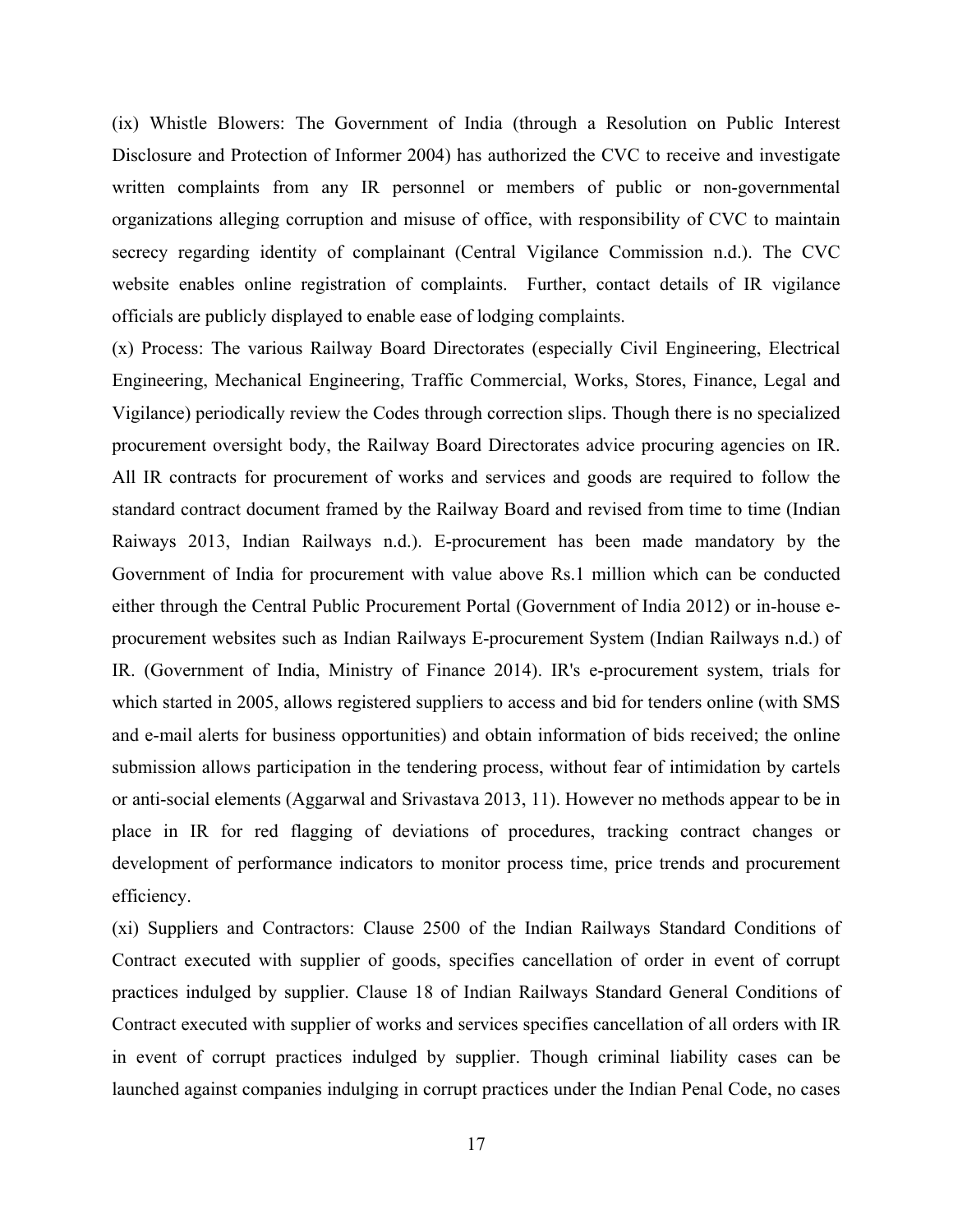have been instituted so far (Asian Development Bank & Organisation for Economic Cooperation and Develoment 2011, 222).

(xii) Civil Society involvement: The civil society engagement can be done through integrity pact mechanism, which was developed by Transparency International. The pact involves all parties in public procurement making a commitment to eschew bribery and disclose all payments to third parties by bidders. The most critical element of integrity pacts is monitoring of the entire procurement process by independent civil society monitors. (Asian Development Bank and Organisation for Economic Cooperation and Development 2008, 189, Transparency International 2013, 11). CVC has recommended implementation of integrity pacts in Central Public Sector Enterprises (CPSE) and defense procurements (Central Vigilance Commission 2007). About 39 CPSEs have adopted integrity pacts (Verma 2010, 10). The implementation of integrity pacts requires civil society involvement through Independent External Monitors (IEM) who is empowered to enquire into protests by bidders regarding the tender evaluation process. A maximum of three IEMs are allowed to be appointed on each CPSE and integrity pacts should cover 90-95% of total value of procurements in an organization according to CVC guidelines (Verma 2010, 12). IR is yet to adopt integrity pacts.

# *Oversight of IR procurement*

Oversight of IR's procurement activities is maintained by both internal agencies (vigilance and finance departments) and external agencies (CVC, CBI, and CAG). The internal vigilance and accounts departments play a complementary role with the CVC, CBI and CAG in providing the set of skills, access and involvement to prevent and detect instances of corruption in procurement.

Oversight bodies such as the CVC or CAG do not have powers of prosecution in criminal courts or powers to take disciplinary action.CVC can only advice IR regarding disciplinary action. The reports of CAG are submitted to the Public Accounts Committee (PAC) of Parliament, which in turn can recommend disciplinary action. Except where criminal proceedings are instituted against IR's personnel by the CBI under the Prevention of Corruption Act 1988 and Code of Criminal Procedure, the IR's top management has been vested with powers to decide the manner of disciplinary proceedings to deal with irregularities reported by oversight bodies such as the CVC or CAG; these powers of IR are again subject to oversight of Parliament since CVC's and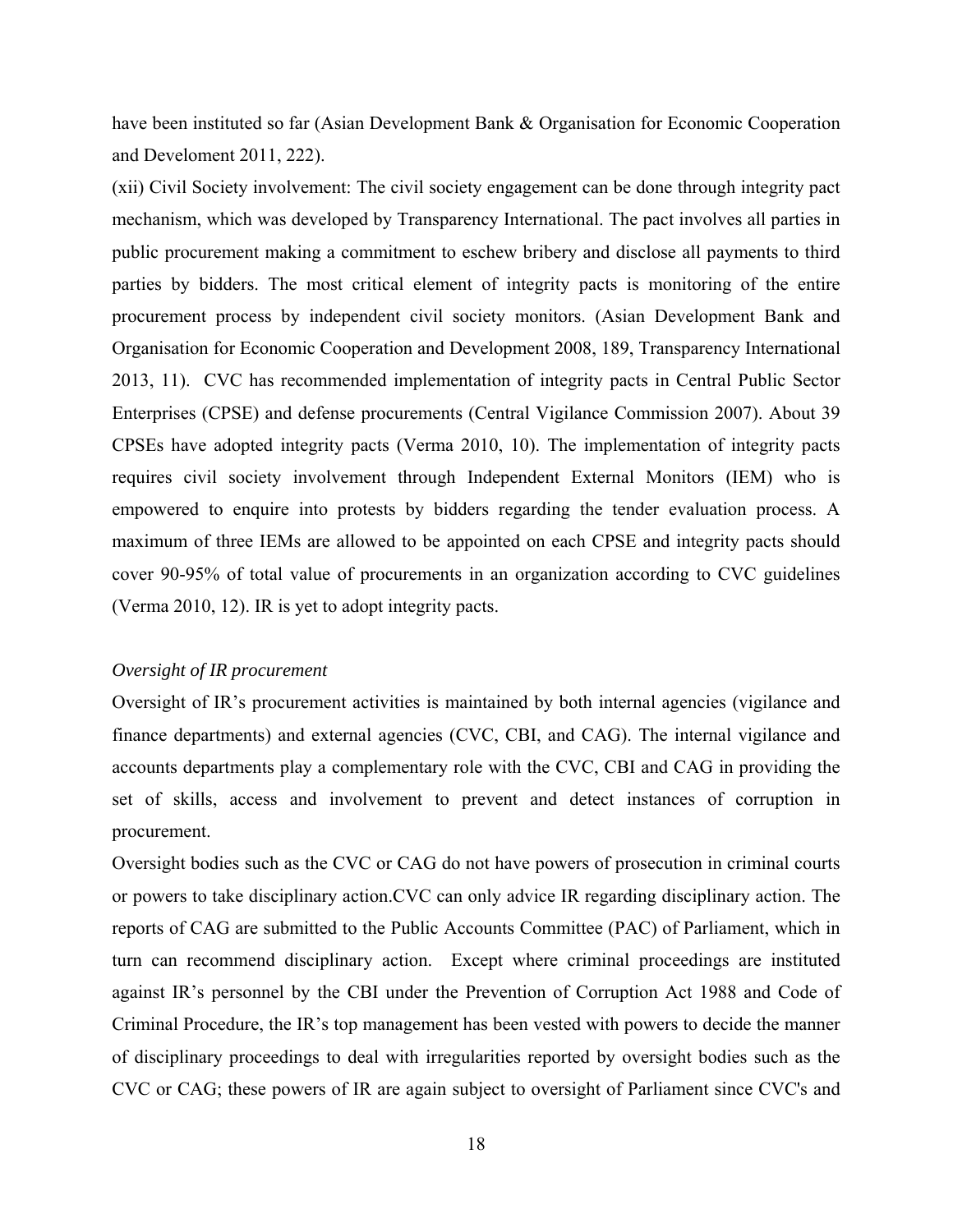PAC's reports tabled in Parliament lists IR's non-compliances of their recommendations. The final responsibility of oversight is possibly with the Parliament due the fact that correct application of powers vested in IR are dependent on the judiciousness and incorruptibility of IR's top management, as well as the fact that Parliament is the custodian of public money.

Disciplinary proceedings can result in dismissal, removal or reduction in rank; however, "preponderance of probabilities and some material on record are necessary to arrive at the conclusion" (Swarup 2007). Irregularities, wherein the element of "private gain" is difficult to prove, are ideally dealt with by disciplinary proceedings. An irregularity may be committed by an employee willfully for the purpose of "private gain" or otherwise; it also follows that the quantum of punishment should also be in accordance with the intention of the errant employee. It is possibly because of this reason that the powers of disciplinary action has been vested with IR's top management, since an employer would be best able to judge an employee's intentions. (Alexander 1995, 79)'s opinion is that punishments meted out in disciplinary proceedings in India are not "commensurate with their offence" since "procedures involved in such enquiries have become so complicated and dilatory that the protection intended for the honest official has also become the loophole for the corrupt to escape". Again it is quite possible that irregularities which involve financial loss to IR might be viewed more seriously, even though such irregularities might not have happened due to mala fide intentions on part of procurement officials. IR has its own time-bound disciplinary proceeding rules (The Railway Servants (Disciplinary & Appeal) Rules 1968 (Indian Railways n.d.)). However there is neither any comparative study of rate of convictions in disciplinary proceedings in IR and other government departments, nor any information of convictions in disciplinary proceedings in IR in the public domain to arrive at any conclusions in this regard.

Criminal proceedings can result in penal sanctions such as fine and/or imprisonment; however criminal proceedings have to be conducted with due adherence to "technical rules of evidence" and "application of doctrine of proof beyond doubt" (Swarup 2007) in regard to acts of "taking gratification" or "possession of pecuniary resources or property disproportionate to his known sources of income" (as defined in Sections 8 to 13 of Prevention of Corruption Act 1988). Whilst it is not difficult to detect irregularities in public procurement through post facto scrutiny of evidences, it may be difficult to prove an act of "taking gratification" since the perpetrator has to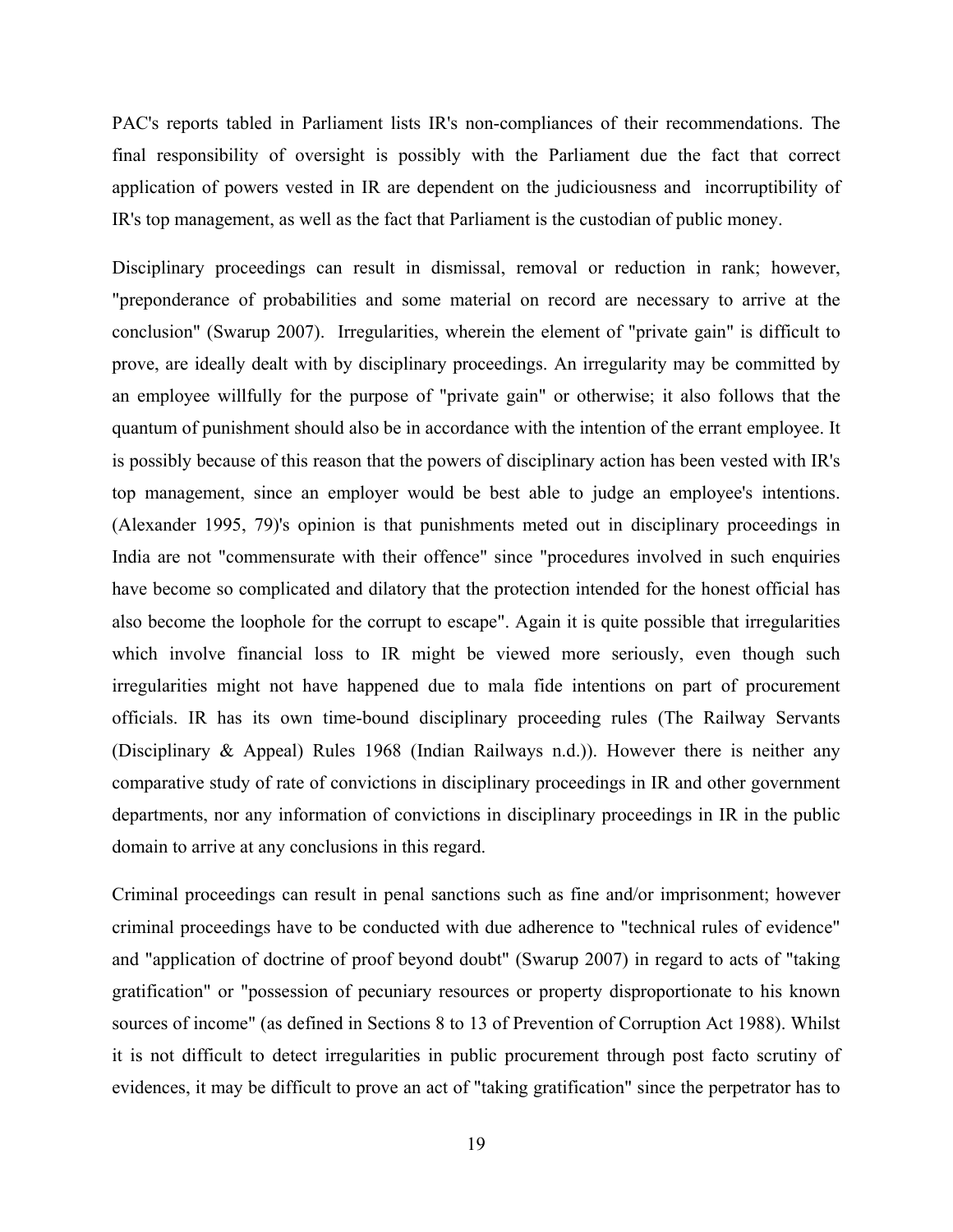be apprehended at the exact time of committing the act. Such criminal cases are reported to "take a long time with remarkably low conviction rates: as low as 6 percent" (Vittal 2001, 25). Irregularities can be prosecuted in court of law under provisions of the proposed Public Procurement Bill (Government of India, Ministry of Finance 2012) tabled in the Parliament in 2012, when enacted; once enacted, irregularity in terms of violation of rules framed under this legislation will involve breach of law.

The IR vigilance department and the IR monitoring wings of the CVC, CBI and CAG have less than a thousand employees; on the other hand the IR's stores and user departments have over 14 thousand executives in decision making positions. Further it is physically impossible to crosscheck each and every procurement case, numbering about 120 thousand annually (Aggarwal and Srivastava 2013, 1). However, in spite of being out numbered these oversight bodies are able to exercise some degree of control through the element of uncertainty; no one knows which procurement will be taken up for intensive scrutiny by these oversight agencies. If a person is habitually corrupt, the person will definitely come under the scanner of any of the oversight agencies. However if there is also an uncertainty in the corrupt behavior of the person, there is a likelihood that the person may never be apprehended; it is therefore imperative to strengthen procurement processes and incorporate more checks and balances. In this regard, there is no information in the public domain regarding the manner in which a procurement case is taken up for investigation by monitoring and oversight agencies. It is quite possible that the resources of the monitoring and oversight agencies are wasted in the absence of reliable methodology of selection of cases. This might also explain the low conviction rates mentioned earlier.

No measures of effectiveness of oversight mechanisms have yet been devised. However a comparative study of anti-corruption agencies of Singapore(Corrupt Practices Investigation Bureau) , Hong Kong(Independent Commission against Corruption), Thailand(National Counter Corruption Commission), South Korea(Korea Independent Commission Against Corruption), and India(the CBI) found that countries such as Singapore and Hong Kong with low Transparency International's corruption perception rankings (low rankings imply low perception of corruption) had budget per anti-corruption agency personnel nearly 6 to 43 times that of CBI and anti-corruption agency personnel per population ratio nearly 4 to 39 times that of CBI (Quah' 2008, 18). This aspect has been echoed by (Palmier 1985, 113) :"The Central Vigilance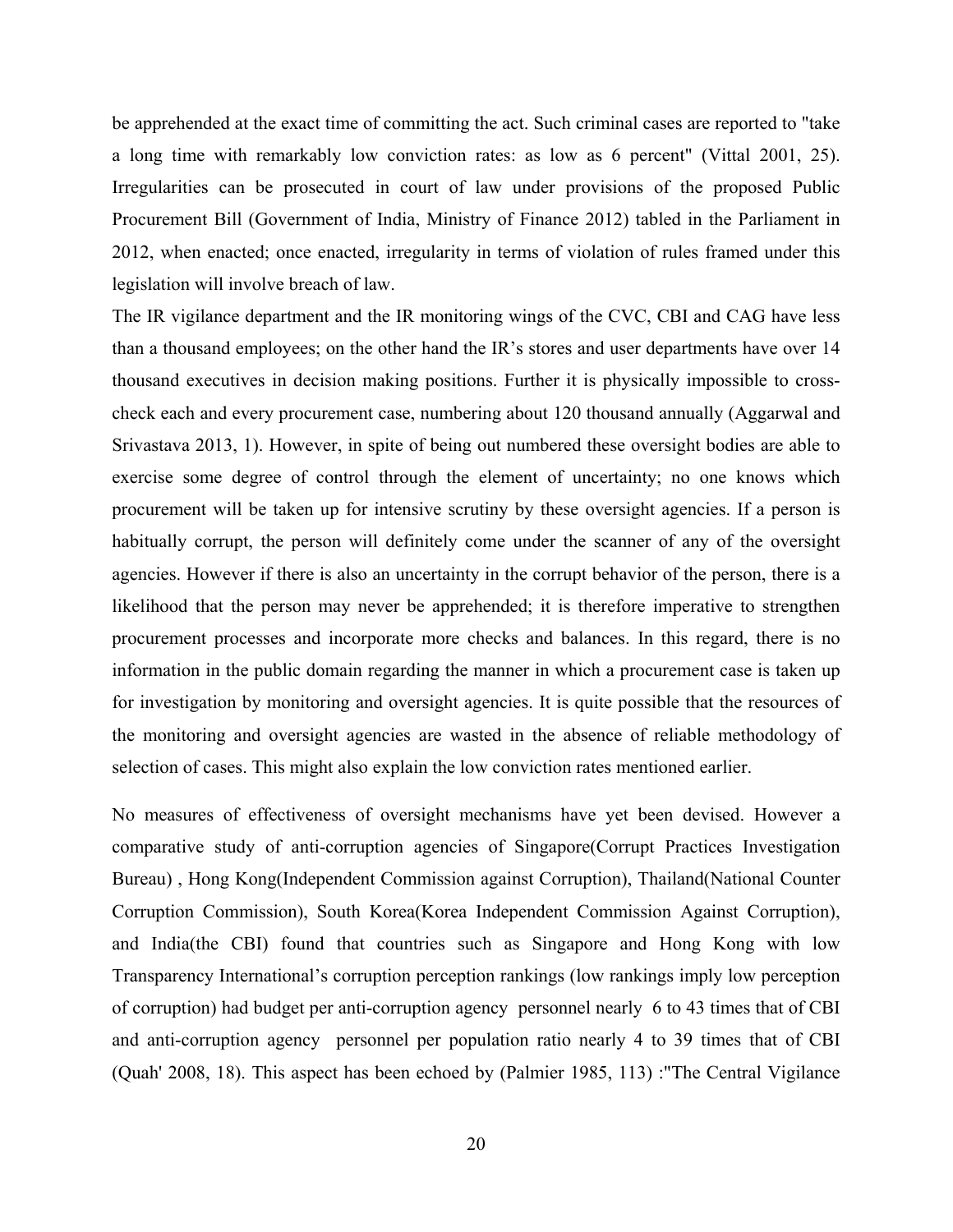Commission and the Central Bureau of Investigation appear to have been given just enough powers and resources to permit some activity, but not enough to make them effective".

## 3. Case Studies

In this section, we examine a few recent cases of irregularities in the procurement process recorded by oversight bodies to seek appropriate corruption methods that can be adopted to avoid the recurrence of deficiencies in IR's procurement processes and control mechanisms. Thus both the research questions are addressed simultaneously. The theoretical framework discussed in Section 1 is used to seek appropriate corruption methods. The cases discussed below pertain to phases III & IV of Transparency International's framework of Table I. The author did not come across any recent case pertaining to the other phases of procurement, contrary to the opinions of CVC and CBI officials. (Tabish and Jha 2011, 272, Singh 1999, 183).

It will be seen in all the cases that there have been failings of the TAA/TC (Cases A, B, C and D) or contract implementation officials (Cases E, F and G). Provision for "substantial penalties for misconduct" (Asian Development Bank and Organisation for Economic Cooperation and Development 2008, 51) along with adequate monitoring are likely to deter such failings.

# 3.1 Phase III: Contractor selection and award phase

Firms submit bids for procurement tenders, which are valid over a certain period of time only. Bid evaluation is done by a tender committee (TC) comprising of officials of different departments. The TC can recommend acceptance or rejection of offers or negotiations with the lowest bidder. The recommendations of the TC are examined by the Tender Acceptance Authority (TAA), who is vested with powers to accept, reject or amend the recommendations of the TC. The decision of the TAA leads to acceptance or rejection of bid offers and the award of contract. It is the responsibility of the TC and the TAA to evaluate and decide the bid offers within the validity period. There is presently no institutional mechanism to monitor the decisions of the TC/TAA on a regular basis.

Firms are at liberty to refuse extension of the period of validity of the bid offer. Negotiations cannot be held with a firm after expiry of its period of validity of offer. Neither can a contract be awarded to a firm after the expiry of its period of validity of offer.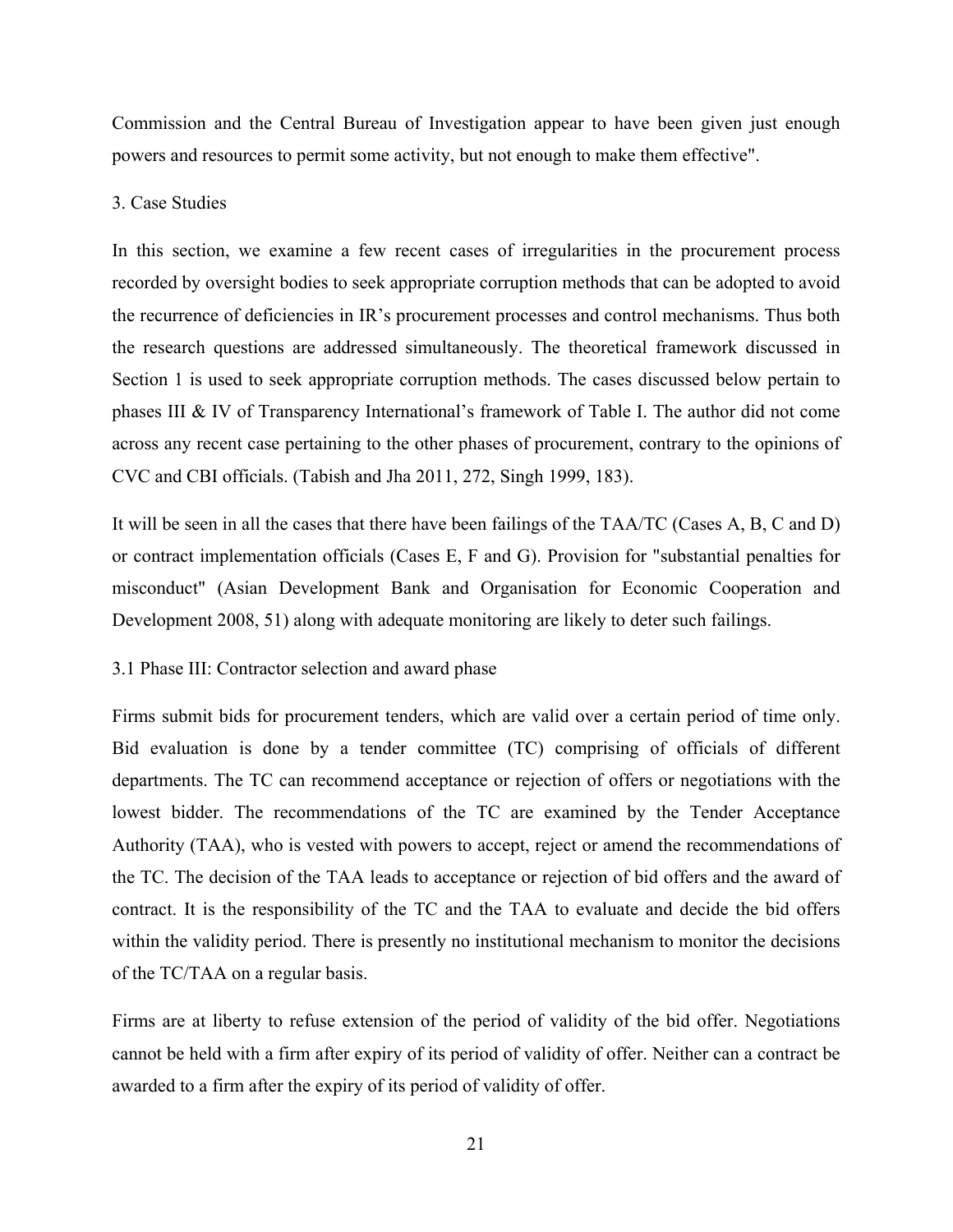It is permissible under IR's procurement rules to split the quantity under procurement between two or more firms. This is done under circumstances where the TC/TAA is of the opinion that a single firm will not be able to deliver the entire quantity under procurement due to its capacity constraint or the firm's quality/performance is yet to be validated. Under such circumstances, firms are usually requested to supply at the lowest bid offer; firms are at liberty not to agree to the request.

3.1.1 *Case A Facts*: *A tender T1 was called for various items of work involved in the construction of a road over bridge (ROB), for which only one offer was received. The TC recommended negotiations with the sole bidder in view of rates being quoted being higher than*  last accepted rates. The TAA accepted the TC's recommendations for negotiations, following *which a round of negotiations was held with the sole bidder. The TC considered the negotiated rates and recommended for acceptance of the negotiated rates. The TAA accepted the recommendations of the TC. However, 5 days later the TAA amended his acceptance to delete an item pertaining to earthwork, without recording reasons for the same. The negotiated rate for earthwork was Rs.110 per cu.m. and the total earthwork involved in tender T1 was 20,000 cu.m. Another tender T2 was called by the same office a month later for various items of work involved in the construction of two ROBs located 3 km away from the ROB of tender T1. A major component of tender T2 was earthwork of 80,000 cu.m. Again only one offer was received, which was from the contractor of tender T1. The TC examined the offer and recommended calling for fresh tenders after discharging the tender T2. The TC justified its recommendations citing that rates quoted were higher by 45% over the estimated cost and re-tendering is likely to yield lower rates as rates had fallen recently. The TAA (same person as TAA of tender T1) rejected the unanimous recommendation of TC to re-tender and decided to give a counter offer of Rs.130 per* 

*The TAA was taken up for departmental action by IR internal vigilance for giving a counter offer in T2 at a higher rate than that accepted (and later deleted) in T1, without giving any satisfactory reasoning.* (Railway Board 2011)

*cu.m. The contract was awarded using the counter offer rates.* 

Case A Discussion: This case was detected by IR's internal vigilance. The TAA considered the rate of Rs.130 per cu.m. as reasonable and justified for award of contract in the tender T2, whereas the same TAA did not consider the rate of Rs.110 per cu.m. as reasonable in the tender T1 pertaining to the same work and nearly the same location. It is quite likely that the deleted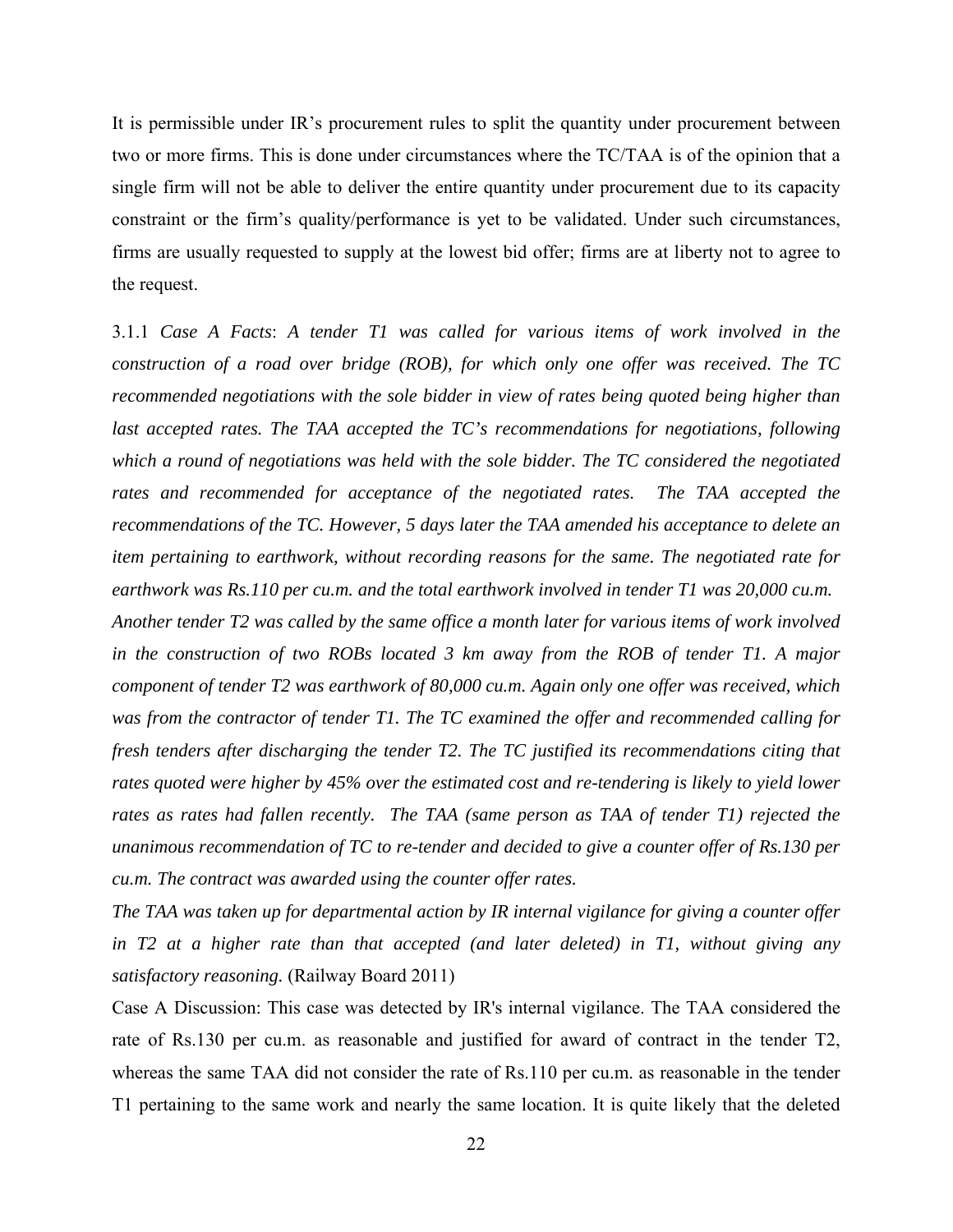earthwork of T1 would be re-tendered at a later date by the TAA and contract awarded at a rate of Rs. 130 per cu.m. causing a loss of public money amounting to Rs.2 million for the total quantity of 100,000 cu.m. of both the tenders T1 and T2.

It is apparent that the TAA did not cause of loss of public money through a careless action. Rather there is an element of deliberate action by the TAA in ignoring TC's recommendations in both the procurement cases. Further the TAA reversed his own decision after 5 days of accepting TC's recommendations in tender T1. Though this appears to be a case of corruption on part of the TAA, even though the element of "private gain" is not visible. This case highlights the distinction between irregularities and corruption and the importance of detecting irregularities in preventing corruption.

IR's procurement processes could not detect these irregularities before it was detected by oversight bodies. Red flags should have been raised when (a) a TAA reverses the decision of the TC, (b) TAA changes his own decision, as in the case of T1, (c) rate of Rs.130 per cu.m. accepted when there existed an earlier offer of Rs.110 per cu.m. Further, these red flags should be taken seriously, especially in processes where a single person or agency is involved. These red flags could be raised by (a) members of public and civil society had the entire procurement process been transparent (b) either members of TC or TAA's staff through whistle blower encouragement and protection mechanisms, with which the staff are either not familiar or do not have confidence in the protection mechanisms or are in collusion with the TAA or (c) a information system which records all bid transactions including details of bids received, validity of bid offers, last accepted rates for similar works/goods, approved suppliers for the goods/works/services, recommendations of TC, decision of TAA, supply performance of the contractor, post-contract warranty failures etc-such a information system can be programmed to raise exceptions whenever a TAA changes the decision, or a TAA disagrees with the recommendations of the TC tender is discharged or higher rate is accepted. Such red flag mechanisms can be immediately checked by superior authorities and corrective action if required can immediately be taken. These red flag mechanisms are also very useful for selecting cases for investigation by the monitoring agencies and oversight bodies which are short staffed. Such an information system can be built around the e-procurement platform being rolled out across IR.

3.1.2 *Case B Facts*: *In March 2009, the Board floated a tender inviting bids from RDSO approved sources for supply of 44 items of steel sheets/plates of different specifications*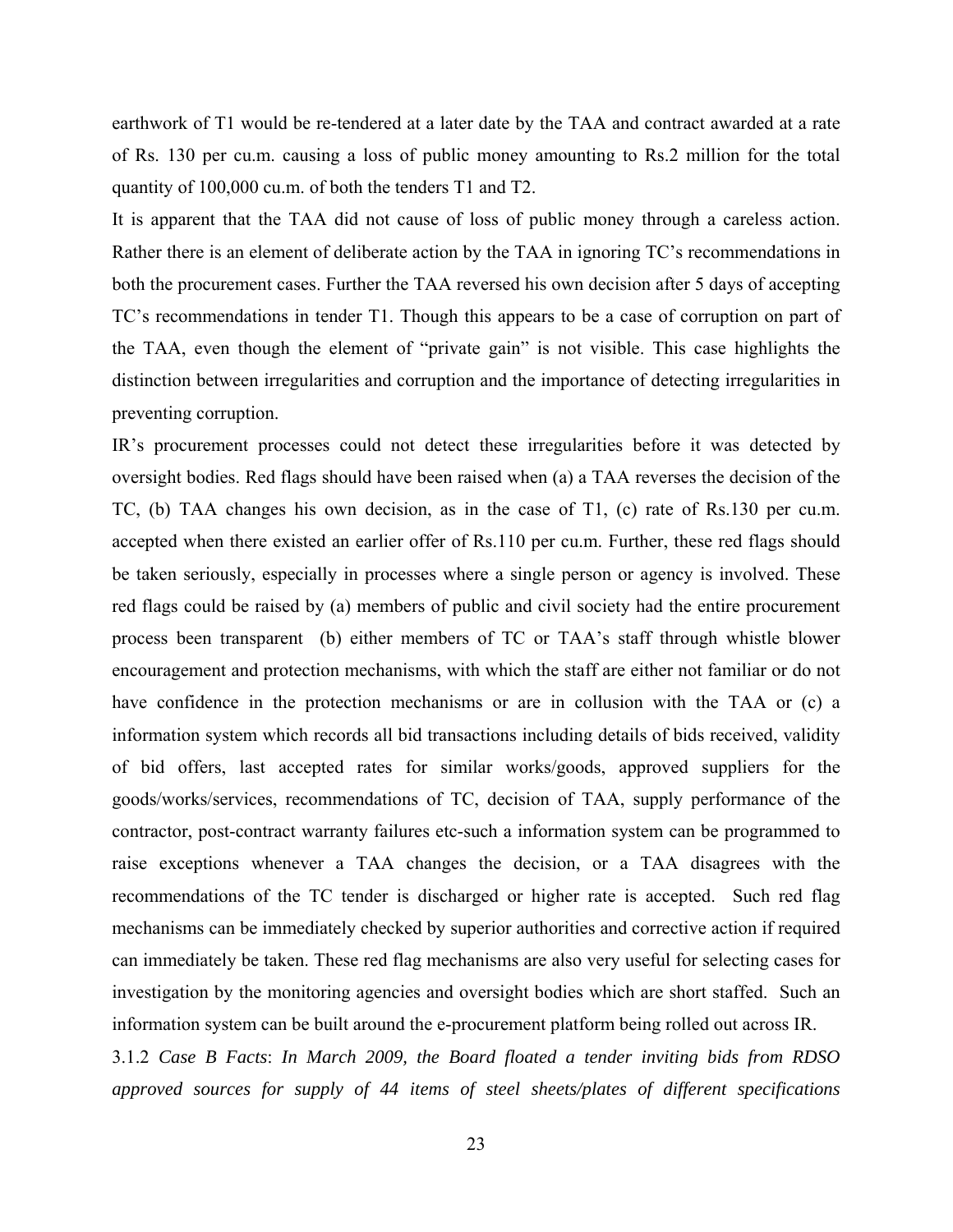*comprising of 59,138 tons of Corrosion Resistant Steel Sheets and Plates and 136,954 tons of mild steel sheets and plates for meeting the requirement of zones, manufacturing units and wagon fabrication units. Firm F1 had bid lowest in 35 items out of the 44 items tendered. The bids of F1 were lower by 14% in respect to LAR for 13 items, against the expected reduction of 18% due to fall in wholesale price index for iron and steel. A reduction of 18% vs reduction of 14% for the 13 items implied a difference of Rs.120 million. TC therefore recommended for negotiation for those 13 items, which was approved by the TAA in July 2009. However during the negotiations, F1 declined to revise their bid and also expressed the inability to extend the validity of their offer beyond 24 August 2009.* 

*The TC met again to review the negotiation bids only after 24 August 2009. Since the offer of F1 had lapsed, TC considered following two options:* 

*I. Calling another tender for the 35 items for which F1 was the lowest bidder and placing orders for remaining 9 items on lowest bidders* 

*II. Considering the next higher bidder for placement of orders for all 44 items* 

*TC recommended Option II, apprehending that retendering might result in escalation of offers. The TAA did not agree with the recommendation of the TC and approved Option I in November 2009. The remaining material was subsequently procured at much higher rates in the subsequent tender, resulting in an additional expenditure of Rs.530 million.* 

*Board did not agree with the CAG's contention, in that there were flaws in the decisions of the TC or TAA. The board argued that had negotiations with F1 been successful and had F1 extended the validity of its offer, there would have been a reduction of Rs.120 million in total expenditure. The Board argued that neither the TC nor the TAA could have predicted that the drastic change in market conditions in a year's time.* (Comptroller and Auditor General of India 2011)

Case B Discussion: This case was detected by CAG. The TC recommended negotiations, since there was a possibility of saving Rs.120 million in respect to the 35 items. The TAA accepted the recommendations for negotiations. However the firm's period of validity of offer had expired, which it declined to extend. This situation should not have occurred since it is the responsibility of the TC and the TAA to complete the evaluation process within the period of validity of offers. An information system could have reminded the TC and the TAA about approaching deadlines, as well as raised flags for supervisory authorities to urge expediting the evaluation process.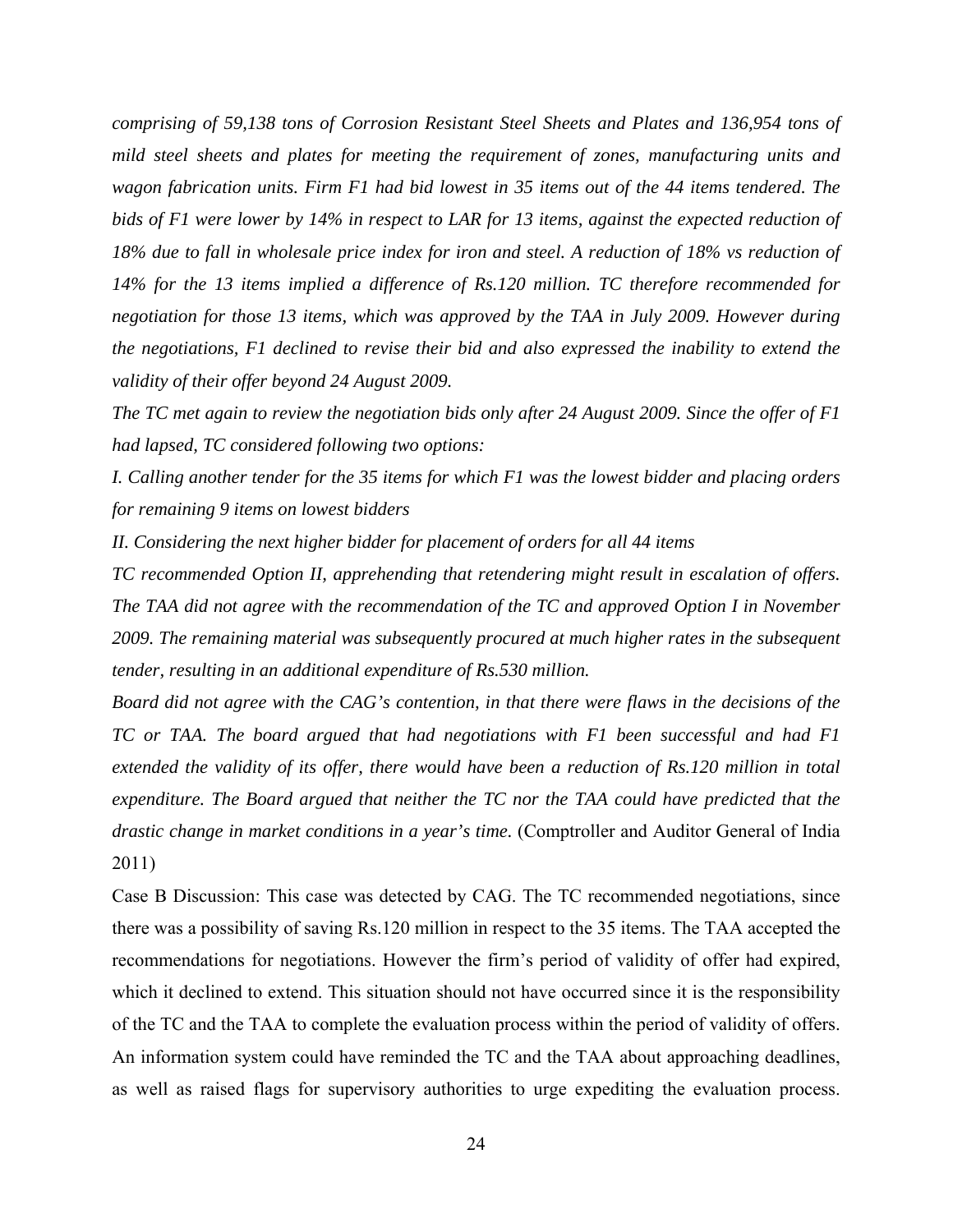Further, such situations may be avoided through adequate training of the procurement officials in regard to pitfalls in the procurement process.

The TC then suggested two options. The first option was to call a fresh tender for these 35 items. The second option was to place order for these 35 items on the next highest bidder. The TAA took a correct decision in accepting the first option. If the TAA had decided to accept the second option, questions would have been raised considering the hypothetical possibility of obtaining a better deal in a fresh tender. However a fresh tender resulted in additional expenditure of Rs.530 million, instead of obtaining a better deal. This case highlights the difficulty in assessment of wrongdoing in cases of irregularities. It is obvious that the TC and TAA have been at fault for not completing the procurement process within the validity period of the offer of F1, which has resulted in the loss of Rs.530 million.

3.1.3 *Case C Facts*: *In March 2008, the Board floated a tender, inviting bids from RDSO approved sources, for procurement of 172,741 tons of mild steel sheets and plates and 66,364 tons of Corrosion Resistant Steel Sheets and Plates for meeting the requirement of zones, manufacturing units and wagon fabrication units. Six firms submitted their bids for the tender.* 

*Firms F1 and F2 were the lowest and the next-lowest bidders for all the five items of mild steel sheets and plates. The TC recommended that order for half of the tendered quantity of mild steel sheets and plates be placed on F1 at rates quoted by F1, and order for the remaining half be placed on F2 at rates quoted by F2. The reasoning given by the TC for not placing the order for entire quantity of mild steel sheets and plates with F1, was that F1 had a capacity constraint and their supply performance was not satisfactory.* 

*Scrutiny of records by CAG revealed that the supply performance of F1 during the years 2006-07 and 2007-08, was 95% and 100% respectively. Further, CAG observed that a counter offer should have been given to F2 to supply the mild steel sheets and plates at rates quoted by F1; such a counter offer would have resulted in savings of Rs.120 million.* 

*The Board in its counter argument stated that the firm F1 was yet to supply 22% of the total ordered quantity against an earlier purchase order, when the recommendation was made by TC. Board further argued that counter offer to F2 was not made either due to reluctance of the firm to reduce their quoted rate or non-availability of lower technically suitable offer.* (Comptroller and Auditor General of India 2011)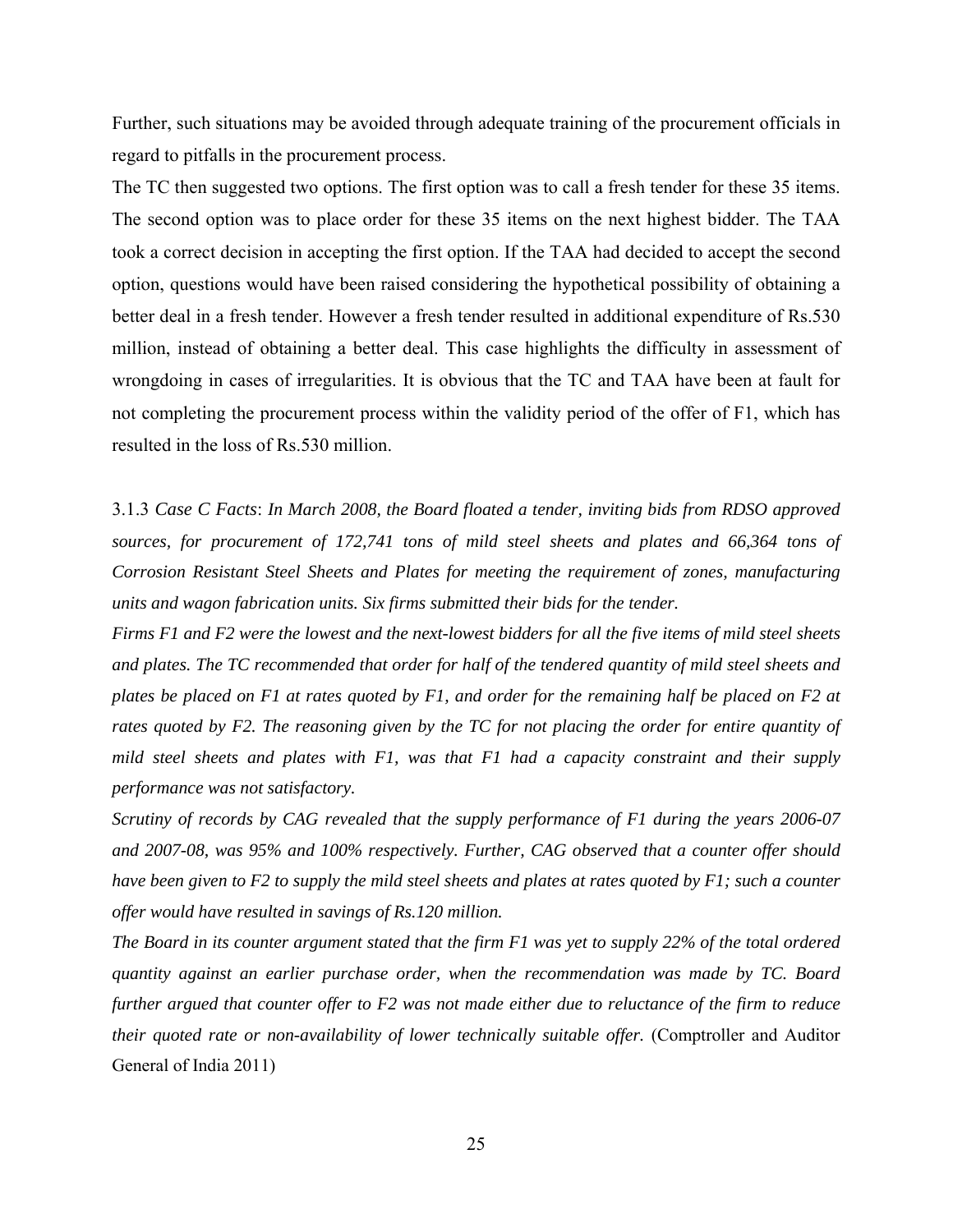Case C Discussion: This case was detected by CAG. In this case splitting of order has been recommended by the TC on basis of the fact that the delivery performance of the lowest bidder F1 has been unsatisfactory. Further, given the fact that F2 did not agree to supply the quantity at F1's offer, the order was placed for the remaining quantity on F2 at F2's offer which was higher than that of F1. The issue of interest here is the additional expenditure of Rs.120 million on account of splitting and refusal of F2 to supply at F1's offer. IR's rules do not require that counter-offer is required to be sought from F2 (Indian Railways 1990, Sec.344) and there is no irregularity in following rules. However it can be argued that there could be an element of collusion between the TC/TAA and F2 which has resulted in an irregularity due to higher costs incurred in procurement by IR. This case also highlights the difficulty in assessment of wrongdoing in cases of irregularities.

The other option available to the TC/TAA was to float a fresh tender for the remaining quantity. This however carried a risk, in case the lowest bids obtained were even higher than that of F2's offer (as the situation in case B). In addition, further time would be required for placing the order resulting in delay in receipt of materials and consequent hampering of operations and production. The TC/TAA could have taken this decision in the best interests of the organization.

The oversight body's contention is that the delivery performance of F1 had been satisfactory, whereas the TC recorded that the supply performance of F1 was not satisfactory. IR has countered this contention on grounds that delivery performance of F1 was not satisfactory at the time of TC's recommendations. Given this dispute and the amount of Rs.120 million involved, there could be a perception that the TC/TAA has manipulated or drawn wrong conclusions from delivery performance records. However it seems extremely remote that the TC and TAA would all be involved in such a manipulation, given that they belong to three different departments. Such a situation could again be avoided if IR's procurement process is built around a database containing information on supplier price and performance. Such a database should be preferably be maintained by an IR agency different from the procurement bodies (such as CRIS (Centre for Railway Information Systems 2014) which already maintains the e-procurement system and ticket reservation system of IR) which makes it transparent and incapable of any manipulation to build trust of the stakeholders in the fairness of the procurement process. Further, such situations may be avoided through adequate training of the procurement officials in regard to pitfalls in the procurement process.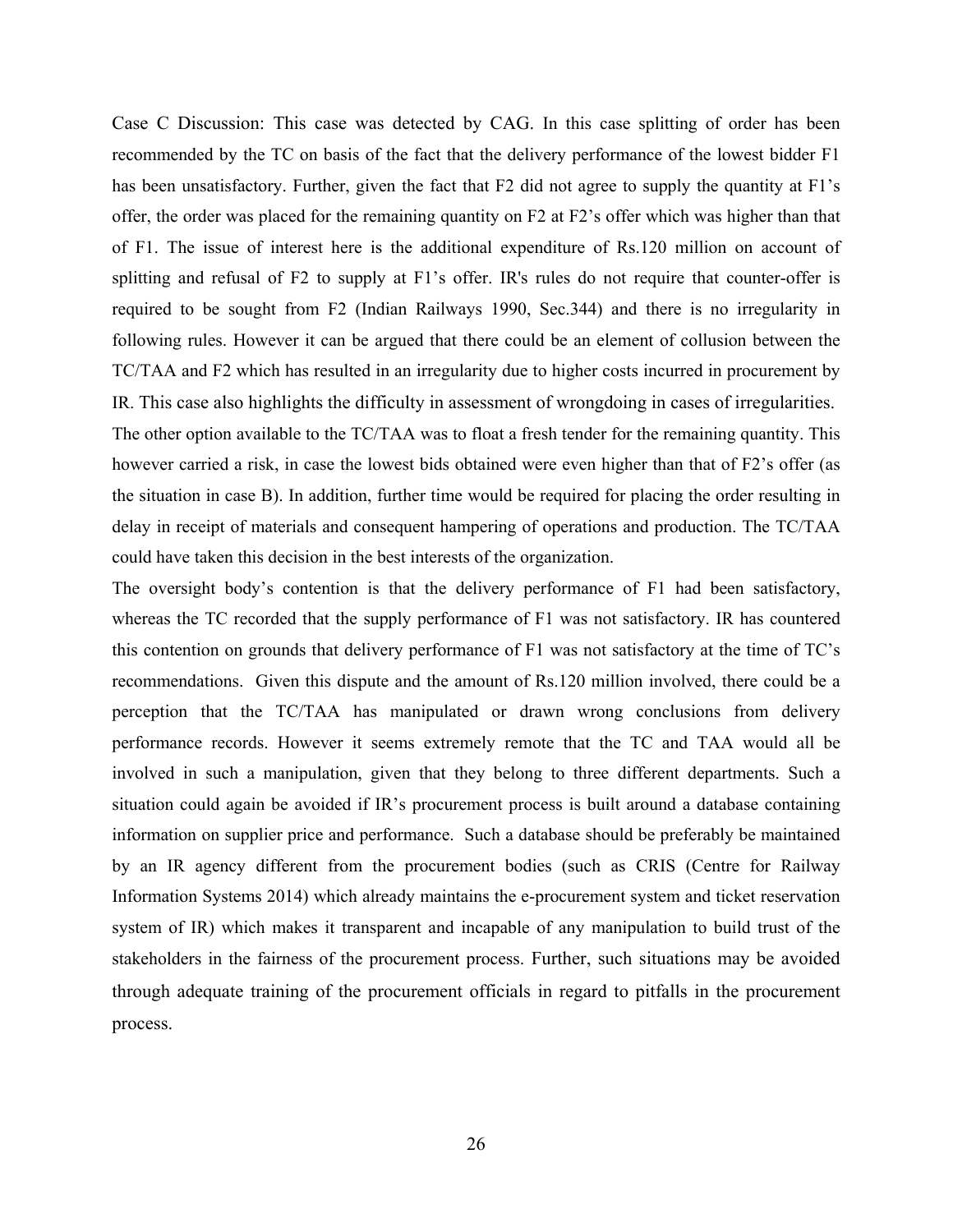3.1.4 *Case D Facts*: *As per extant instructions on IR, purchase preference for products and services has to be granted to the Central Public Sector Enterprises (CPSEs) at the lowest valid price bid if the price quoted by a CPSE was within 10% of the lowest valid price bid. A tender was invited in December 2003 with the provision of purchase preference for execution of earth work for construction of fourth line between Tikiapara and Santragachi. F1, bidding at Rs.111.1 million was the lowest bidder. The second lowest offer of Rs.123 million (10.7% higher than F1) was received from F2, which is a CPSE. At the instance of TC, F2 agreed to lower their bid to Rs.111.1 million. TC then recommended award of the work to F2 in April 2004. The recommendation of the TC was accepted and work awarded to F2 with completion date of 12 October 2005.* 

*However F2 could not complete the work even after extension of completion time to July 2006 and the contract was terminated in August 2006 at 'risk and cost'. The work executed by F2 till the termination of the contract was valued at Rs.23.4 million. The balance work was subsequently awarded to another contractor F3 in March 2007 at a cost of Rs.144.5million.* 

*CAG opined that the price preference clause had been incorrectly applied to F2 since its offer was 10.7% higher than F1. Further the TC or the TAA failed to take into account the poor performance record of F2 in finalizing the tender.* 

*The Railways countered that F2's negotiated rates made it eligible for application of price preference clause and F2's bid could not be ignored.* (Comptroller and Auditor General of India 2010)

Case D Discussion: This case was detected by CAG. According to IR's procurement rules, price preference to CPSE are to given if its offer is within 10% of the lowest offer. However F2's offer was 10.7% higher than that of the lowest bid. The TC negotiated with F2 to reduce its offer to that of the lowest offer, and then recommended that the contract be awarded to F2. The subsequent failure of F2 resulted in the work being done at an additional cost of Rs.56.8 million, which would have recovered from F2. The completion of the work was also delayed by nearly two years. Had the work been awarded to F1, the work would have been probably completed in time, without the additional administrative cost of contract termination and re-tendering. The absence of an independent grievance redress mechanism would probably have encouraged F1 to contest the decision of award of contract to F2, and thereby avoiding such a situation. F1 could also have approached the IEM in the event of the tender being covered by an integrity pact.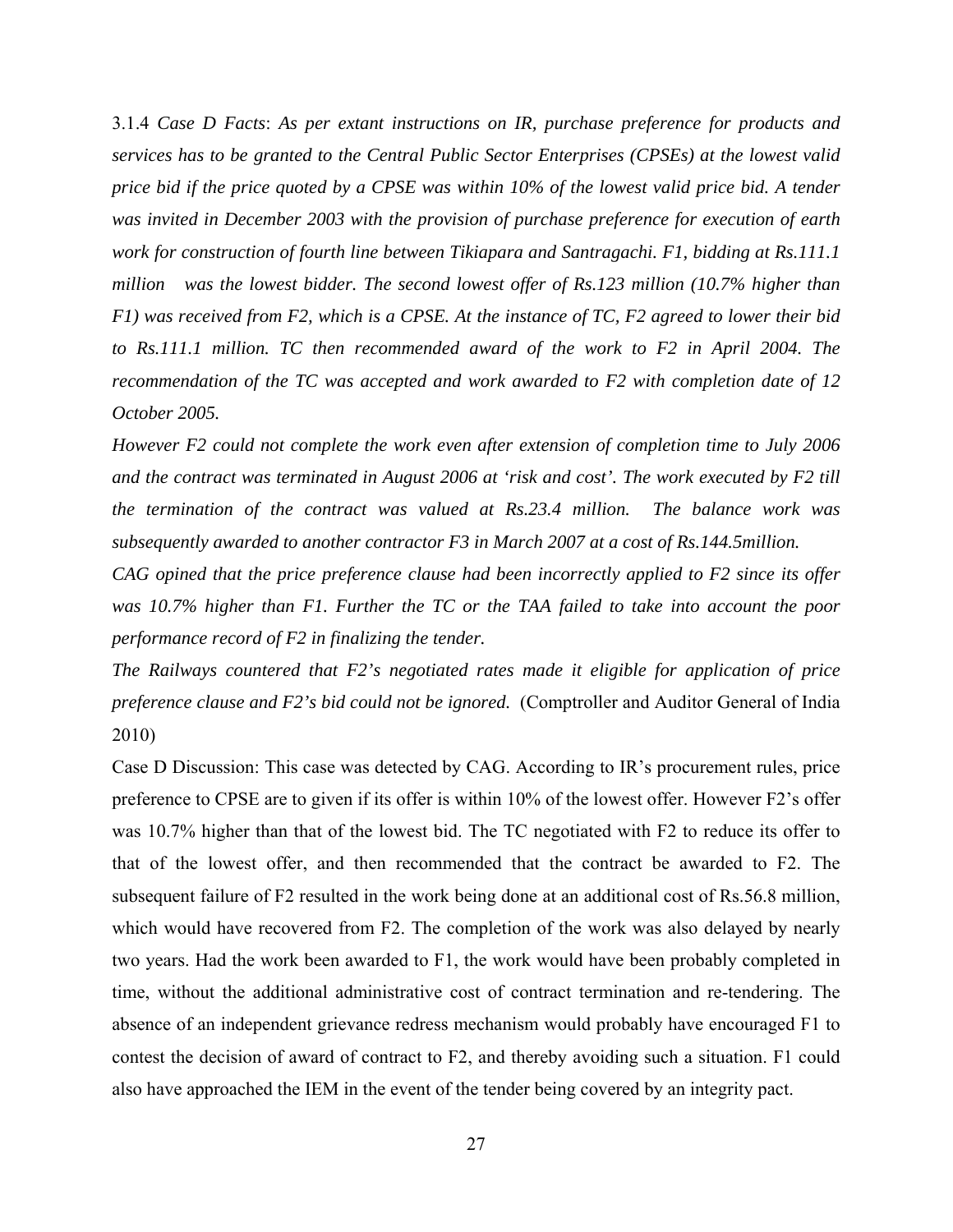According to CVC guidelines, negotiations can be conducted by the TC only with the lowest bidder after negotiations are approved by the TAA. In this case, the TC negotiated with the second lowest bidder. This irregularity would probably not have been noticed by the oversight body had F2 completed the work within time. Transparency of tender decisions would probably have enabled the public or civil society to notice this irregularity and seek rectification. This situation would have been avoided if this had been red flagged by a information system in time, which could alert supervisor authorities of three irregularities being committed: (i) conducting negotiations with the second lowest bidder (ii) incorrect price preference being given to the CPSE (iii) poor performance record of F2 being ignored. Such situations may be avoided through adequate training of the procurement officials in regard to pitfalls in the procurement process. Further a proper database of supplier performance would have probably highlighted the poor performance record of F2 to the TC/TAA.

The actions of TC/TAA are an irregularity since rules have been violated as well as IR's interests in terms of performance and costs have been compromised. The TC's action of negotiation with the second lowest bidder would have seemed suspicious, if F2 not had been another government body. This case also highlights the difficulty in assessment of wrongdoing in cases of irregularities.

#### 3.2 Contract Implementation Phase

This is an extremely important part of the procurement process. The supplier stands to gain enormously if goods or works are supplied at quality or performance norms below that which is contracted. Thus there is a substantial motivation on part of the supplier to compromise the inspection process. The risk is exacerbated in situations where the bid evaluator is also the person inspecting the goods and works.

Whilst the responsibility of inspection of IR's procured goods is entrusted to an external agency (RITES (RITES n.d.)) to obviate the possibility of collusion of public official with the supplier to accept goods below acceptable quality, the responsibility of inspection of IR's procured works lies with the user department. IR's procurement of works/services, which constitute the bulk of its procurements, thus carries an enormous risk of corruption since the user department is involved in both the bid evaluation and inspection. IR has chosen to mitigate this risk through a process of sample checking at two levels, to obviate the possibility of collusion.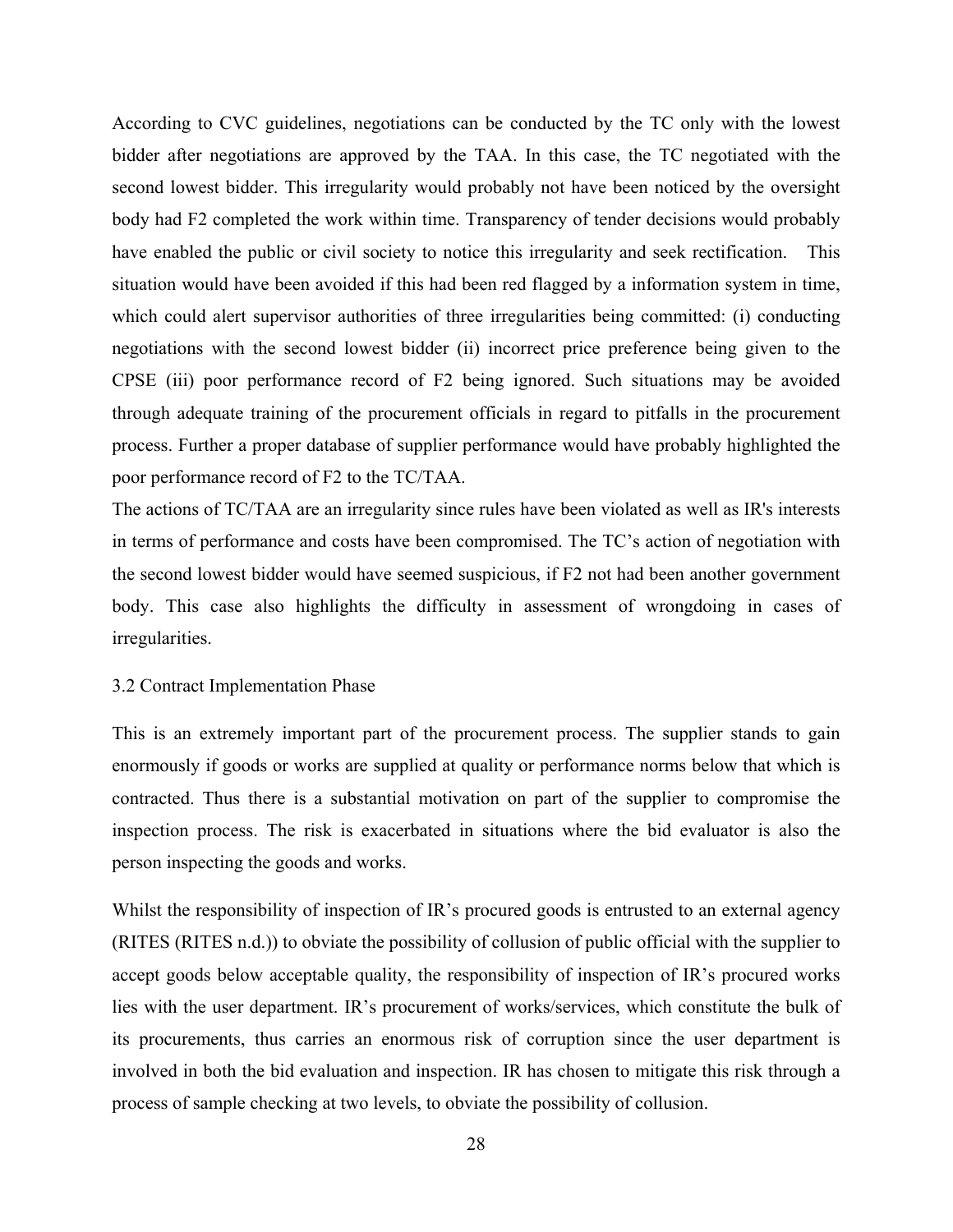The (World Bank 2003, 19) has observed in this regard that "Supervision of contract performance can be influenced for a consideration. In public works contracting, corrupt payments for timely and sympathetic inspection and for timely payments have been a wellestablished tradition for decades. Both the officials and the contractors, who were interviewed, confirm to its prevalence; but while the officials believe that it does not exceed 5% of the contract price, the contractors assert that the amount may be as much as 15% to cover all branches of the government (tax, customs, excise, etc., besides the engineering), and is built into the price. The corruption in the States is more widespread than in the center, and some States are worse than others. No state or central agency or state enterprise is exempt".

3.2.1 *Case E Facts*: *Rolling Shutter is used in the manufacture of passenger coaches. A consignment of Rolling Shutter was ordered by Integral Coach Factory (ICF). The consignment was inspected by RITES and sent to ICF after being certified as conforming to specifications by the RITES Inspection Engineer.* 

*On arrival of the consignment at ICF, the IR internal vigilance carried out measurements and found that the thicknesses of the guide channels were not conforming to the specifications. IR internal vigilance then carried out a detailed inspection in presence of representatives of the manufacturing firm, RITES and ICF, which confirmed the earlier findings. The concerned RITES Inspection Engineer has been taken up for departmental action.* (Integral Coach Factory 2010)

Case E Discussion: This case was detected by IR's internal vigilance. In this case, we find that the external agency has compromised its primary function of inspection and colluded with the supplier. This case illustrates that though multiple agencies have been provided in the procurement process, it does not guarantee that procurement is free from irregularities and corruption; it is therefore necessary to have a comprehensive set of anti-corruption measures. The only ways of preventing such instances are (i) encouragement to whistle blowers within the external agency (ii) impose sanctions against the supplier concerned. This case of irregularity does not pose difficulty in assessment of wrongdoing.

3.2.2 *Case F Facts*: *A contract was awarded for replacing and laying 600.4 m of cast iron pipeline of 250 mm diameter and 300.25 m of cast iron pipeline of 200 mm diameter. After completion of work by the contractor C1, the length of replaced and re-laid pipeline was measured and recorded by a senior supervisor S1 and recorded as compliant with contract scope*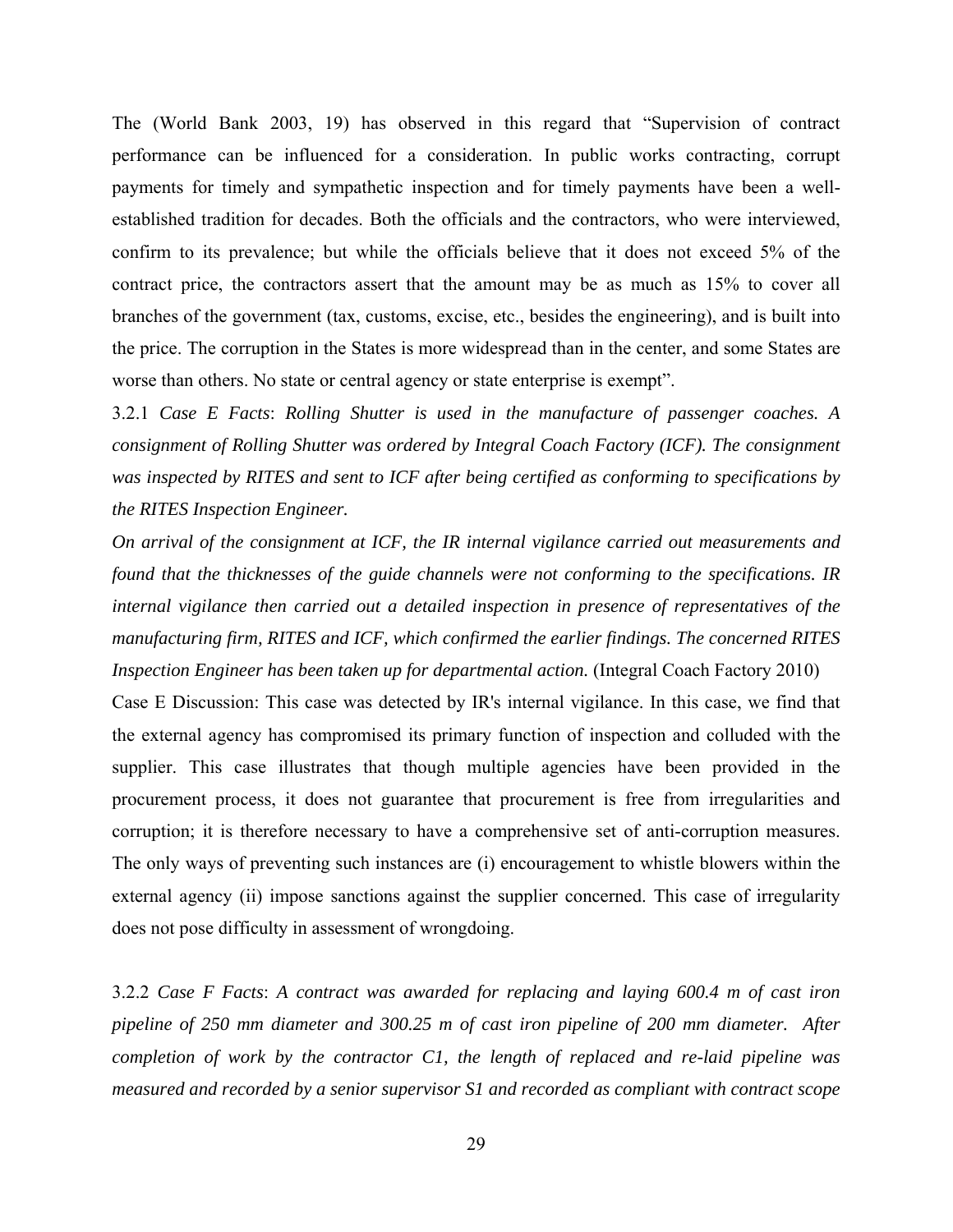*of work. A sample measurement for 20% of the contracted length was carried out by the next higher supervisor S2, followed by another sample measurement of 5% of contracted length by the next higher supervisor S3 and found to be in order. Payment was made to the contractor for the entire scope of work by the accounts department on basis of three records of measurements.* 

*The IR internal vigilance carried out a preliminary inspection of the replaced and re-laid pipeline at a later date and found that only 226.7 m of 250 mm diameter and 106.75 m of 200 mm diameter pipeline had been replaced and laid. The case was handed over by the IR internal vigilance to CBI, which conducted further investigations. CBI's investigations revealed that the measurements by S1 and S2 were incorrect; the measurement by S3 was correct, since new pipes were laid in the locations checked by S3.* 

*S1 and S2 have been taken up for prosecution by CBI under Prevention of Corruption Act 1988. S3 has been reprimanded after departmental proceedings initiated by IR internal vigilance.* (East Coast Railway 2010)

3.2.3 *Case G Facts*: *According to the contract for construction of an office building, ordinary Portland cement (OPC) conforming to IS-8112-1989 was required to be used.* 

*The IR internal vigilance while carrying out a preventive check at the construction site found 500 empty cement bags. The concerned railway site supervisor informed that the cement bags pertained to cement used in the construction work. The markings on the cement bag showed that the cement was Portland-Pozollana cement (PPC) conforming to IS-1489. PPC is much cheaper than OPC. The concerned railway site supervisor has been taken up for departmental action.* (East Coast Railway 2010)

Cases F and G Discussion: These cases were detected by IR's internal vigilance. It is observed in Case F, that S1 and S2 have colluded with the supplier. This has probably been facilitated by the fact that both belong to the same department. In the Case G, the site supervisor was either negligent in his duties or was in collusion with the supplier in using cheaper cement.

It is quite possible that in both the cases, the official involved in the contractor selection and award phase is also involved in the contract implementation phase. These corruption instances can possibly be avoided by (i) insisting that the same official cannot be involved in all the phases of the procurement process to reduce probabilities of collusion with contractor (ii) whistleblowers within the department, provided mechanisms for whistleblower protection are strengthened (iii) impose sanctions against the suppliers/contractor concerned (iv) entering into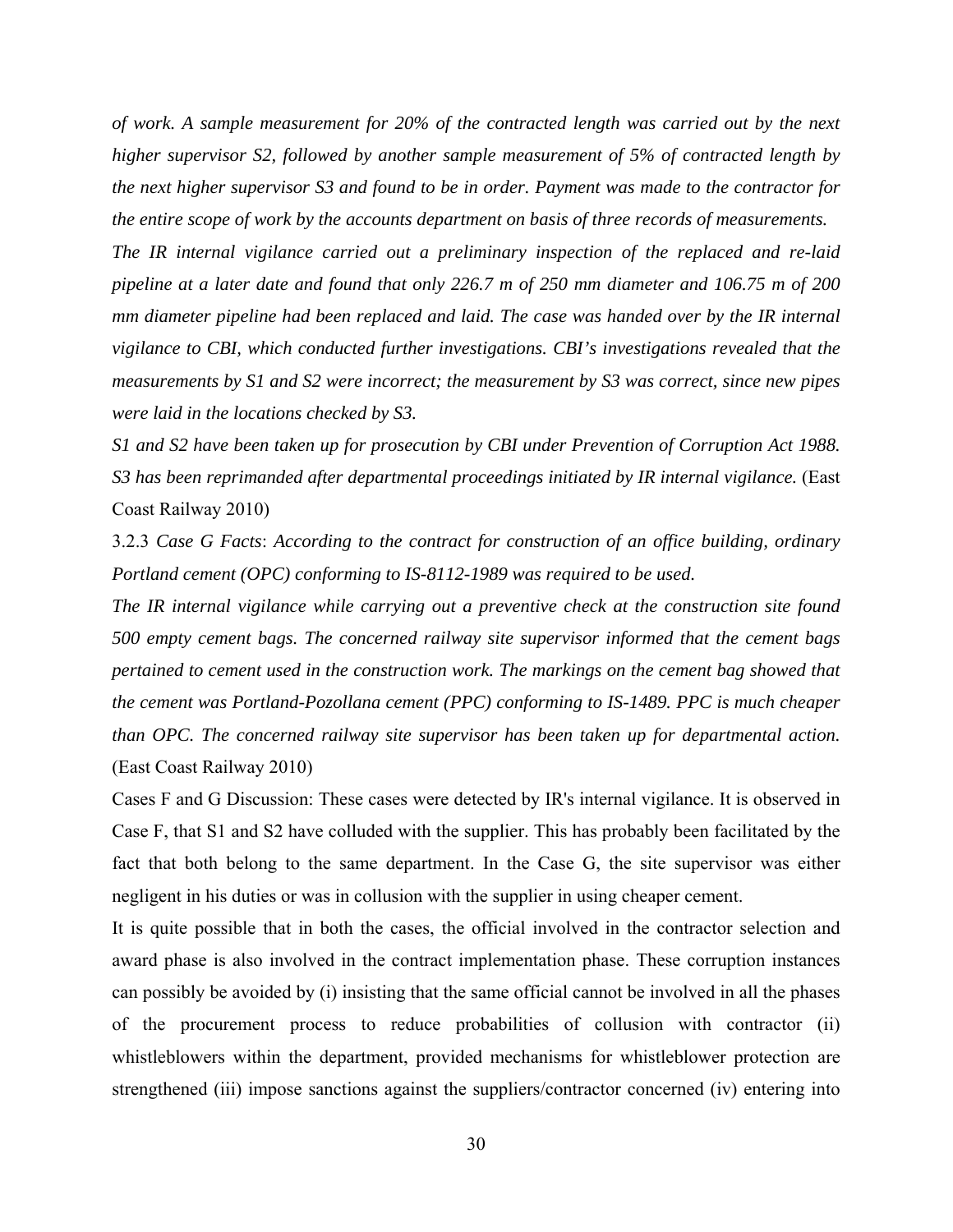integrity pacts with the suppliers/contractors. These cases of irregularity do not pose difficulty in assessment of wrongdoing.

#### **4. Case Analysis**

It is found that risks (a) and (b) of phase III and (a) and (e) of phase IV, as indicated in Table 1, are manifested in the cases analyzed. The corruption prevention method(s) which may have prevented the irregularity for each case is given by a '●' symbol in Table 4.

|        | <b>Phase of Procurement</b>                                            |   | Ш |       | IV |    |     |  |  |  |  |
|--------|------------------------------------------------------------------------|---|---|-------|----|----|-----|--|--|--|--|
| Sl.No. | Methods of Prevention of                                               |   |   | Cases |    |    |     |  |  |  |  |
|        | <b>Public Procurement Corruption &amp; Irregularity</b>                | A | B | C     | D  | E. | F/G |  |  |  |  |
|        | Adequate Transparency                                                  |   |   |       |    |    |     |  |  |  |  |
|        | Adequate Accountability                                                |   |   |       |    |    |     |  |  |  |  |
|        | Fairness & time bound procurement process                              |   |   |       |    |    |     |  |  |  |  |
| 4      | Adequate Monitoring & oversight                                        |   |   |       |    |    |     |  |  |  |  |
| 5      | Multiple agencies                                                      |   |   |       |    |    |     |  |  |  |  |
| 6      | Grievance Handling                                                     |   |   |       |    |    |     |  |  |  |  |
|        | Database                                                               |   |   |       |    |    |     |  |  |  |  |
| 8      | Procurement Officials code, salaries, training                         |   |   |       |    |    |     |  |  |  |  |
| 9      | Whistle Blower mechanisms                                              |   |   |       |    |    |     |  |  |  |  |
| 10     | <b>Adequate Procurement Process</b>                                    |   |   |       |    |    |     |  |  |  |  |
| 11     | Adequate provisions for sanctions against Suppliers and<br>Contractors |   |   |       |    |    |     |  |  |  |  |
| 12     | Civil Society involvement                                              |   |   |       |    |    |     |  |  |  |  |

Table 4: Summary of cases and their prevention methodologies

It will be observed that variables such adequate accountability, adequate monitoring and oversight, training of procurement officials, whistle blower mechanisms and information systems as part of the procurement process are predominant factors in most of the cases. Accountability can be strengthened either by conscious policy decisions to increase the cost of misconduct through stringent and exemplary punishments. Monitoring and oversight can be strengthened through better staffing and adequate provision of resources to the agencies. Whistle blower mechanisms can be strengthened through enactment of statutory protection systems, along with wide publicity of provisions of the whistle blower mechanisms among the public. Introduction of information systems which can turn out exception reports will help both the supervisory authorities as well as the oversight agencies in selection of cases for investigation. Case E also demonstrates that a comprehensive set of measures must be adopted, rather than relying on only a single method of combating corruption.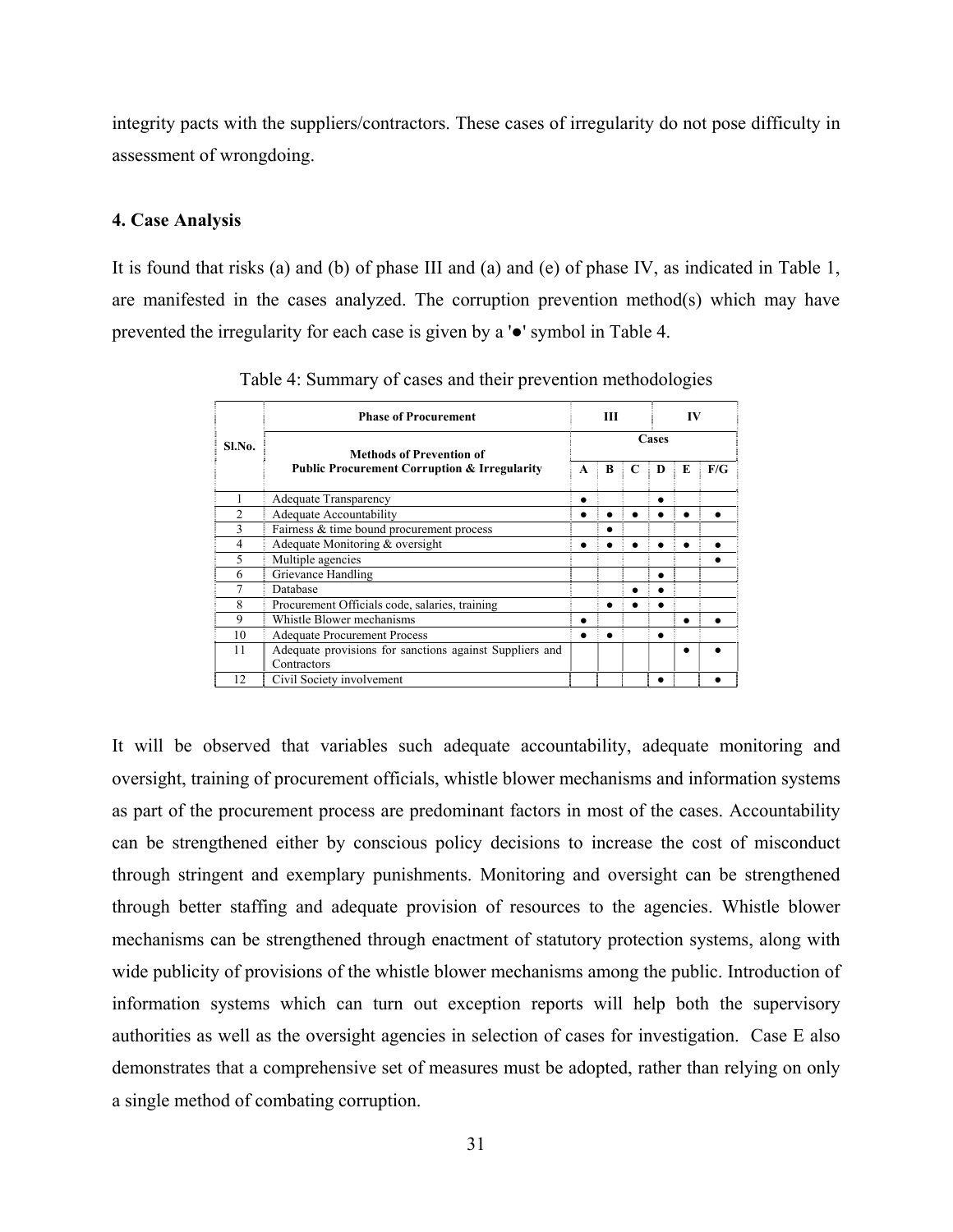It is observed that the above findings do not entirely agree with the opinions of CVC experts wherein the following issues were ranked as most important for curbing corruption in public procurement in the order stated: (i) transparency (ii) professional capabilities of procurement officials (iii) proper contract monitoring and (iv) monitoring of compliance with procedures (Tabish and Jha 2011, 272). The difference in findings might be the result of limitations of this study. The major limitations are the paucity of wide range of cases, absence of complete details of the cases and absence of cases involving other public organization in the public domain; the last aspect makes it difficult to generalize the findings across all public sector organizations in India.

However this exploratory study of determination of efficacy of different methods of prevention of corruption in public procurement , is in an area yet in academic infancy, given that there are very few studies in the area especially in the Indian context. The paper has identified the need for research in this area. It has also set the theoretical framework and context for an under researched area.

This study focused on cases of irregularities in procurement. Further research is required in understanding the effective methods of prevention of corruption, considering cases of proven corruption in procurement.

It is possible that many other cases of corruption go undetected in other phases of procurement, since bidders do not report irregularities; this has been noted by (World Bank 2003) : "The main stakeholders in the process who need fair treatment are the bidders/competitors. This category of people being in business, are not inclined towards establishing their rights because whether they get the tender or not, they will have to deal with the authorities for business/support and payment. So they are not in a position to insist upon transparency". Further research is required to determine the modus operandi of corruption in phases I and II, their methods of detection and remedies.

#### **Bibliography**

Aggarwal, Sanjay, and V.K. Srivastava. "e-Procurement in Indian Railways." *National Institute for Smart Government-Case Studies on E-Governance in India.* 2013. http://nisg.org/files/documents/UP1399463805.pdf (accessed August 9, 2014).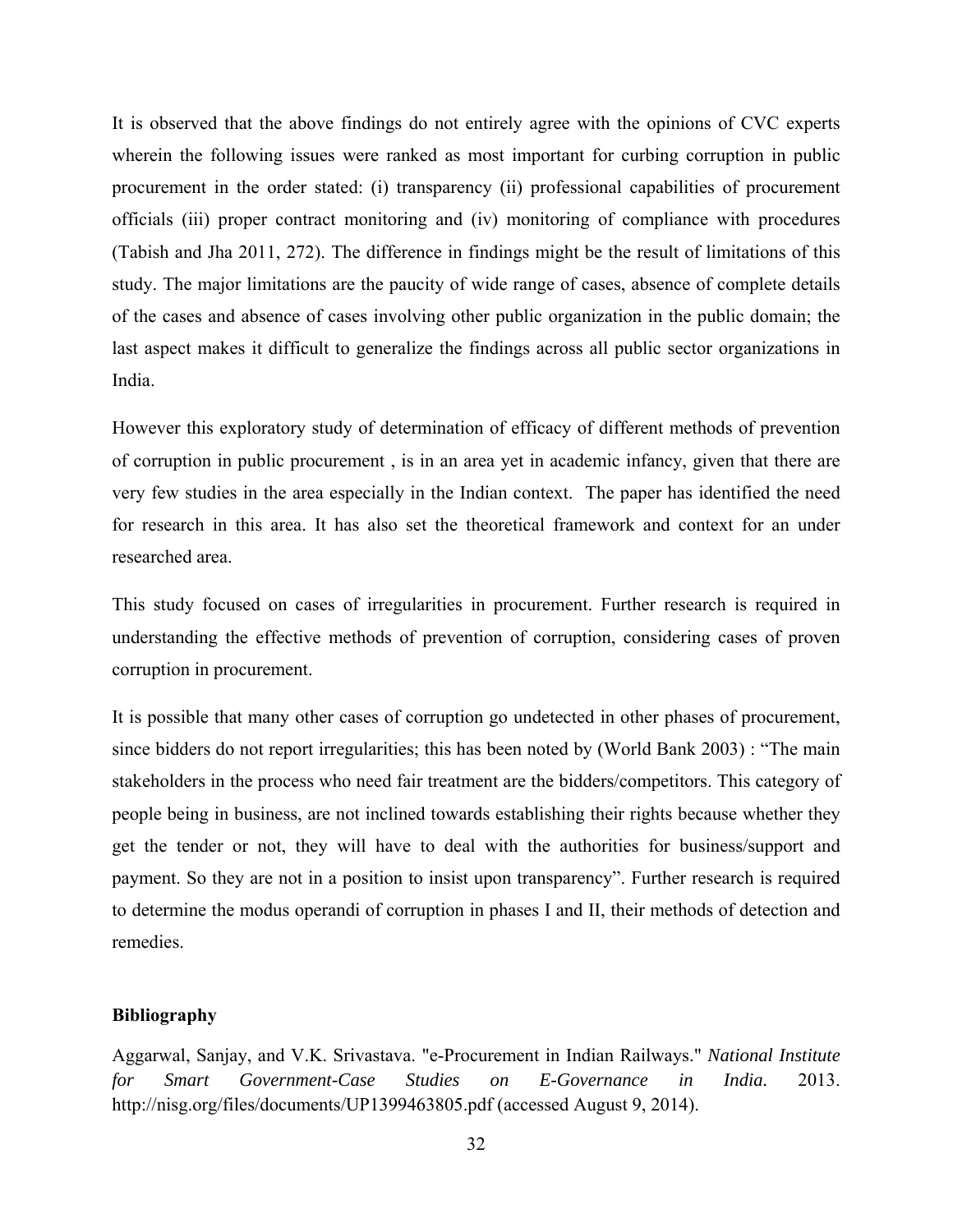Alexander, P.C. *The Perils of Democracy.* Mumbai: Somaiya Publications, 1995.

Arvis, Jean-Francois, and Ronald E. Berenbeim. *Fighting Corruption in East Asia:Solutions from the Private Sector.* Washington DC: World Bank, 2003.

Asian Development Bank & Organisation for Economic Cooperation and Develoment. *The Criminalisation of Bribery in Asia and the Pacific.* Manila: Asian Development Bank, 2011.

Asian Development Bank and Organisation for Economic Cooperation and Development. *Curbing corruption in public procurement in Asia and the Pacific: progress and challenges in 25 countries.* Report, Manila: Asian Development Bank, 2006.

—. "Fighting Bribery in Public Procurement in Asia and the Pacific." *Proceedings of the 7th Regional Seminar on making international anti-corruption standards operational.* Manila: Asian Development Bank, 2008. 15.

Asian Development Bank. *Publications.* http://www.adb.org/publications/search?keyword=corruption (accessed August 5, 2014).

Bardhan, Pranab. "The Economist's Approach to the Problem of Corruption." *World Development*, 2006: 341-348.

Bhargava, Vinay, and Emil Bolongaita. *Challenging Corruption in Asia- Case Studies and a Framework for Action.* Washington DC: World Bank, 2004.

Bovis, Christopher H. *EU public procurement law.* Cheltenham: Edward Elgar Publishing Limited, 2007.

Central Bureau of Investigation. "Annual Report 2009." 2010. cbi.nic.in (accessed September 5, 2012).

—. "Annual Report 2010." 2011. cbi.nic.in (accessed September 5, 2012).

—. "Annual Report 2011." 2012. cbi.nic.in (accessed September 5, 2012).

Central Vigilance Commission. "Adoption of Integrity Pact in major government procurement activities-regarding." December 4, 2007. http://cvc.nic.in/41122007.pdf (accessed August 8, 2014).

—. "Details on award of tenders/contracts publishing on websites/bulletins." March 16, 2005. http://cvc.gov.in/005vgl4.pdf (accessed August 8, 2014).

"Time bound processing of procurement." November 6, 2008. http://cvc.gov.in/008vgl0831108.pdf (accessed August 8, 2014).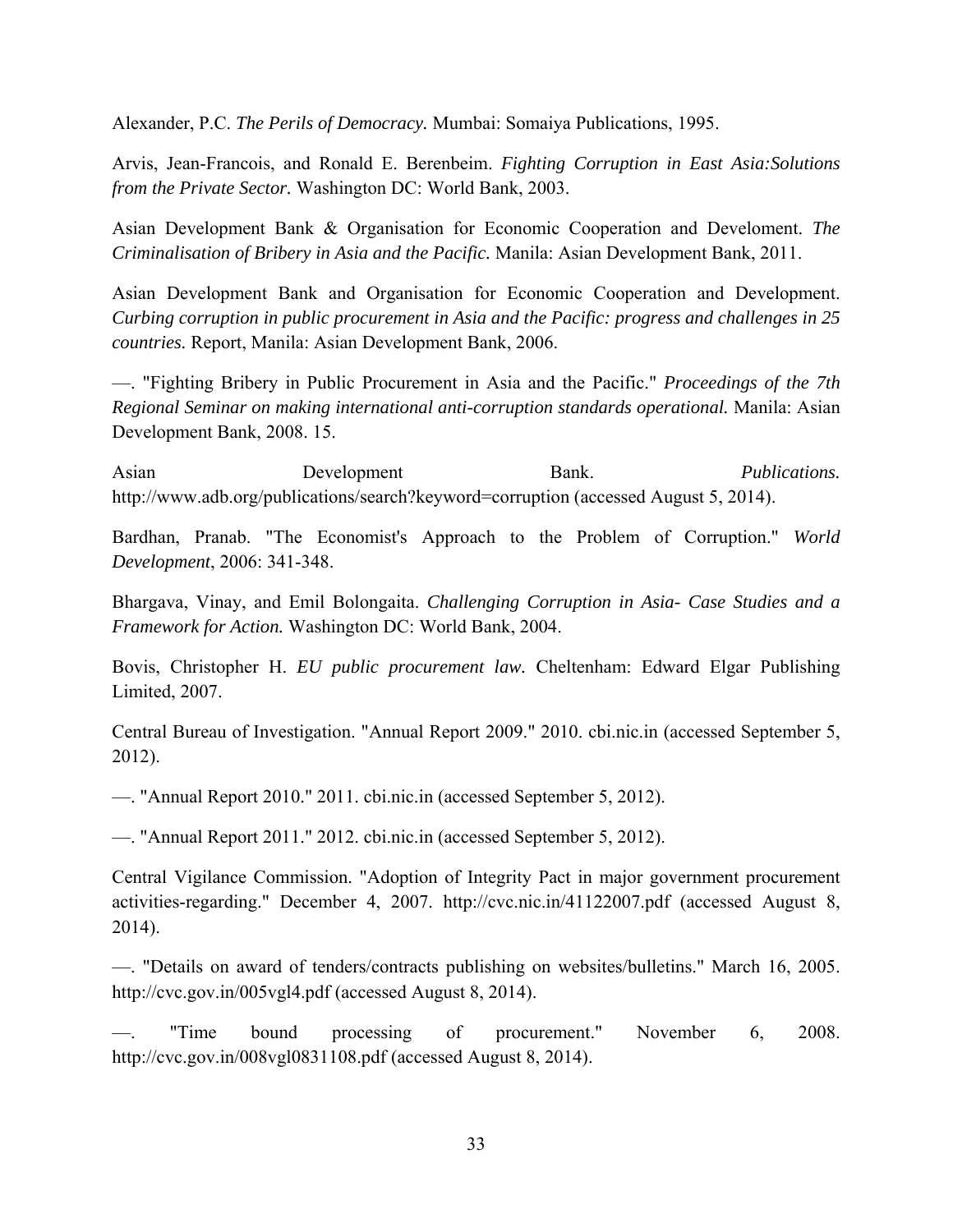—. "Trends/features noted in cases related to Railways." *CVC.* http://cvc.gov.in/vscvc/railanal.pdf (accessed May 1, 2013).

—. "Vigilance Manual Volume I." July 30, 1991. http://cvc.nic.in/vigman/contents.pdf (accessed August 8, 2014).

—. "Whistle Blower Complaints." *Central Vigilance Commission.* http://cvc.nic.in/pidpi.htm (accessed August 8, 2014).

Centre for Rail Information Systems. *Indian Railways e-procurement system.* http://www.ireps.gov.in/ (accessed May 21, 2013).

Centre for Railway Information Systems. *About CRIS.* March 3, 2014. http://cris.org.in/CRIS/ProjectAtGlance/ProjectAtaGlance (accessed August 9, 2014).

Comptroller and Auditor General of India. "Report No. - 11 of 2009-2010 for the period ended March 2009 Union Government (Railways)." 2010. saiindia.gov.in/english/home/Our\_Products/Audit\_Report/Government\_Wise/union\_audit/recent reports/union\_compliance/2009\_2010/Railways/Report\_no\_11/Report\_no\_11.html (accessed September 5, 2012).

—. "Report No. -32 of 2011-12 for period ended March 2011 - Union Government (Railways)." 2011.

saiindia.gov.in/english/home/Our\_Products/Audit\_Report/Government\_Wise/union\_audit/recent \_reports/union\_compliance/2011\_12/Railways/Report\_32/Report\_32.html (accessed September 5, 2012).

CUTS International. "Government Procurement in India-Domestic Regulations and Trade Prospects." Jaipur, 2012.

Davis, J. "Corruption in public service delivery:experience from South Asia's water and sanitation sector." *World Development*, 2004: 53-71.

DNA India. *CBI's law officer sentenced to 3 yrs jail in corruption case.* November 12, 2013. http://www.dnaindia.com/india/report-cbis-law-officer-sentenced-to-3-yrs-jail-in-corruptioncase-1918075 (accessed August 7, 2014).

East Coast Railway. "Vigilance Watch Vol-1." April 2010. http://www.eastcoastrail.indianrailways.gov.in/view\_section.jsp?lang=0&id=0,6,441,466,488 (accessed September 5, 2012).

Government of India. *Central Public Procurement Portal.* 2012. http://eprocure.gov.in/cppp/ (accessed August 8, 2014).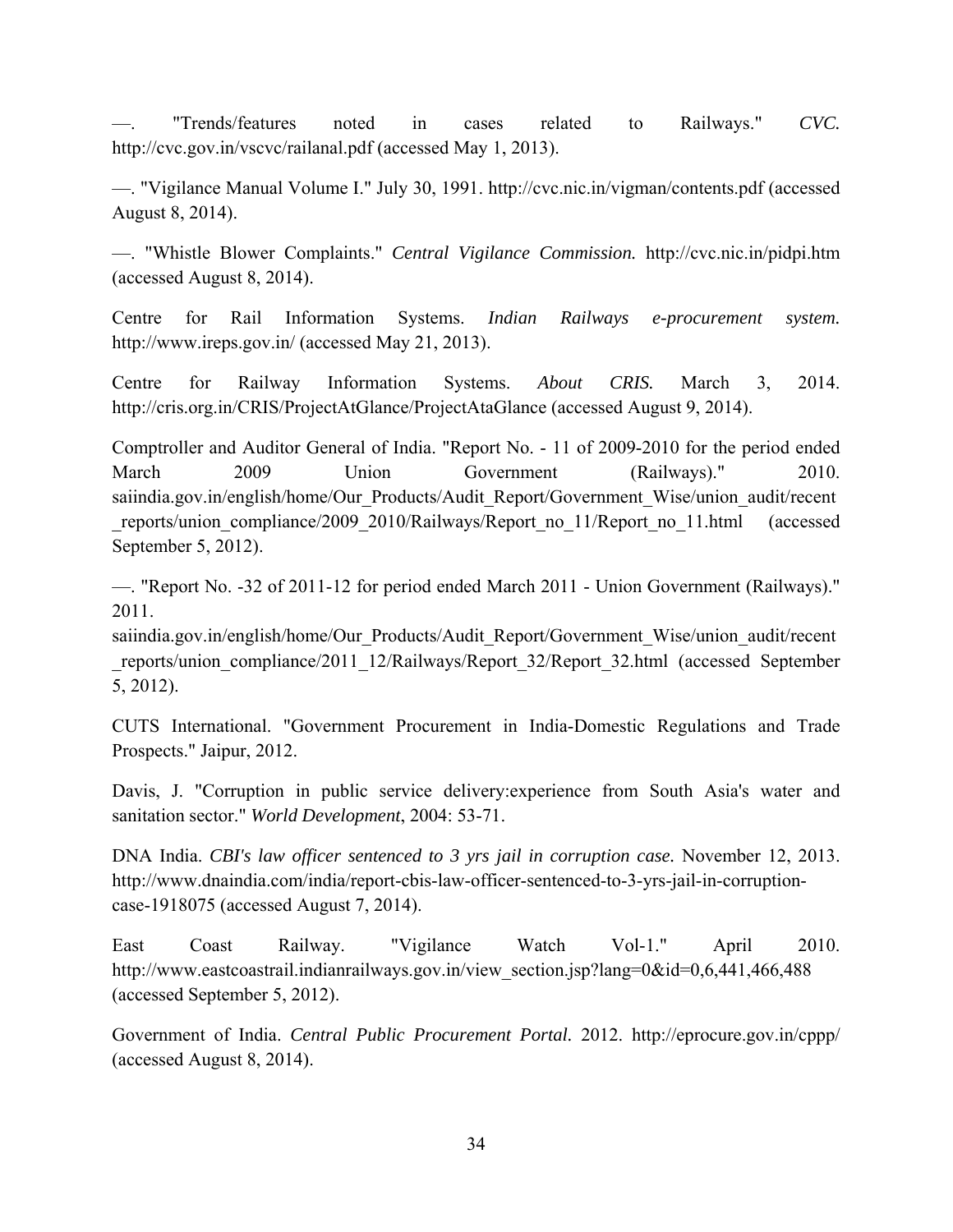—. "The Official Secrets Act 1923." http://www.archive.india.gov.in/allimpfrms/allacts/3314.pdf (accessed August 8, 2014).

Government of India, Ministry of Finance. "Procurement Policy Division, Department of Expenditure." January 9, 2014. http://finmin.nic.in/the\_ministry/dept\_expenditure/ppcell/eProcurement09012014.pdf (accessed August 8, 2014).

—. "The Public Procurement Bill 2012." *Procurement Policy Division, Department of Expenditure.* May May 14, 2012. http://164.100.24.219/BillsTexts/LSBillTexts/asintroduced/58\_2012\_LS\_EN.pdf (accessed August 9, 2014).

Graaf, Gjalt De. "Causes of corruption:towards a contextual theory of corruption." *Public Administration Quarterly*, 2007: 39-86.

Heston, Alan, and Vijay Kumar. "Institutional Flaws and Corruption Incentives in India." *Journal of Development Studies*, 2008: 1243-1261.

Hunsaker, Kelly. "Ethics in Public Procurement: buying public trust." *Journal of Public Procurement* 9, no. 3 & 4 (2009): 411-418.

Indian Railways. *Indian Railway Code for the Stores Department Volume I.* 1990. http://www.indianrailways.gov.in/railwayboard/uploads/codesmanual/StoreDept-I/StoreICh3\_Data.htm#344 (accessed August 9, 2014).

—. *Indian Railway Standard Conditions of Contract.* http://www.indianrailways.gov.in/railwayboard/uploads/tenders/pdf/IRS-Conditions-of-Contract.pdf (accessed August 8, 2014).

—. "Indian Railway Statistical Summary 2012-13." *Railway Board, Statistics and Economics Directorate.* 2014. http://www.indianrailways.gov.in/railwayboard/uploads/directorate/stat\_econ/IRSB\_2012-13/PDF/Statistical\_Summary/Summary%20Sheet\_Eng.pdf (accessed August 10, 2014).

—. *Indian Railways E-Procurement System.* https://www.ireps.gov.in/ (accessed August 8, 2014).

—. "The Railway Servants (Disciplinary & Appeal) Rules 1968." *Indian Railways Institute of Transport Management (IRITM), Lucknow .* http://www.iritm.indianrailways.gov.in/uploads/files/1401958167450-D\_A\_Rules.pdf (accessed August 8, 2014).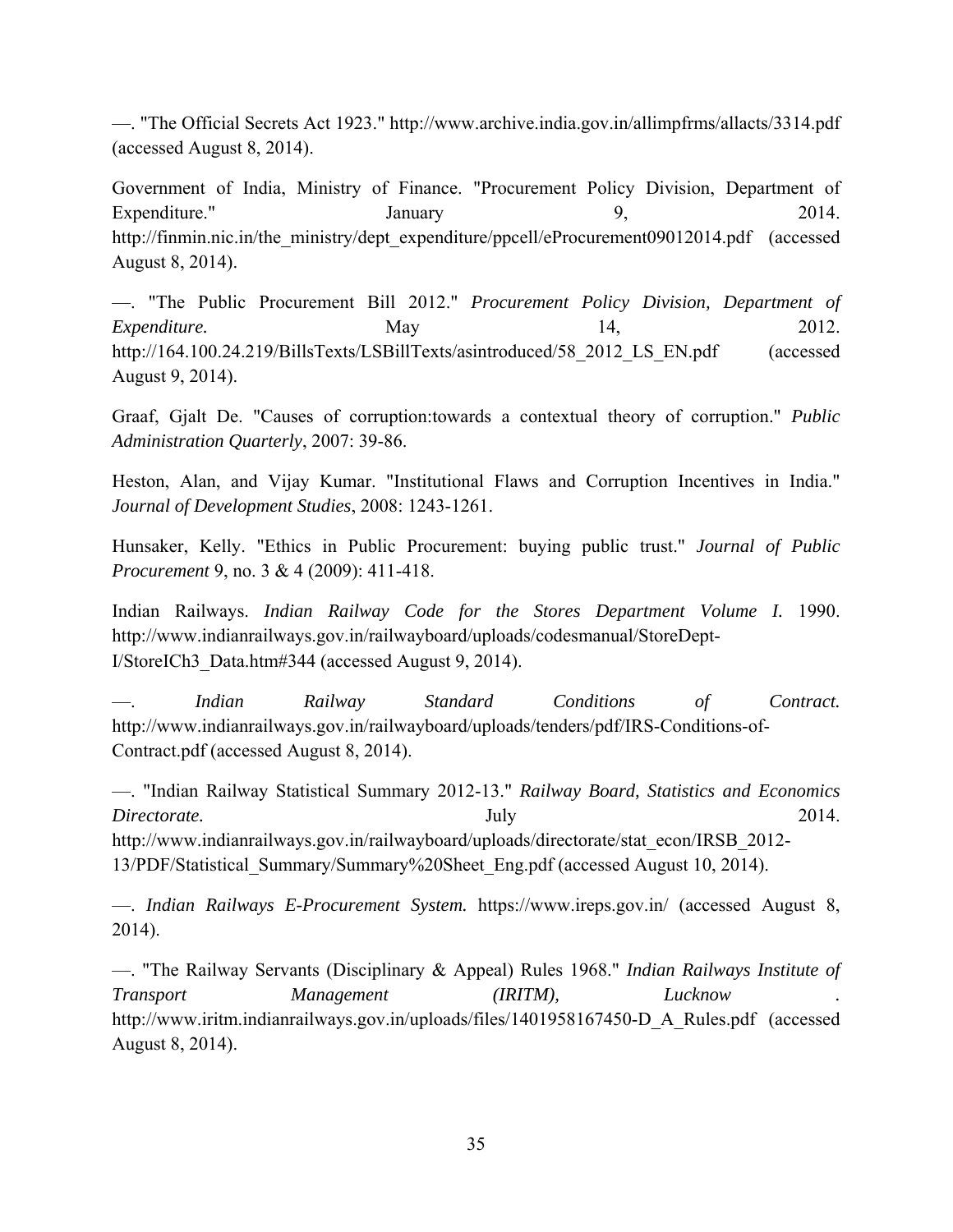—. "THE RAILWAY SERVICES (CONDUCT) RULES, 1966." *North Eastern Railway.* http://www.ner.indianrailways.gov.in/uploads/files/1349074756815-conduct%20rules.pdf (accessed August 8, 2014).

Indian Raiways. "Indian Railways Standard General Conditions of Contract." *Railway Board.* July 2013. http://www.indianrailways.gov.in/railwayboard/uploads/directorate/civil\_engg/pdf/General\_Con dition July 2013.pdf (accessed August 8, 2014).

Integral Coach Factory. "Vigilance Bulletin Issue 11." October 2010. http://www.icf.indianrailways.gov.in/view\_section.jsp?lang=0&id=0,295,547,552 (accessed September 5, 2012).

Jauregui, Beatrice. "Provisional Agency in India: Jugaad and legitimation of corruption." *American Ethnologist*, 2014: 1548-1425.

Jenkins, Rob, and Anne Marie Goetz. "Accounts and accountability:theoretical implications of the right-to-information movement in India." *Third World Quarterly*, 1999: 603-622.

Khorana, Sangeeta, and Anand N. Asthana. "EU FTA negotiations with India: the question of liberalisation of public procurement." *Asia Europe Journal*, 2014.

Kohli, Chetane. "In Cinema." In *Corruption in India*, by Suresh Kohli. New Delhi: Chetana Publications, 1975.

Lindskog, Helena, Staffan Brege, and Per-Olof Brehmer. "Corruption in public procurement and private sector purchasing." *Journal of Organisational Transformation and Social Change* 7, no. 2 (2010): 167-188.

Lourenco, Rui Pedro. "Data disclosure and transparency for accountability: a strategy and case analysis." *Information Polity*, 2013: 243-260.

Mahapatra, Dhananjay. *All political parties and bureaucrats want to control us: CBI.* October 30, 2013. http://timesofindia.indiatimes.com/india/All-political-parties-and-bureaucrats-want-tocontrol-us-CBI/articleshow/24897904.cms (accessed August 7, 2014).

Mateus, Ricardo, J.A. Ferreira, and Joao Carreira. "Full disclosure of tender evaluation models: Background and application in Portuguese public procurement." *Journal of Purchasing and Supply Management*, 2010: 206-215.

McCampbell, Atefeh S, and Tina L Rood. "Ethics in Government:A Survey of Misuse of Position for Personal Gain and Its Implications for Developing Acquisition Strategy." *Journal of Business Ethics* 16 (1997): 1107-1116.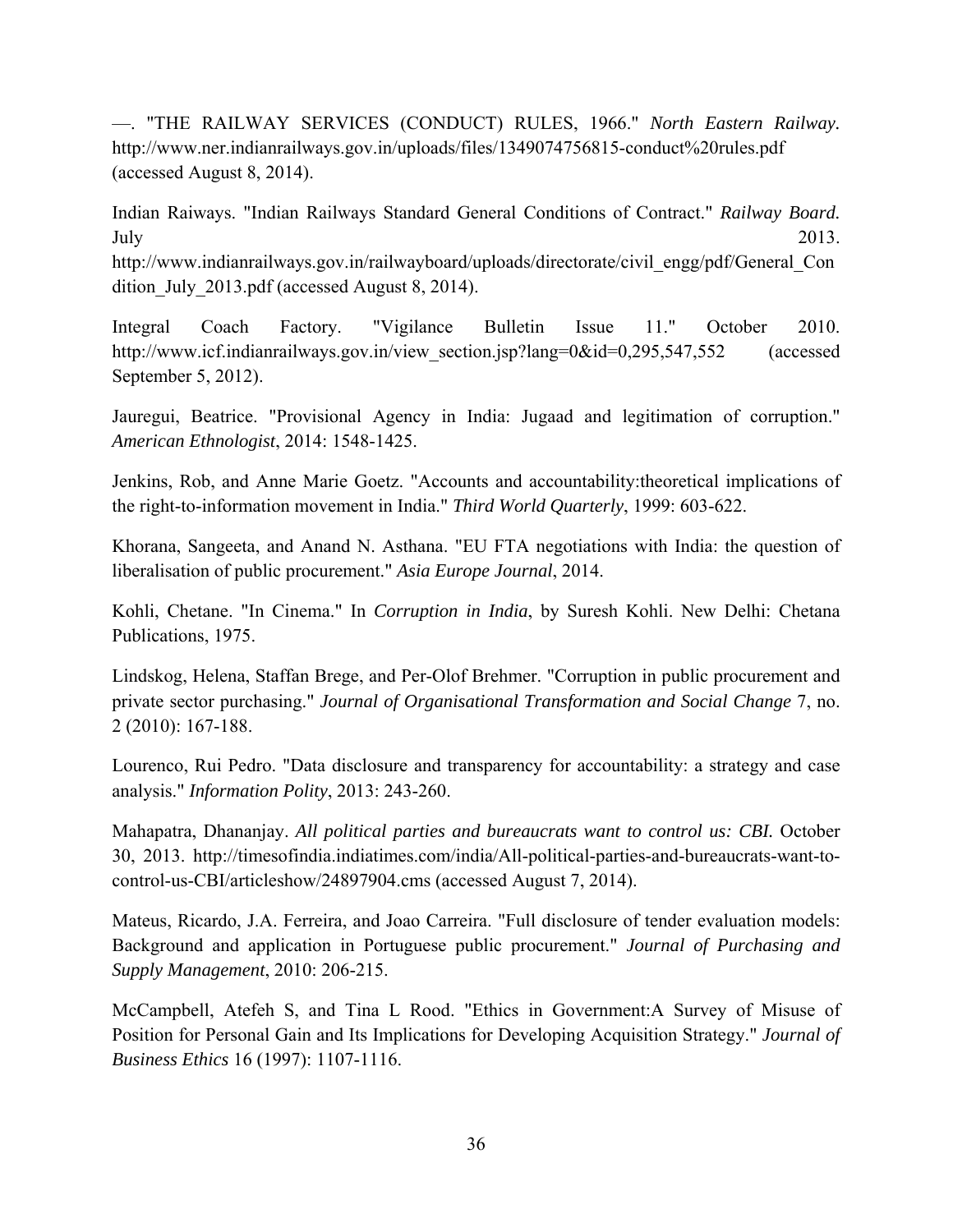Michener, Greg, and Katherine Bersch. "Identifying Transparency." *Information Polity*, 2013: 233-242.

Ministry of Finance, Government of India. *Economic Survey 2010-11.* New Delhi: Ministry of Finance, Government of India, 2011.

Ministry of Railways. *Indian Railway Code for the Stores Department.* New Delhi: Ministry of Railways, 1990.

—. *Indian Railway Financial Code.* New Delhi: Ministry of Railways, 1998.

—. *Indian Railways Code for the Accounts Department.* New Delhi: Ministry of Railways, 1997.

Ministry of Railways. *White Paper on Indian Railways.* New Delhi: Ministry of Railways, 2009.

Ministry of Railways(Railway Board). "Finance (Budget Directorate)." http://www.indianrailways.gov.in/railwayboard/view\_section.jsp?id=0,1,304,366,539 (accessed May 17, 2013).

Nag, Bodhibrata. "Public Procurement- Case Study of the Indian Railways." *The Journal of Public Enterprise*, 2013: 45-70.

National Informatics Centre & Dept of Expenditure. *Central Procurement Portal of Government of India.* http://eprocure.gov.in/cppp/ (accessed May 21, 2013).

Near, Janet P., and Marcia P. Miceli. "Effective Whistle-blowing." *Academy of Management Review*, 1995: 679-708.

OECD. *Bribery and Corruption.* http://www.oecd.org/corruption/ (accessed August 5, 2014).

OECD. *Fighting Corruption and Promoting Integrity in Public Procurement.* Paris: OECD, 2005.

OECD. *Fighting Corruption in Eastern Europe and Central Asia: Asset Declarations for Public Officials- a tool to prevent corruption.* Paris: OECD, 2011.

OECD. *OECD Principles for Integrity in Public Procurement.* Paris: OECD, 2009.

Ohashi, Hiroshi. "Effects of Transparency in Procurement Practices on Government Expenditure: A Case Study of Municipal Public Works." *Review of Industrial Organisation*, 2009: 267-285.

Ojha, Amitabh, and Shailendra Palvia. "E-Government and the fight against Corruption: Conceptual Model and five case studies from India." *Journal of Information Technology Case and Application Research*, 2012: 11-29.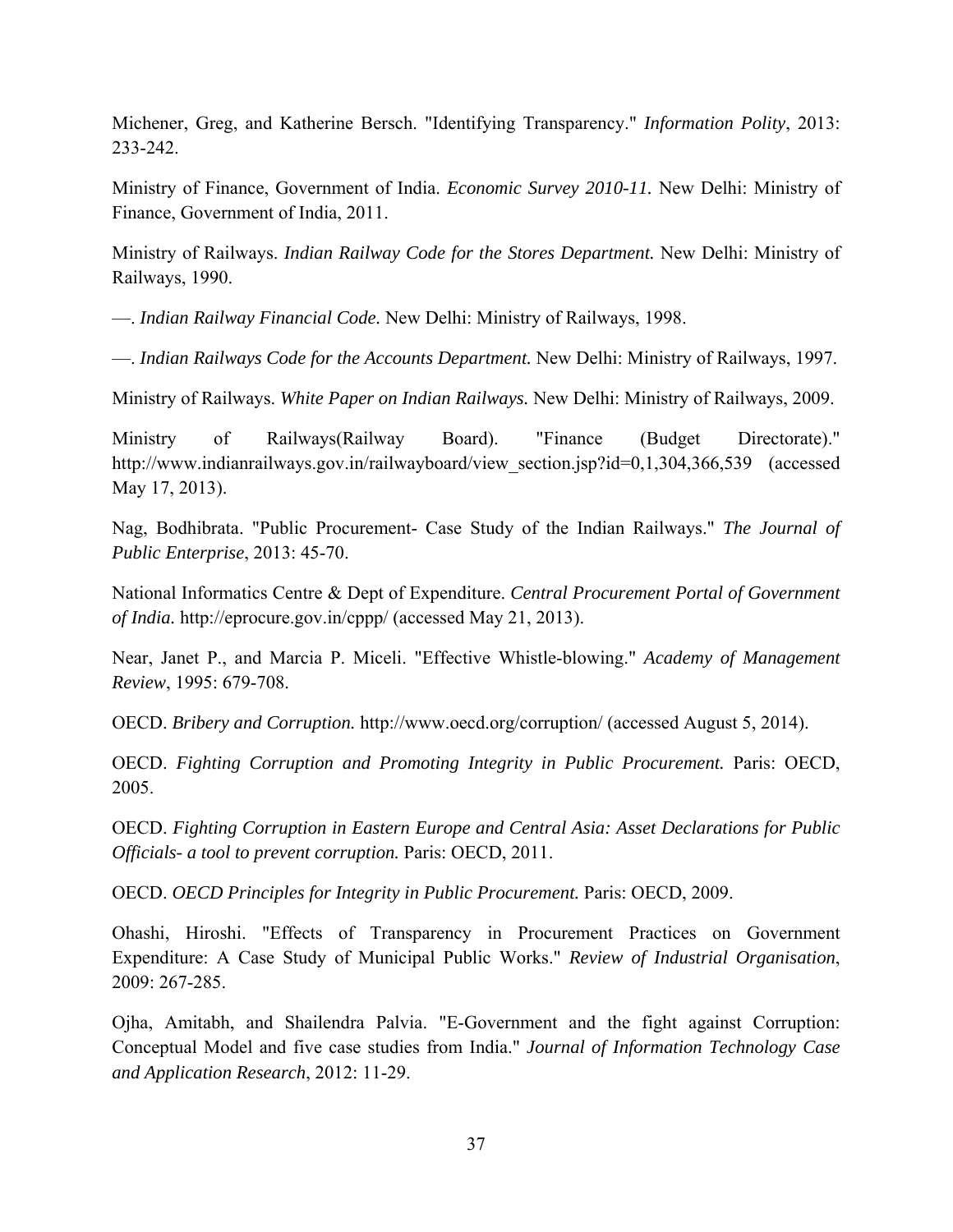Organisation for Economic Cooperation and Development. *Bribery in Public Procurementmethods, actors and counter measures.* Paris: OECD Publishing, 2007.

—. *Public procurement: Spotting the bribe.* March 2007. www.oecdobserver.org/news/fullstory.php/aid/2170/Public procurement: Spotting the bribe.ht ml (accessed September 5, 2012).

Palmier, Leslie. *The Control of Bureaucratic Corruption: Case Studies in Asia.* New Delhi: Allied Publishers, 1985.

PRS Legislative Research. "The Public Procurement Bill 2012." 2013. http://www.prsindia.org/billtrack/the-public-procurement-bill-2012-2310/ (accessed May 13, 2013).

Quah', Jon S.T. "Combating Corruption in the Asia-Pacific countries: What do we know and What needs to be done?" *Proc. Asia-Pacific Governance Institute's Conference on "The Many Faces of Public Management Reform in the Asia Pacific".* Bangkok, 2008.

Quah'', Jon S.T. "Comparing anti-corruption measures in Asian countries: lessons to be learnt." *Asian Review of Public Administration*, 1999: 71-90.

Quah, Jon ST. "Best Practices for Curbing Corruption in Asia." *The Governance Brief- ADB*,  $2004:1 - 4$ .

Quah, Jon ST. "Corruption in Asia with special reference to Singapore:Patterns and Consequences." *Asian Journal of Public Administration*, 1988: 80-98.

Quah., Jon S.T. "Curbing Asian Corruption: An Impossible Dream." *Current History*, 2006: 176- 179.

Quah.., Jon S.T. "Curbing Corruption in India:An Impossible Dream." *Asian Journal of Political Science*, 2008: 240-259.

Railway Board. "Vigilance Bulletin." July 2011. http://www.indianrailways.gov.in/railwayboard/view\_section.jsp?id=0,1,304,366,546 (accessed September 5, 2012).

Research Cell- National Academy of Defence Financial Management. "Various facets of procurement." *Official website of NADFM.* http://nadfm.nic.in/learning/Research%20Cell/Public%20Procurement%20- %20problems%20and%20prospects.pdf (accessed May 19, 2013).

RITES. *Quality Assurance Business Profile.* http://new.rites.com/index.php?page=page&id=84&name=QUALITY%20ASSURANCE&mid= 109 (accessed August 9, 2014).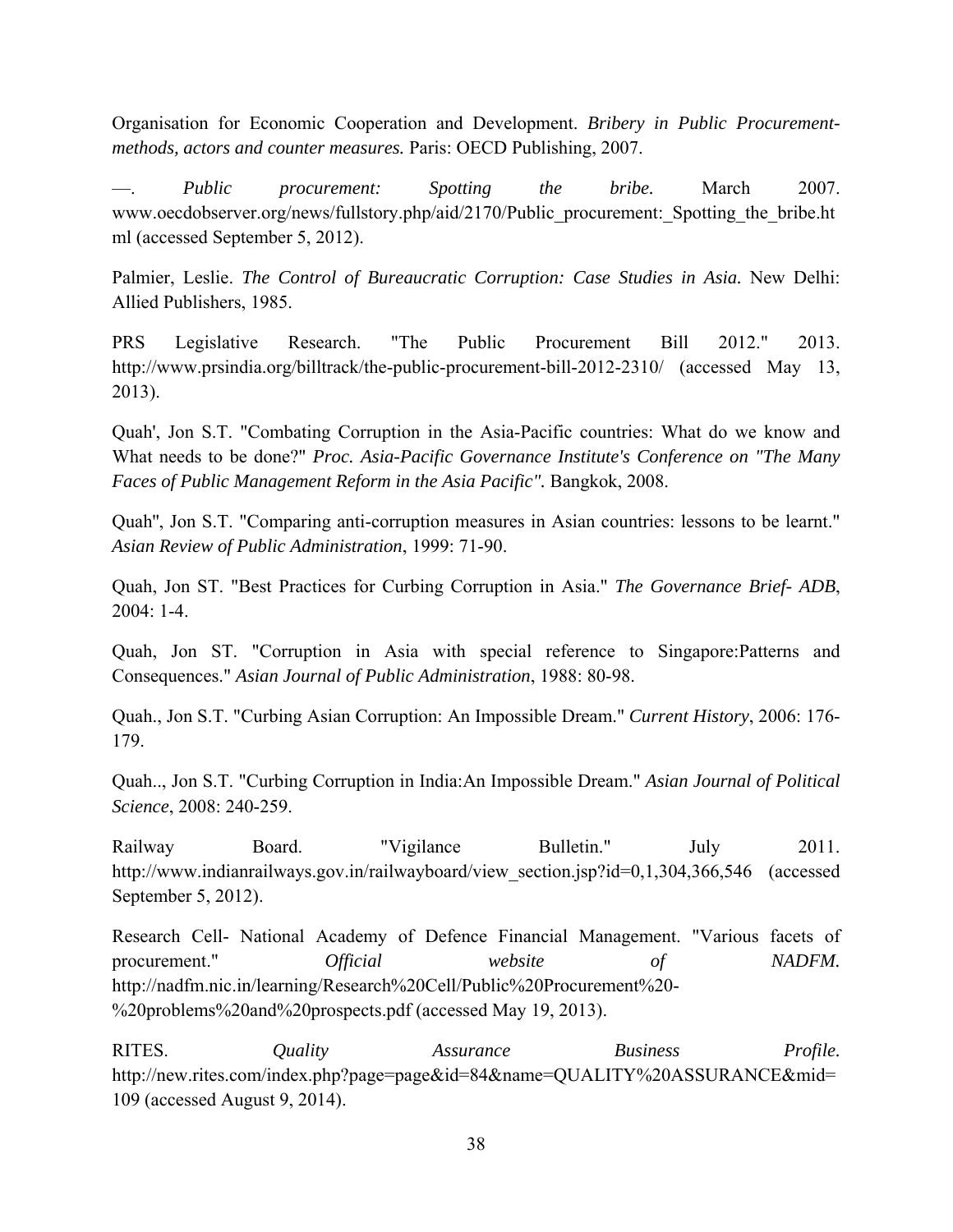Singh, Balwinder. "India: Procurement Frauds." *Journal of Financial Crime* 7, no. 2 (1999): 183-185.

Smith, Jennifer Jo Snider. "Competition and Transparency: What works for public procurement reform." *Public Contract Law Journal*, 2008: 85-129.

Sohail, M, and S. Cavill. *Partnering to combat corruption in infrastructure services: a toolkit.* Technical Report, Loughborough, UK: Water, Engineering and Development Centre, Loughborough University, 2007.

Swarup, Aditya. "Common Men, Uncommon Law: Exploring the Links between Disciplinary Proceedings and Criminal Law." *Social Science Research Network.* October 10, 2007. http://papers.ssrn.com/sol3/papers.cfm?abstract\_id=1021171 (accessed August 5, 2014).

Tabish, S.Z.S, and Kumar Neeraj Jha. "The impact of anti-corruption strategies on corruption free performance in public construction projects." *Construction Management and Economics*, 2012: 21-35.

Tabish, S.Z.S., and Kumar Neeraj Jha. "Analyses and evaluation of irregularities in public procurement in India." *Construction Management and Economics*, 2011: 261-274.

Thai, K.V. *International Handbook of Public Procurement.* New York: CRC Press, Taylor & Francis Group, 2008.

Transparency International. http://www.transparency.org/whatwedo/publications (accessed August 5, 2014).

Transparency International. *Corruptions Perceptions Index 2012.* Berlin: Transparency International, 2012.

Transparency International. *Fighting corruption in South Asia- building accountability.* Berlin: Transparency International, 2014.

Transparency International. *Handbook for Curbing Corruption in Public Procurement.* Berlin: Transparency International, 2006.

Transparency International. *Integrity Pacts in Public Procurement-an implementation guide.* Berlin: Transparency International, 2013.

Transparency International. *Integrity Pacts in Public Procurement-an implementation guide.* Berlin: Transparency International, 2013.

Tummala, Krishna K. "Corruption in India: control measures and consequences." *Asian Journal of Political Science*, 2002: 43-69.